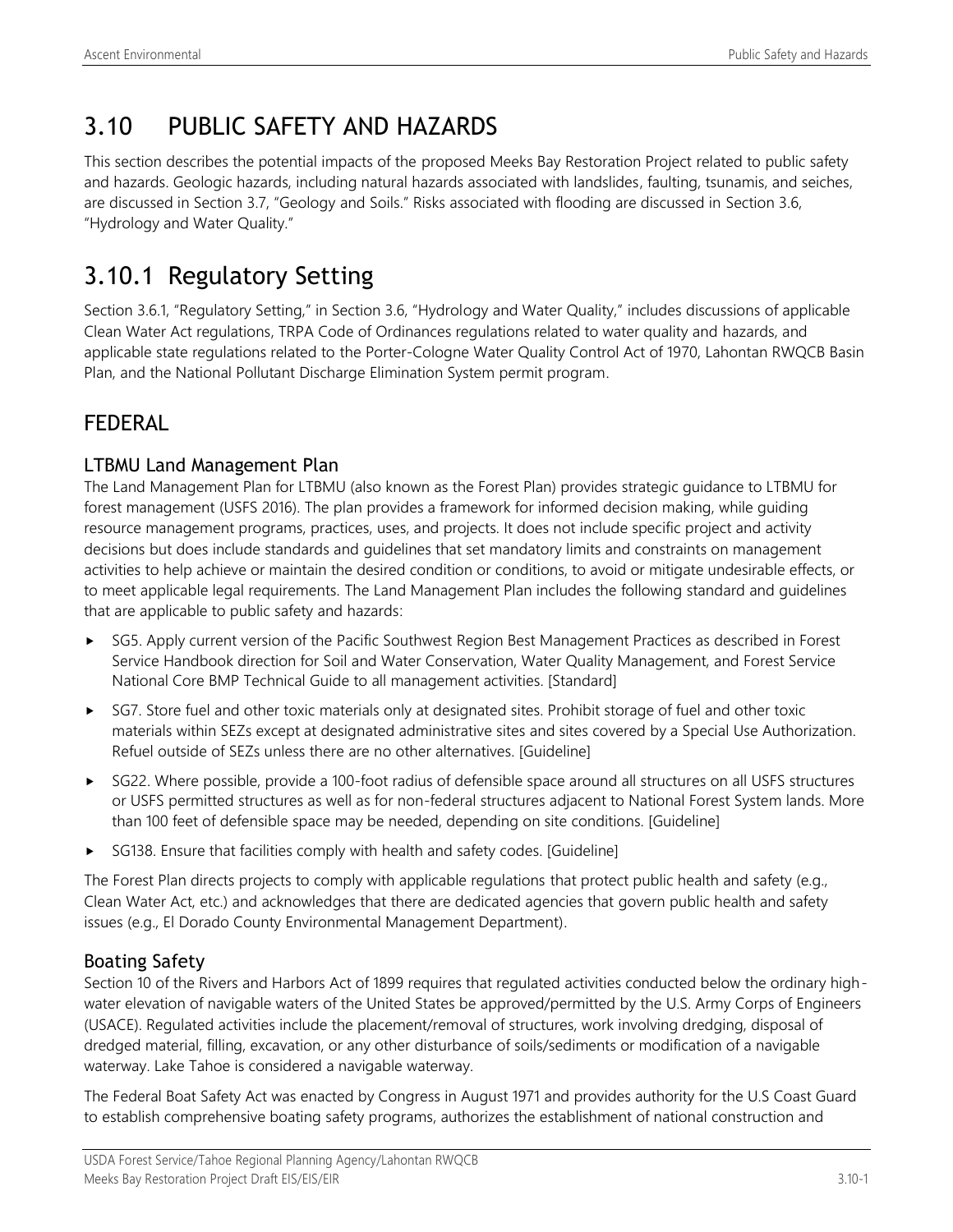performance standards for boats and associated equipment and creates a more flexible regulatory authority concerning the use of boats and associated equipment.

The U.S. Code of Federal Regulations (CFR) contains regulations governing the safe operation of boats in Title 33: Navigation and Navigable Waters. This includes regulations about the carriage and use of personal floatation devices (33 CFR 175.11 et seq.), visual distress signals (33 CFR 175.101 et seq.), and proper ventilation systems (33 CFR 175.201).

## Management of Hazardous Materials

Various federal laws address the proper handling, use, storage, and disposal of hazardous materials, as well as requiring measures to prevent or mitigate injury to health or the environment if such materials are accidentally released. The U.S. Environmental Protection Agency (EPA) is the agency primarily responsible for enforcement and implementation of federal laws and regulations pertaining to hazardous materials. Applicable federal regulations pertaining to hazardous materials are primarily contained in Code of Federal Regulations (CFR) Titles 29, 40, and 49. Hazardous materials, as defined in the Code, are listed in 49 CFR 172.101. Management of hazardous materials is governed by the following laws.

- ▶ The Toxic Substances Control Act of 1976 (15 U.S. Code [USC] Section 2601 et seq.) regulates the manufacturing, inventory, and disposition of industrial chemicals, including hazardous materials. Section 403 of the Toxic Substances Control Act establishes standards for lead-based paint hazards in paint, dust, and soil.
- ▶ The Resource Conservation and Recovery Act of 1976 (42 USC 6901 et seq.) is the law under which EPA regulates hazardous waste from the time the waste is generated until its final disposal ("cradle to grave").
- The CFR contains regulations regarding the discharge of fuel, oil, oily wastes, and hazardous substances into navigable waters of the United States (40 CFR 110.3).
- ▶ The U.S. Department of Transportation (USDOT) regulates transport of hazardous materials between states and is responsible for protecting the public from dangers associated with such transport. The federal hazardous materials transportation law (49 USC Section 5101 et seq.; formerly the Hazardous Materials Transportation Act, 49 USC Section 1801 et seq.) is the basic statute regulating transport of hazardous materials in the United States. Hazardous materials regulations are enforced by the Federal Highway Administration, the U.S. Coast Guard, the Federal Railroad Administration, and the Federal Aviation Administration.

## Transport of Hazardous Materials

The USDOT regulates transport of hazardous materials between states and is responsible for protecting the public from dangers associated with such transport. The federal hazardous materials transportation law, 49 USC 5101 et seq. (formerly the Hazardous Materials Transportation Act 49 USC 1801 et seq.) is the basic statute regulating transport of hazardous materials in the United States. Hazardous materials transport regulations are enforced by the Federal Highway Administration, the U.S. Coast Guard, the Federal Railroad Administration, and the Federal Aviation Administration.

## Worker Safety

The federal Occupational Safety and Health Administration (OSHA) is the agency responsible for assuring worker safety in the handling and use of chemicals identified in the Occupational Safety and Health Act of 1970 (Public Law 91-596, 9 USC 651 et seq.). OSHA has adopted numerous regulations pertaining to worker safety, contained in CFR Title 29. These regulations set standards for safe workplaces and work practices, including standards relating to the handling of hazardous materials and those required for excavation and trenching.

# TAHOE REGIONAL PLANNING AGENCY

## Tahoe Regional Plan

The TRPA Regional Plan contains goals and polices intended to help the region achieve and maintain adopted environmental threshold carrying capacities while providing for orderly growth and development consistent with such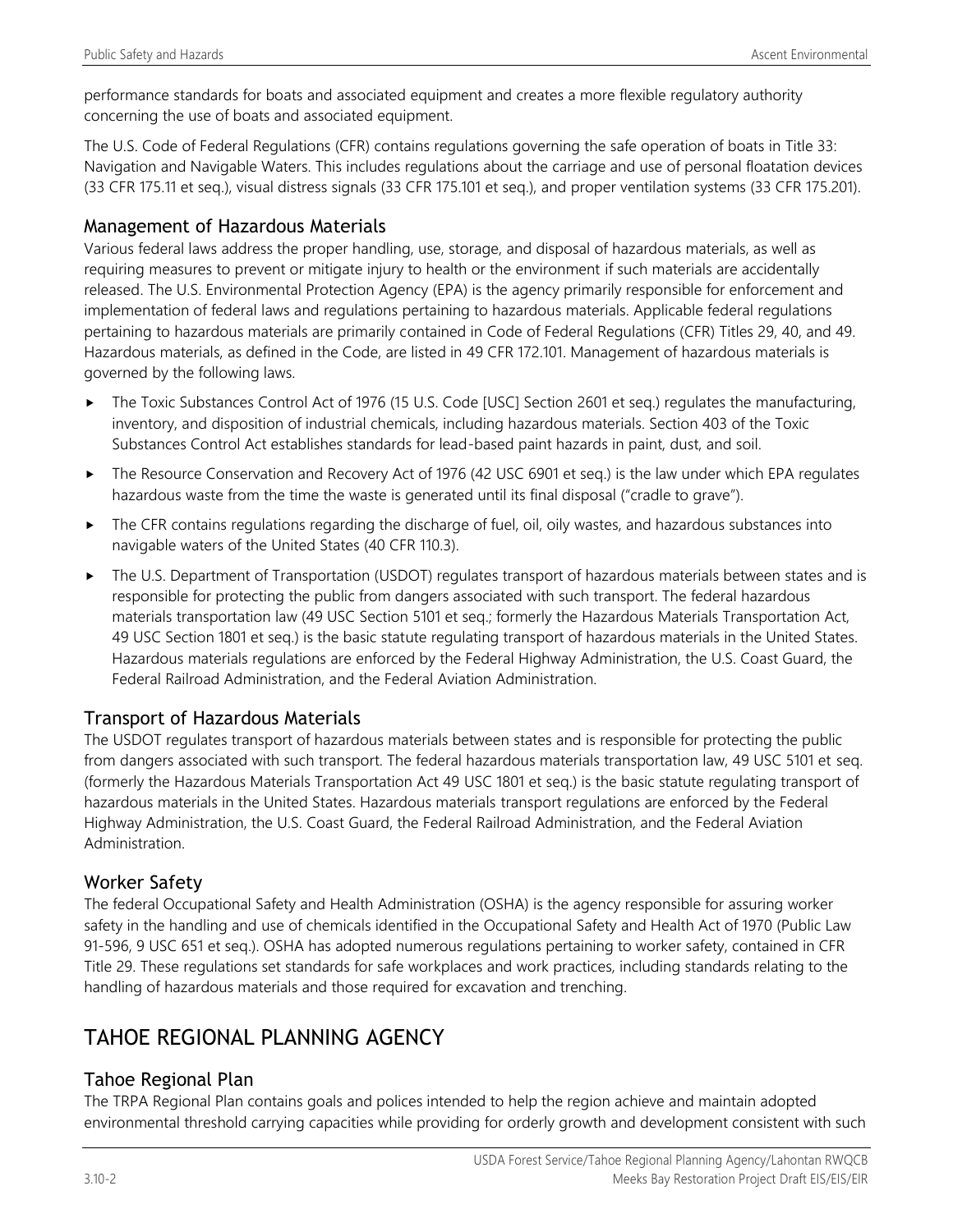capacities. There are a variety of goals and policies related to public health and safety within the TRPA Regional Plan. Chapter 2, "Land Use Element," of the Goals and Policies document sets forth fundamental land use philosophies, which include the maintenance of the environmental, economic, social, and physical well-being of the Region. The Natural Hazards Subelement aims to minimize risks from natural hazards such as earthquakes, and seiches. The Water Quality Subelement aims to maintain thresholds for water quality by addressing point and non-point sources of pollution. Relevant polices include the following:

- Policy WQ-2.5. TRPA shall cooperate with other agencies with jurisdiction in the Lake Tahoe region in the preparation, evaluation, and implementation of toxic and hazardous spill control plans.
- Policy WQ-2.6. Liquid or solid wastes from recreational vehicles and boats shall be discharged at approved pump-out facilities. Pump-out facilities will be provided by public utility districts, marinas, campgrounds, and other relevant facilities in accordance with standards set forth in the Best Management Practices Handbook.

Chapter 4, "Conservation Element," plans for the preservation, development, utilization, and management of the scenic and other natural resources within the region. The Shorezone Subelement contains goals and policies that govern development in the shorezone area of Lake Tahoe. Relevant policies include the following:

- Policy SZ-1.9. The Agency shall regulate the placement of new piers, buoys, and other structures in the foreshore and nearshore to avoid degradation of fish habitats, creation of navigation hazards, interference with littoral drift, interference with the attainment of scenic thresholds, and other relevant concerns.
- Policy SZ-1.11. The Agency shall regulate the maintenance, repair, and modification of piers and other structures in the nearshore and foreshore.

Chapter 6, "Public Services and Facilities Element," includes goals and policies related to the provision of adequate public services to meet the needs of existing and new development. Relevant policies include the following:

- Policy PS-1.1. Public services and facilities should be allowed to upgrade and expand consistent with the land use element of the Regional Plan and federal, state, and local standards.
- Policy PS-4.1. The impact on educational and public safety services shall be considered when reviewing projects and plan amendments proposed within the region. To the extent feasible, adverse impacts should be mitigated as part of the review process.
- Policy PS-4.2. Educational and emergency service organizations should anticipate and plan for projected demands and needs consistent with the regional plan and are encouraged to advise the agency when development potentials exceed current or anticipated service capabilities or capacities.

## Code of Ordinances

The TRPA Code of Ordinances compiles all the laws and ordinances needed to implement the Tahoe Regional Plan goals and policies. In addition to the applicable TRPA Code sections related to water quality summarized in Section 3.6, "Hydrology and Water Quality," the Code section applicable to public health and safety for the project is summarized in Table 3.10-1.

#### **Table 3.10-1 Applicable TRPA Code Requirements Related to Public Safety and Hazards**

| Code Section  | Summary of Requirements                                                                                                                                                                                                                                                                                                                  |
|---------------|------------------------------------------------------------------------------------------------------------------------------------------------------------------------------------------------------------------------------------------------------------------------------------------------------------------------------------------|
| Section 84.10 | Identifies the requirements applicable to other activities and uses in the shorezone, including operation of watercraft,<br>no-wake zones (within 600 feet of the waterline of the lake, 200 feet of shorezone structures, and 100 feet of swimmers<br>and non-motorized watercraft), and water-oriented outdoor recreation concessions. |

Source: TRPA 2021.

## State Route 89 Corridor Management Plan

The SR 89 Recreation Corridor Management Plan (CMP) consists of a series of corridor-wide strategies and recommendations along SR 89 on Tahoe's west shore that would help resolve corridor issues, such as challenges for emergency access and evacuation, and address opportunities developed in coordination with plan partners,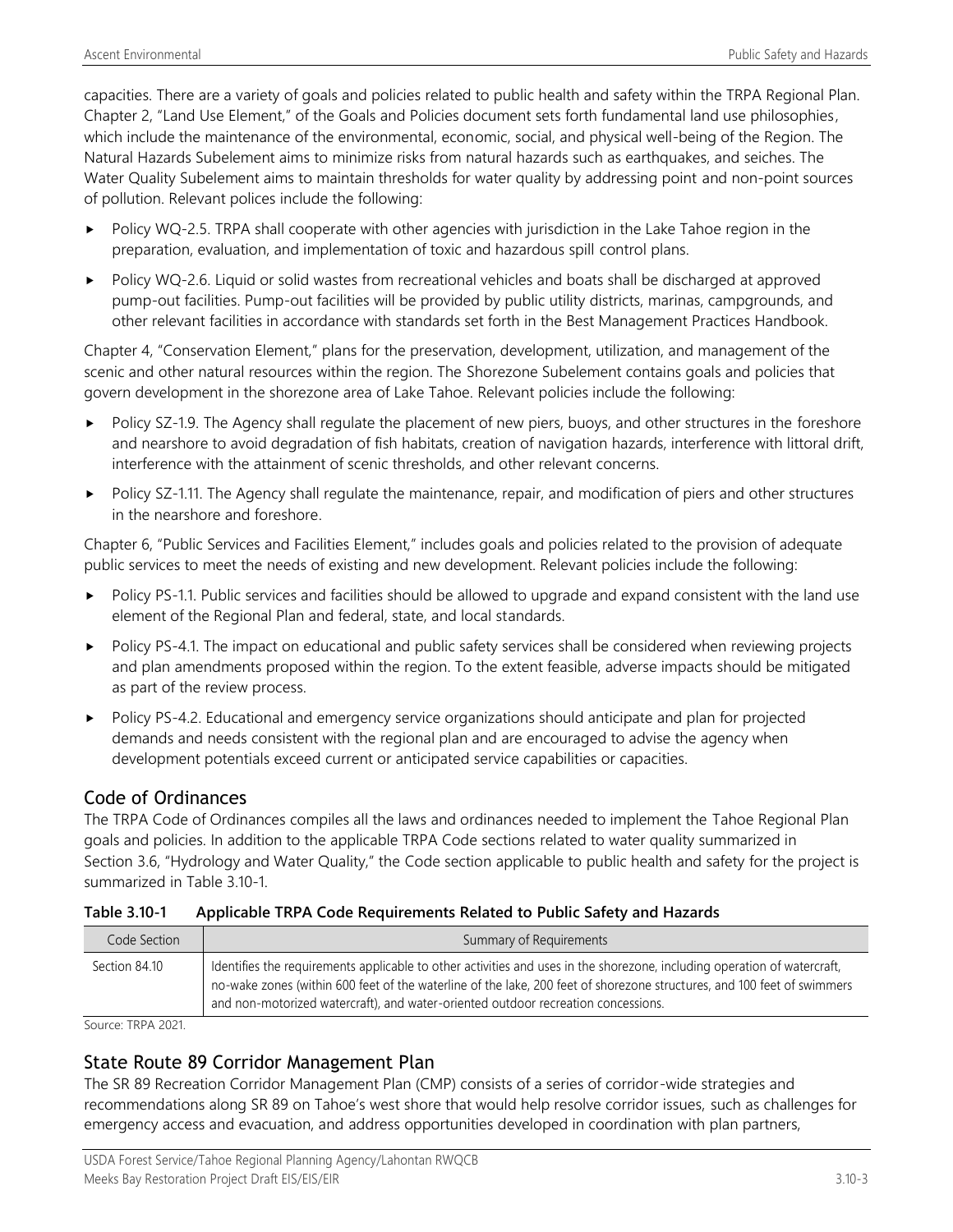stakeholders, and public (TRPA et al. 2020). The CMP summarizes current plan recommendations, core strategies, and actions to implement projects and move the corridor towards its goals. The CMP includes the goals and objectives that are relevant to enhancing facilities and utilizing management strategies that enhance emergency access and evacuation routes. Overall, the desired conditions for the SR 89 Recreation Corridor require an increase in operational capacity to effectively administer visitor management strategies and reduce impacts on natural and cultural resources. It is recognized that more coordinated management approaches that control how people arrive to recreation destinations are needed, which includes support for transit and opportunities for traveling by bicycle. The desire is for managing travel to achieve an even distribution of visitors throughout the day and a more organized transportation approach that eliminates the chaos caused from visitors parking and walking along the highway that results in safety, emergency access, and evacuation issues.

# **STATE**

## Uniform Fire Code

The Uniform Fire Code includes regulations relating to construction, maintenance, and use of buildings. Topics addressed in the Uniform Fire Code include fire department access, fire hydrants, automatic sprinkler systems, fire alarm systems, fire and explosion hazards safety, hazardous materials storage and use, provisions intended to protect and assist fire responders, industrial processes, and many other general and specialized fire-safety requirements for new and existing buildings and premises. The Uniform Fire Code includes specialized technical regulations related to fire and life safety.

## California Fire Code

The California Fire Code is Part 9 of the California Code of Regulations (CCR), Title 24, also referred to as the California Building Standards Code. The California Fire Code incorporates the Uniform Fire Code with necessary California amendments. It prescribes regulations consistent with nationally recognized good practices for the safeguarding to a reasonable degree of life and property from the hazards of fire, explosion, and dangerous conditions arising from the storage, handling, and use of hazardous materials and devices and from conditions hazardous to life or property in the use or occupancy of buildings or premises and provisions to assist emergency response personnel.

## Management of Hazardous Materials

In California, both federal and state community right-to-know laws are coordinated through the Governor's Office of Emergency Services. The federal law, SARA Title III or EPCRA, described above, encourages and supports emergency planning efforts at the state and local levels and to provide local governments and the public with information about potential chemical hazards in their communities. Because of the community right-to-know laws, information is collected from facilities that handle (e.g., produce, use, store) hazardous materials above certain quantities. The provisions of EPCRA apply to four major categories:

- emergency planning,
- emergency release notification,
- reporting of hazardous chemical storage, and
- inventory of toxic chemical releases.

The corresponding state law is Chapter 6.95 of the California Health and Safety Code (Hazardous Materials Release Response Plans and Inventory). Under this law, qualifying businesses are required to prepare a Hazardous Materials Business Plan, which would include hazardous materials and hazardous waste management procedures and emergency response procedures, including emergency spill cleanup supplies and equipment. At such time as the applicant begins to use hazardous materials at levels that reach applicable state and/or federal thresholds, the plan is submitted to the administering agency.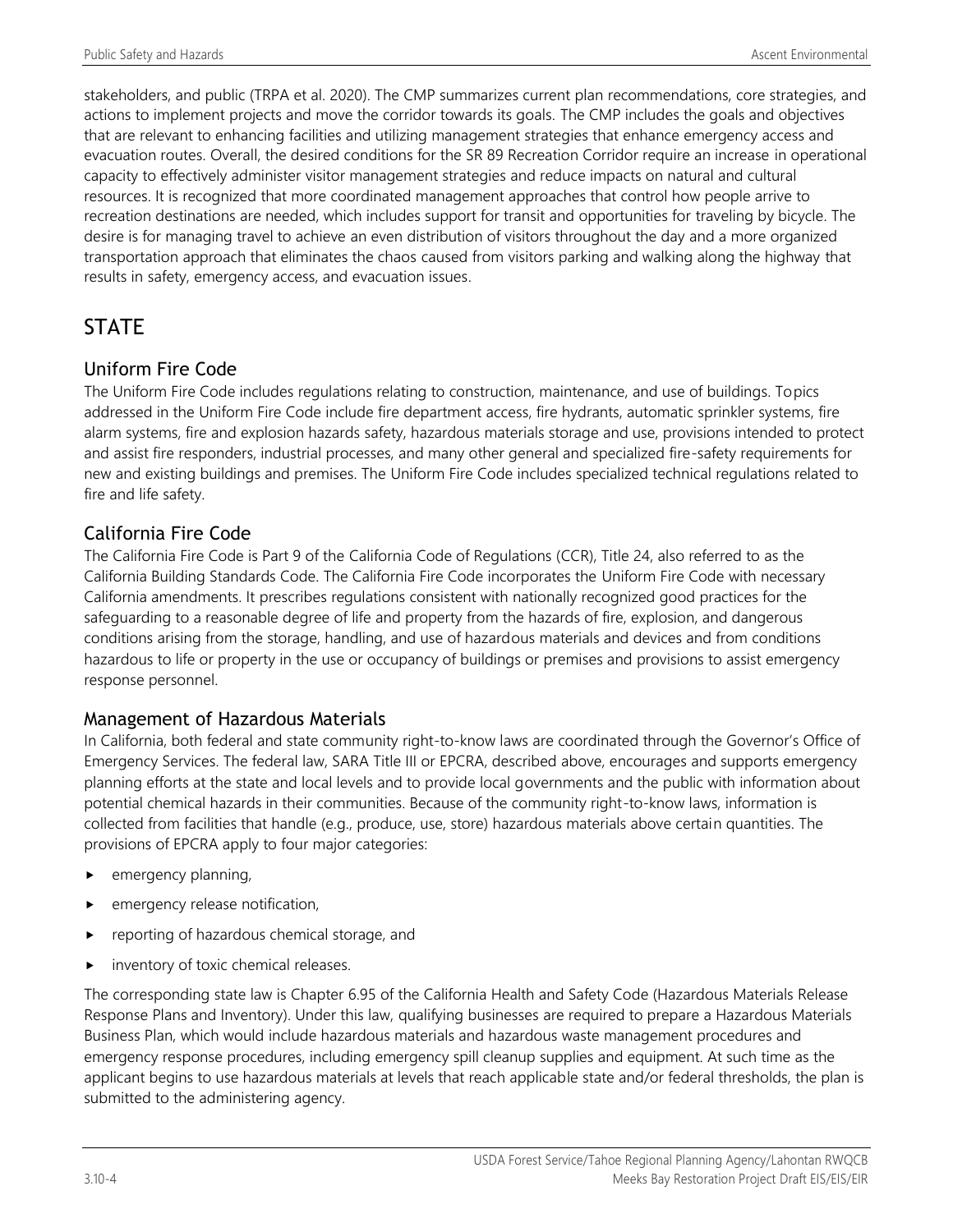The California Department of Toxic Substances Control (DTSC), a division of the California Environmental Protection Agency, has primary regulatory responsibility over hazardous materials in California, working in conjunction with EPA to enforce and implement hazardous materials laws and regulations. As required by Section 65962.5 of the California Government Code, DTSC maintains a hazardous waste and substances site list for the State, known as the Cortese List. Individual regional water quality control boards (RWQCBs) are the lead agencies responsible for identifying, monitoring, and cleaning up leaking underground storage tanks (USTs). The Lahontan RWQCB has jurisdiction over the Meeks Restoration project area.

Demolition of buildings that contain asbestos is regulated as an Asbestos National Emission Standards for Hazardous Air Pollutants (NESHAP) Regulated Facility. An Asbestos NESHAP Regulated Facility is subject to a thorough asbestos inspection of the facility and testing of materials to determine whether asbestos is present that must be conducted by a Cal/OSHA-certified asbestos consultant (Cal/OSHA regulations, California Labor Code, Sections 9021.5 through 9021.8). Demolition projects require a NESHAP Notification even if there is found to be no asbestos present after testing.

## Transport of Hazardous Materials and Hazardous Materials Emergency Response Plan

The State of California has adopted USDOT regulations for the movement of hazardous materials originating within the state and passing through the state; state regulations are contained in 26 CCR. State agencies with primary responsibility for enforcing state regulations and responding to hazardous materials transportation emergencies are the California Highway Patrol and the California Department of Transportation (Caltrans). Together, these agencies determine container types used and license hazardous waste haulers to transport hazardous waste on public roads.

California has developed an emergency response plan to coordinate emergency services provided by federal, state, and local governments and private agencies. Response to hazardous materials incidents is one part of the plan. The plan is managed by the Governor's Office of Emergency Services, which coordinates the responses of other agencies in the project area.

## Worker Safety

The California Occupational Safety and Health Administration (Cal/OSHA) assumes primary responsibility for developing and enforcing workplace safety regulations within the state. Cal/OSHA standards are typically more stringent than federal OSHA regulations and are presented in Title 8 of the CCR. Cal/OSHA conducts onsite evaluations and issues notices of violation to enforce necessary improvements to health and safety practices.

Title 8 of the CCR also includes regulations that provide for worker safety when blasting and explosives are utilized during construction activities. These regulations identify licensing, safety, storage, and transportation requirements related to the use of explosives in construction.

# LOCAL

## El Dorado County Local Hazard Mitigation Plan

The County developed its Local Hazard Mitigation Plan to reduce or eliminate long-term risk to people and property from natural hazards consistent with the Disaster Mitigation Act of 2000. The Plan identifies actions associated with wildfire that are summarized below (El Dorado County 2018:4-33 through 4-36). This Plan does not establish designated evacuation routes. Direction regarding evacuation routes is provided as part of evacuation orders issued by the El Dorado County Sheriff through the El Dorado County Sheriff's Office-Office of Emergency Services Alert Notification System.

- Action 14. Defensible Space Programs: Manage properties and infrastructure through the management of fuels.
- Action 15. Large Strategic Fuel Break: Provision of large strategic fuel breaks to provide landscape scale community protection.
- Action 16. Fuel Breaks in the Wildland Urban Interface: Establishment of "Shaded Fuel" breaks for dense vegetation areas approximately 300 feet wide for communities with a wildland urban interface.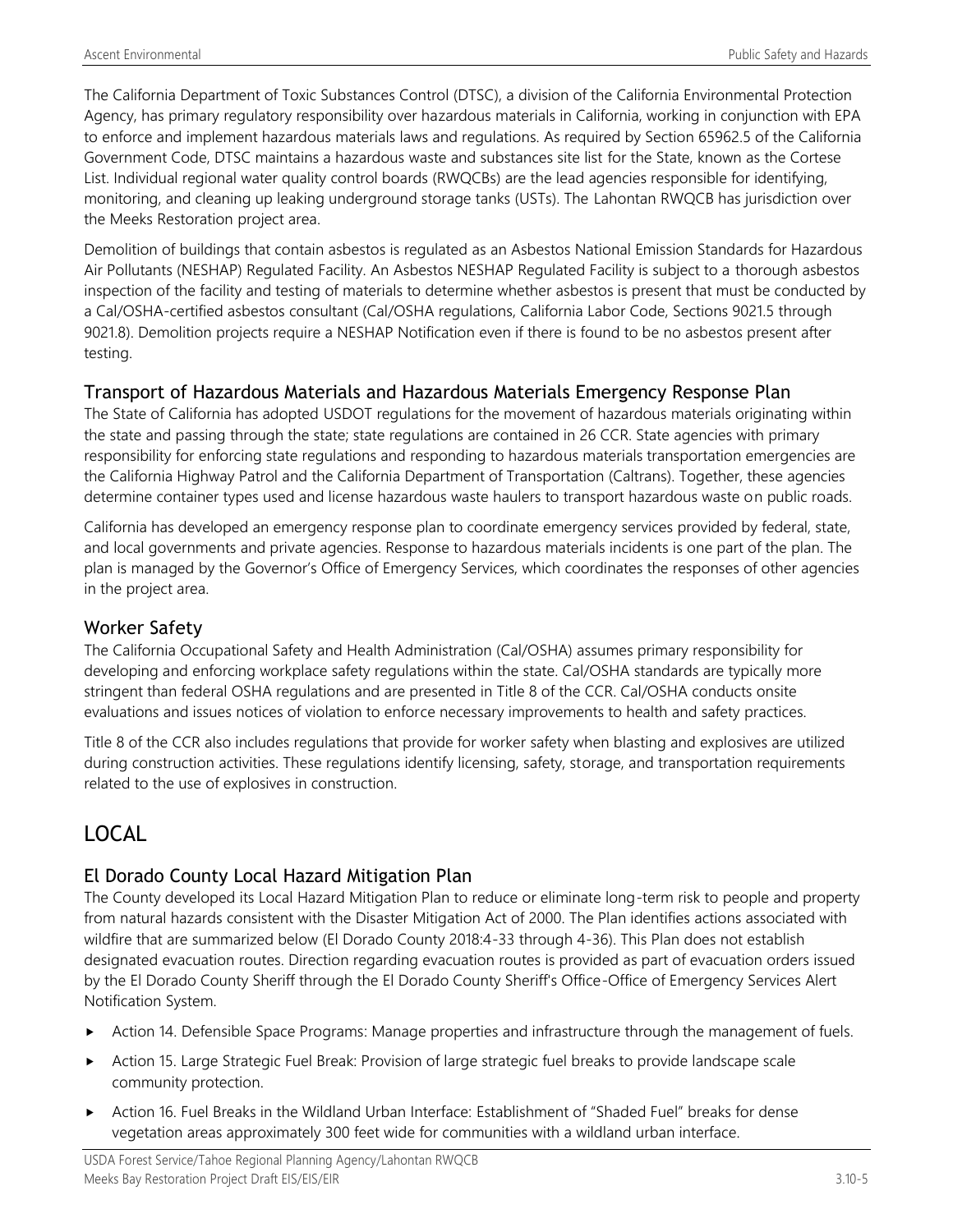## El Dorado County Code

Chapter 8.09 (Vegetation Management and Defensible Space) of Title 8 of the County Code requires the removal or abatement of all hazardous vegetation and combustible material, which constitutes a fire hazard which may endanger or damage neighboring property. Section 8.09.070(F) establishes defensible space requirements for parcels in, upon, or adjoining land that is covered with flammable material.

Chapter 17 of Title 14 contains El Dorado County's SRA Fire Safe Regulations, which apply to construction within an SRA that is approved after January 1, 1991, including activities such as permitting new parcels, applying for a building permit for new construction, and road construction.

## El Dorado County Environmental Management Department

El Dorado County Environmental Management Department (EDCEMD) is responsible for promoting a safe and healthy environment in the county and for enforcing hazardous waste laws and regulations at a local level. EDCEMD, as the local Certified Unified Program Agency, monitors the proper use, storage, and cleanup of hazardous materials; monitoring wells; removal of leaking USTs; and permits for the collection, transport, use, or disposal of refuse.

# 3.10.2 Environmental Setting

For purposes of this section, the term "hazardous materials" refers to both hazardous substances and hazardous wastes. A "hazardous material" is defined in the CFR as "a substance or material that … is capable of posing an unreasonable risk to health, safety, and property when transported in commerce" (49 CFR 171.8). California Health and Safety Code Section 25501 defines a hazardous material as follows:

"Hazardous material" means any material that, because of its quantity, concentration, or physical, or chemical characteristics, poses a significant present or potential hazard to human health and safety or to the environment if released into the workplace or the environment. "Hazardous materials" include, but are not limited to, hazardous substances, hazardous waste, and any material which a handler or the administering agency has a reasonable basis for believing that it would be injurious to the health and safety of persons or harmful to the environment if released into the workplace or the environment.

"Hazardous wastes" are defined in California Health and Safety Code Section 25141(b) as wastes that:

… because of their quantity, concentration, or physical, chemical, or infectious characteristics, [may either] cause, or significantly contribute to an increase in mortality or an increase in serious illness [or] pose a substantial present or potential hazard to human health or the environment when improperly treated, stored, transported, disposed of, or otherwise managed.

# HAZARDOUS MATERIALS IN THE PROJECT AREA

Hazardous materials in or near the project area are generally associated with the potential risk of accidents from the transport and use of hazardous materials and waste to support construction activities and various commercial and industrial land uses. Many chemicals used for household cleaning, construction, landscaping, and automotive or motorized boating maintenance and repair are considered to generate hazardous materials and waste.

## Marina Operations

Boat repair and maintenance activities at marinas create wastes that are considered hazardous and require proper handling. Typical wastes which are classified as hazardous include: oil, grease, diesel fuel, and oily bilge water; contaminated soil; gasoline and water; solvents, such as acetone, kerosene, mineral spirits; strong acids and alkalines; and paint chips or leftover paint.

The original marina included a fueling dock, and a gas station was located near the site of the existing visitor's center (Ascent Environmental 2022). However, Lahontan RWQCB records indicate that there are no fueling pumps at the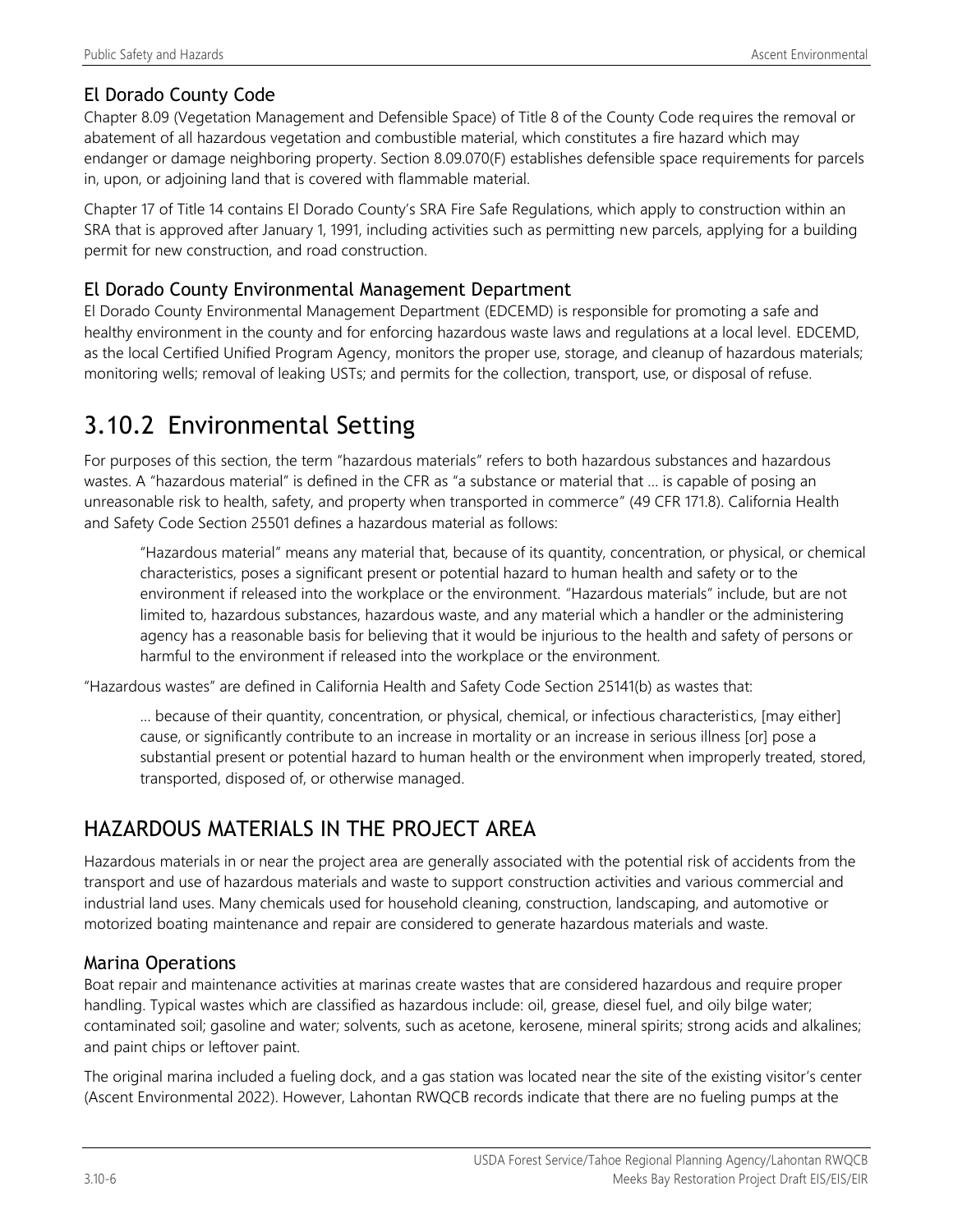marina, there is no sale of fuel at the marina, and rental boat fueling at the marina was conducted from a fuel tank located on the back of the manager's pickup truck (Lahontan RWQCB 2017).

The SWRCB maintains the Geotracker database, which lists sites containing recorded hazardous materials releases and provides information regarding status of clean-up activities. DTSC maintains the Envirostor database, which is the data management system for tracking cleanup, permitting, enforcement and investigation efforts at hazardous waste facilities and sites with known contamination or sites where there may be reasons to investigate further. A search of these databases resulted in the identification of one site, a leaking underground storage tank cleanup site at the marina at Meeks Bay (SWRCB 2021, DTSC 2021). The records indicate that there was a release related to gasoline associated with an underground storage tank, but the cleanup was completed, and the case was closed in 1996. For this reason, this incident is not discussed further. Other leaking underground storage tank cleanup sites identified nearest the project area are over 1 mile to the north and to the south and these sites have been cleaned up and the cases were closed (SWRCB 2021).

## Aerially Deposited Lead

Aerially deposited lead (ADL) refers to lead deposited along highway shoulders from past vehicle emissions. ADL is the result of tailpipe emissions during the years that lead was used as an additive in gasoline. Even though leaded fuel has been prohibited in California since the 1980s, ADL can still be found along the unpaved areas adjacent to highways that were in use before that time. ADL concentrations along highways can be high enough to cause the soil to be defined as a California hazardous waste. Hazardous waste law requires that this material is managed, transported, and disposed of at a Class I disposal facility (DTSC 2016).

Given the completion of roadway stormwater drainage improvements along SR 89 through 2015, ADL is not likely to remain along SR 89 at the bridge over Meeks Creek (LT Info 2021a, 2021b).

## Asbestos-Containing Materials

Asbestos, a naturally occurring fibrous material, was used as a fireproofing and insulating agent in buildings constructed prior to 1979 (California Department of Industrial Relations 2021). Because it was widely used before the discovery of its health effects, asbestos is found in a variety of building materials, including sprayed-on acoustic ceiling texture, floor tiles, and pipe insulation.

Asbestos exposure is a human respiratory hazard when the asbestos becomes friable (easily crumbled) because inhalation of airborne fibers is the primary mode of asbestos entry into the body. Asbestos-related health problems include lung cancer and asbestosis. Asbestos-containing building materials are considered hazardous by Cal/OSHA when bulk samples contain more than 0.1 percent asbestos by weight. Asbestos can be evaluated only by sampling, performed by a certified technician, followed by laboratory analysis. These materials must be handled by a qualified contractor.

Construction of buildings at Meeks Bay Resort began in the 1920s (LTBMU 2011). Historic information related to the resort buildings are included in Section 3.3, "Cultural and Tribal Cultural Resources." For the purposes of the analysis in this section, changes would only be made to up to three structures in the resort depending on the action alternative: the two motel cabin buildings closest to the shoreline in the northern portion of the project area and the marina office located next to the boat ramp. The motel cabins were constructed in 1962 (LTBMU 2011). Construction on the marina began in 1962 and the marina office was built by 1969 (LTBMU 2011, Google 1969). The motel cabins along the shoreline and the marina office have a high likelihood of containing asbestos-containing building materials.

## Lead-Based Paint

Lead is a potentially hazardous material that can result in cardiovascular effects, increased blood pressure and incidence of hypertension; decreased kidney function; reproductive problems; and nervous system damage. Lead can be found in old water pipes, solder, paint, and in soils around structures painted with lead-based paints. Lead-based paints are likely present on buildings constructed prior to 1978 (EPA 2019), when the quantity of lead in paints became regulated. Potentially hazardous exposures to lead can occur when lead-based paint is improperly removed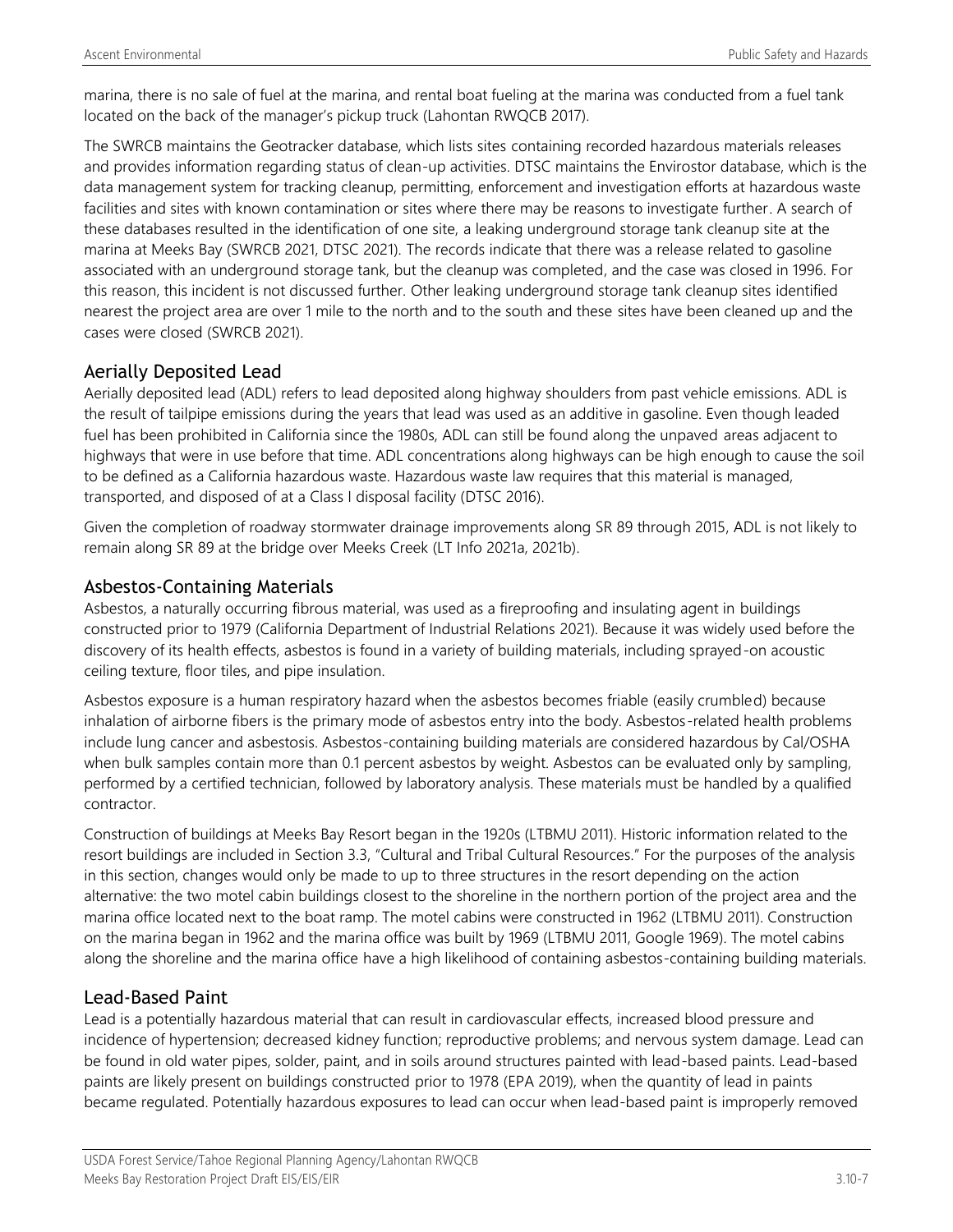from surfaces by dry scraping, sanding, or open-flame burning. Lead-based paints and coatings used on the exterior of buildings may have also flaked or oxidized and deposited into the surrounding soils.

The motel cabins along the shoreline and the marina office have a high likelihood of containing lead-based paint.

## EMERGENCY PREPAREDNESS AND EVACUATION

Emergency evacuation routes from the project area are limited to State Route (SR) 89 (NTFPD and MBFPD 2021) with the evacuation direction either to the north or to the south depending on the location of the incident (e.g., wildfire). The project area is in El Dorado County approximately 3 miles south of the El Dorado-Placer County line. The Placer Operational Area Eastside Emergency Evacuation Plan, which covers the eastern portion of Placer County, acknowledges that the limited number of roads in the area makes evacuations problematic.

The need to quickly execute a rapid evacuation requires detailed planning, de-confliction of response actions, and cooperation between first responders and supporting agencies alike (Placer County 2015). Evacuation procedures and processes are always incident driven and will vary based on the nature and location of a given incident. Evacuation routes are determined based on situational analysis with the information available at the time. The El Dorado County Sheriff's Office utilizes Code Red alerts and Integrated Public Alert & Warning System, a local alerting system that provides emergency and life-saving information to the public through mobile phones, radio, and television to notify the public and Law Enforcement will respond accordingly (Brown, pers. comm., 2021).

The nearest evacuation shelters to the project area include the following (City of South Lake Tahoe 2021, Placer County 2015):

- Noel Porter Retreat Center, Tahoe City, 10 miles north of the project area;
- Fairway Community Center, Tahoe City, 11 miles north of the project area;
- Tahoe Lake Elementary School, Tahoe City, 11.5 miles north of the project area;
- South Tahoe High School, South Lake Tahoe, 16 miles south of the project area; and
- South Tahoe Middle School, South Lake Tahoe, 18 miles south of the project area.

A description of the local plans for emergency preparedness in El Dorado and Placer counties is provided below.

## El Dorado County Local Hazard Mitigation Plan

The purpose of the *El Dorado County Local Hazard Mitigation Plan* (LHMP) is to reduce or eliminate long-term risk to people and property from natural hazards and their effects in Placer County (El Dorado County 2018). The plan includes strategies, in the form of goals and actions, which the county and participating jurisdictions will use to decrease vulnerability and increase resiliency and sustainability. Under the LHMP, the County is responsible for implementing actions and programs that would help reduce wildfire hazards including, but not limited to, public education, defensible space programs, large strategic fuel breaks, and fuel breaks in the wildland urban interface (WUI).

The LHMP also summarizes the systems and procedures established to protect its residents and visitors to plan for, avoid, and respond to a hazard event including those associated with floods and wildfires. This includes pre-disaster public awareness and education information. Specific warning and evacuation systems and procedures include information relative to warning systems, Code Red alert system, dam protocols, evacuation recommendations, and sheltering in place.

## Placer Operational Area East Side Emergency Evacuation Plan

Although the project area is located in El Dorado County, its proximity to Placer County warrants summarizing the *Placer Operational Area East Side Emergency Evacuation Plan* (Placer County 2015), which could influence evacuation of the project area and vicinity. This plan was developed to increase preparedness and facilitate the efficient and rapid evacuation of threatened communities in the far eastern end of the county in the event of an emergency, most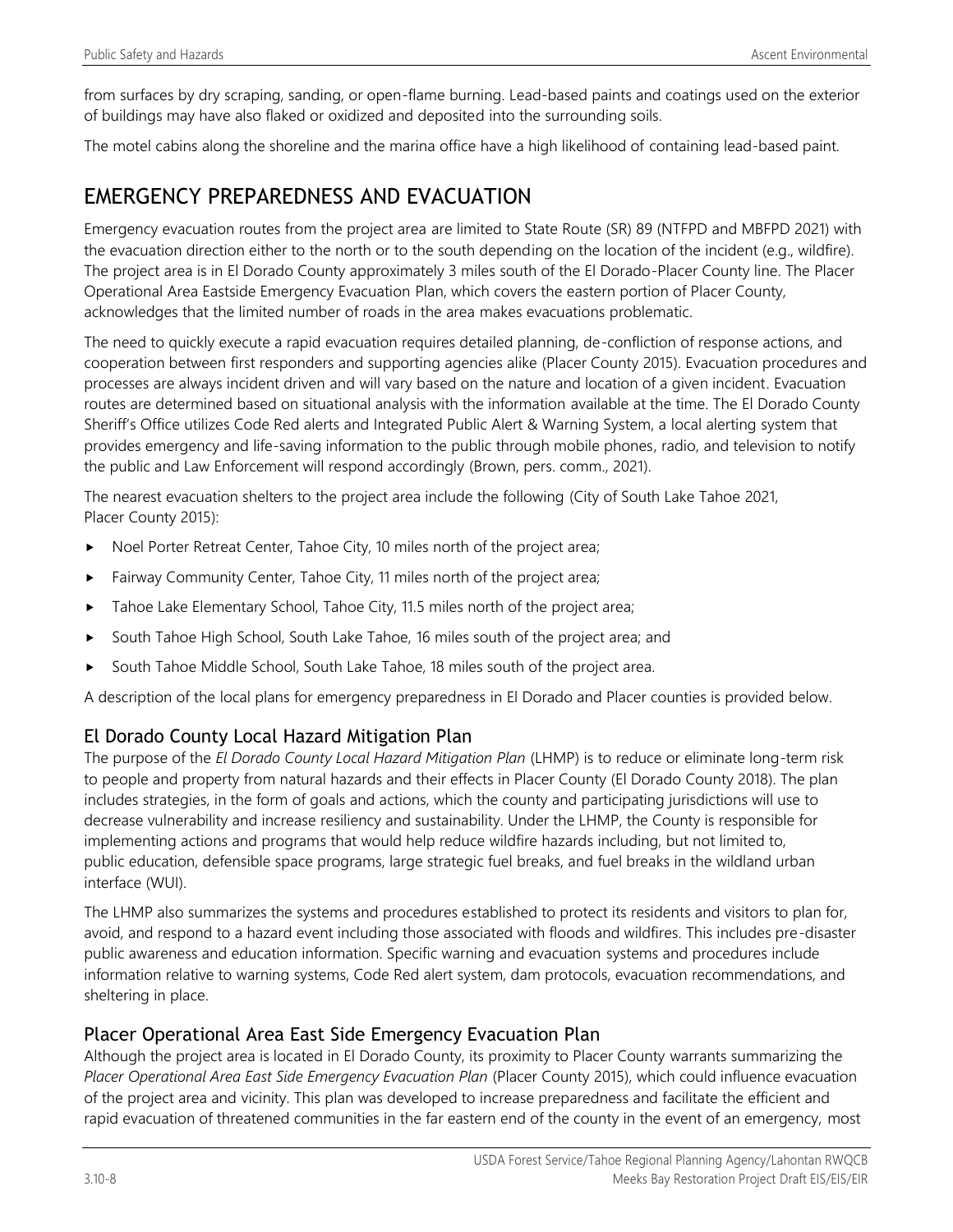likely a forest fire or flood. The plan provides details regarding evacuation alerts, evacuation emergency medical services and public information, traffic control, transportation, communication, and animal services. Interstate 80 (I-80) and State Routes (SR) 28, 89, and 267 comprise the major evacuation routes in eastern Placer County.

## FIRE PROTECTION AND EMERGENCY SERVICES

## Meeks Bay Fire Protection District

The Meeks Bay area is served by Meeks Bay Fire Protection District (MBFPD), which provides service to an area that covers 14 square miles. The service area contains a mix of residential, recreational, and commercial properties. The MBFPD service area includes extensive state park lands (approximately 840 acres) and federal lands (approximately 1,240 acres) (NTFPD and MBFPD 2018). Station 67 is located directly adjacent to the project area and is staffed with one fire captain and one firefighter/paramedic at all times. MBFPD also includes Station 68, which is an unstaffed station located in Tahoma that stores a water tender. The project area includes a fire hydrant located near the entrance of the Meeks Bay Resort.

MBFPD Station 67 is located on SR 89, adjacent to Meeks Bay Campground and Meeks Bay Resort. The station has one Type 1 fire engine, one rescue truck, and one ambulance. MBFPD has a contract with North Tahoe Fire Protection District (NTFPD) for NTFPD to provide a full-time chief officer and management of MBFPD's firefighters and staff for fire protection, training, and administrative duties.

From 2017-2019, MBFPD responded to an average annual 227 emergency incidents (MBFPD and NTFPD 2020). MBFPD also provided 2017-2020 response data for emergency calls within the shoreline areas of the MBFPD and NTFPD service areas. A summary of locations of these emergency calls is provided in Table 3.10-2 and a summary of the types of calls that were received is provided in Table 3.10-3. The majority of emergency services provided are related to medical emergencies (see Table 3.10-3).

|                                                       | 2017                         |                        | 2018                         |                        | 2019                         |                        | 2020                       |                        |
|-------------------------------------------------------|------------------------------|------------------------|------------------------------|------------------------|------------------------------|------------------------|----------------------------|------------------------|
| General Area (Reported Zip Code)                      | $#$ of<br>Emergency<br>Calls | Proportion<br>of Calls | $#$ of<br>Emergency<br>Calls | Proportion<br>of Calls | $#$ of<br>Emergency<br>Calls | Proportion<br>of Calls | # of<br>Emergency<br>Calls | Proportion<br>of Calls |
| Carnelian Bay (96140)                                 |                              | 6%                     |                              | 3%                     | 6                            | 12%                    | 2                          | 4%                     |
| Tahoma to Tahoe Pines (96141)                         | 3                            | 18%                    | 7                            | 18%                    | 6                            | 12%                    | 3                          | 6%                     |
| Tahoma to Emerald Bay (96142) (includes<br>Meeks Bay) | $\overline{c}$               | 12%                    | 4                            | 10%                    | 6                            | 12%                    | 5                          | 9%                     |
| Kings Beach (96143)                                   | $\overline{3}$               | 18%                    | 17                           | 43%                    | 14                           | 28%                    | 25                         | 46%                    |
| Tahoe City to Dollar Point (96145)                    | 6                            | 35%                    | 5                            | 13%                    | 11                           | 22%                    | 11                         | 20%                    |
| Olympic Valley to Alpine Meadows (96146)              |                              | 6%                     | $\Omega$                     | $0\%$                  | $\theta$                     | $0\%$                  |                            | 2%                     |
| Tahoe Vista to Kings Beach (96148)                    |                              | 6%                     | 5                            | 13%                    | 5                            | 10%                    | 5                          | 9%                     |
| Emerald Bay to South Lake Tahoe (961540)              | $\Omega$                     | 0%                     | 1                            | 3%                     | $\overline{c}$               | 4%                     | 2                          | 4%                     |
| Total                                                 | 17                           | 100%                   | 40                           | 100%                   | 50                           | 100%                   | 54                         | 100%                   |

**Table 3.10-2 General Locations of Emergencies near the Shoreline Area<sup>1</sup> from Emerald Bay to Kings Beach (2017-2020)**

<sup>1</sup> This table includes areas within the MBFPD and NTFPD service areas limited to the lake and beach, dock, or marina areas. Source: McNamara, pers. comm., 2020; compiled by Ascent Environmental in 2021

The area identified as "Tahoma to Emerald Bay" in Table 3.10-2, includes Meeks Bay. From 2017-2020 this area was the source of 9 percent to 12 percent of emergency calls near the shoreline area that were responded to by MBFPD and NTFPD. Of the emergency calls in this area from 2017-2020, four to six calls per year (7 to 12 percent of emergencies) were on the lake (i.e., lake-based) and one to three calls per year (2 to 6 percent of emergencies) were related to fire (see Table 3.10-3).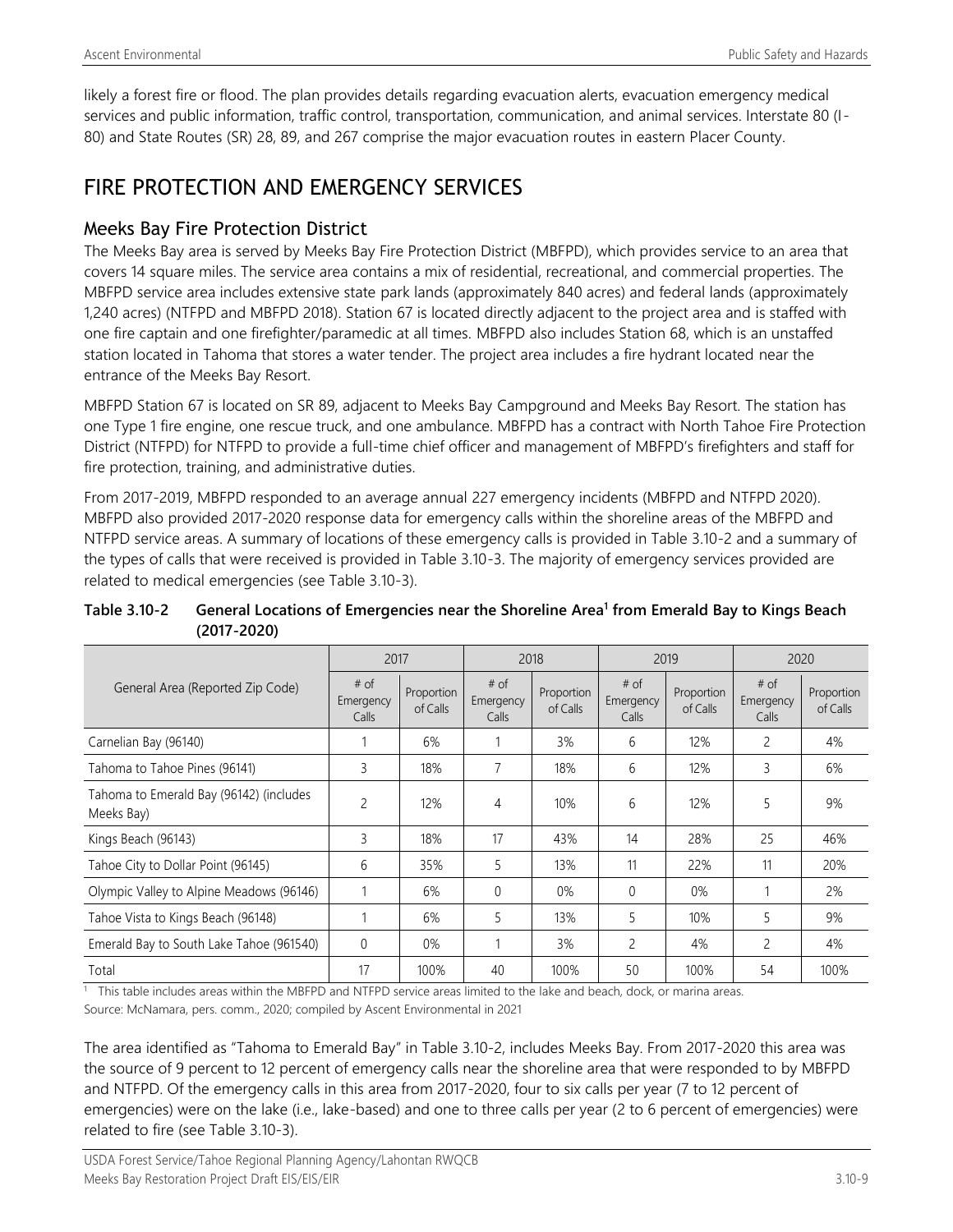|                                       | 2017        |            | 2018         |            | 2019        |            | 2020        |            |
|---------------------------------------|-------------|------------|--------------|------------|-------------|------------|-------------|------------|
|                                       | # of        | Proportion | # of         | Proportion | # of        | Proportion | # of        | Proportion |
| Type of Emergency Call <sup>1</sup>   | Emergency   | of Total   | Emergency    | of Total   | Emergency   | of Total   | Emergency   | of Total   |
|                                       | Calls by    | Emergency  | Calls by     | Emergency  | Calls by    | Emergency  | Calls by    | Emergency  |
|                                       | <b>Type</b> | Calls      | <b>Type</b>  | Calls      | <b>Type</b> | Calls      | <b>Type</b> | Calls      |
| Lake-based Emergency <sup>2</sup>     | 0           | $0.0\%$    | 4            | 10%        | 6           | 12%        | 4           | 7%         |
| <b>Emergency Medical Services</b>     | 14          | 82%        | 31           | 78%        | 34          | 68%        | 32          | 59%        |
| Motor Vehicle Accident                |             | 6%         | $\mathbf{0}$ | $0.0\%$    |             | 2%         | 2           | 4%         |
| Actual or Perceived Fire <sup>3</sup> | $\Omega$    | 0.0%       | 0            | $0.0\%$    | 3           | 6%         |             | 2%         |
| Ordinance Violation <sup>4</sup>      | $\Omega$    | 0.0%       | 3            | 8%         | 4           | 8%         | 10          | 19%        |
| Other <sup>5</sup>                    | 2           | 12%        | 2            | 5%         | 2           | 4%         | 5           | 9%         |
| Total                                 | 17          | 100.0%     | 40           | 100.0%     | 50          | 100.0%     | 54          | 100.0%     |

#### **Table 3.10-3 Emergency Response Data for Shoreline Area<sup>1</sup> from Emerald Bay to Kings Beach (2017-2020)**

 $1$  This table includes areas within the MBFPD and NTFPD service areas limited to the lake and beach, dock, or marina areas.

<sup>2</sup> These calls are primarily related to water rescues. In 2019 and 2020, each year had one of the lake-based emergencies consisting of a water vehicle fire. These calls required assistance or response from other agencies.

<sup>3</sup> Fire calls were related to dumpster/receptacle fire, cooking fire, warning of smoke, or authorized controlled burn.

4 Chief McNamara indicated that the ordinance violations were typically related to recreational fires during periods subject to burn bans (McNamara, pers. comm., 2021a).

<sup>5</sup> Other calls included false alarms, assisting persons with mobility issues, and lock-ins/lock-outs.

Source: McNamara, pers. comm., 2020; compiled by Ascent Environmental in 2021

## North Tahoe Fire Protection District

NTFPD is the sole ambulance and advanced level paramedic provider in both El Dorado County and Placer County throughout the north and west shore areas of the Tahoe Basin. NTFPD's 70 uniformed and support personnel protects an area of 32 square miles on the north and west shores of Lake Tahoe (NTFPD 2021). NTFPD also responds to all fire, rescue, emergency medical, hazardous material emergencies that occur or are brought to shore from Lake Tahoe in the north and west shore areas (MBFPD and NTFPD 2020).

From 2017 through 2019, NTFPD responded to an average annual 2,241 incidents (MBFPD and NTFPD 2020). Tables 3.10-2 and 3.10-3 provide a summary of emergency calls in shoreline areas that MBFPD or NTFPD responded to from 2017-2020.

### USDA Forest Service Wildland Fire Services

The USDA Forest Service has a fire station located next to the entrance to Meeks Bay Resort. This station is staffed seasonally and provides wildland fire response for the west and north shore areas. When in operation, the station could provide fire response to the project area, but all other incidents are responded to by local police and emergency response (Sibr, pers. comm., 2021).

## WATERBORNE SAFETY AND EMERGENCY RESPONSE

The region's fire agencies have developed a comprehensive system for sharing resources. Regional fire agencies rely on mutual and automatic aid agreements for major structure fires, other higher risk incidents, and during periods of high incident activity. Other agencies, including law enforcement, also provide support for emergencies at Meeks Bay.

When needed, MBFPD receives mutual aid for emergency services on land and in the lake from several nearby agencies. Tahoe Douglas Fire Protection District (TDFPD) and North Lake Tahoe Fire Protection District provide the only emergency boats with firefighting and water rescue capability (NLTFPD 2021, TDFPD 2021). South Lake Tahoe Fire Department and North Lake Tahoe Fire Protection District provide emergency boats with emergency medical/water rescue. The U.S. Coast Guard, El Dorado County Sheriff, Placer County Sheriff, and Washoe County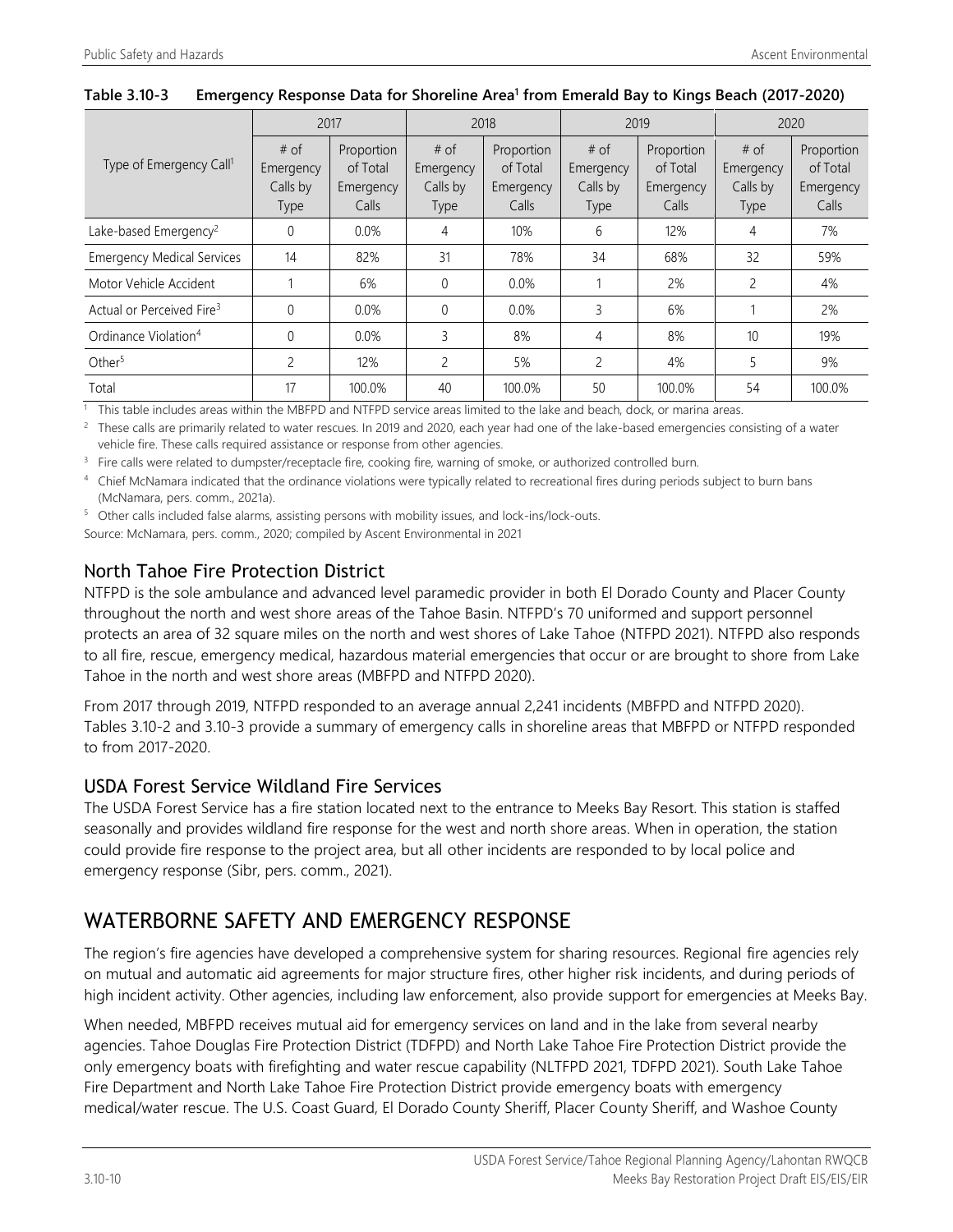also provide law enforcement boats and water rescue with their primary responsibility being law enforcement/search and rescue (McNamara, pers. comm., 2021a).

The U.S. Coast Guard is the overall search and rescue lead on Lake Tahoe, with the U.S. Coast Guard Station Lake Tahoe located at 2500 Lake Forest Road. The U.S. Coast Guard also has resources from Sacramento and the Bay Area to respond to any and all emergencies and large environmental spills. The U.S. Coast Guard is operational year-round and has two 29-foot patrol boats that regularly conduct patrols and respond to emergencies. They operate 24 hours per day, seven days a week. The mission of the Tahoe station is search and rescue only. All environmental spill responses would be coordinated through the U.S. Coast Guard's National Response Center (Bieber, pers. comm., 2018).

The request for any marine resource could come through a number of agencies depending on how the call was routed through the public safety answer point that received the initial 911 call. As Lake Tahoe is a large area with no real landmarks except the shore or GPS coordinates, an incident may start with one resource and then involve other agencies based upon need, jurisdiction, response zone or location. Many lake-based incidents are also reported over USCG maritime radio systems as well and not necessarily 911 or cellular 911. So, often USCG might be the first agency to be made aware of the incident (McNamara, pers. comm., 2021b).

For incidents where MBFPD staff are on scene or while enroute and recognize the need for additional resources (including fire/rescue/law boats), they would request the resource through the MBFPD Emergency Command Center (i.e., Grass Valley ECC). The MBFPD communications plan mandates that their requests go through a single point resource ordering process through the Grass Valley ECC (McNamara, pers. comm., 2021b).

From 2018-2020, MBFPD responded to 14 incidents that utilized a boat from other fire agencies for lake-based emergencies (see Table 3.10-2). The response times from these other agencies are often a minimum of 1 hour due to the location of their boats (McNamara, pers. comm., 2020). The nearest emergency boat with fire response capabilities is docked at Zephyr Cove pier, approximately 9 miles southeast of Meeks Bay. The El Dorado County sheriff boat, City of South Lake Tahoe police department boat, and City of South Lake Tahoe Fire Rescue emergency boat are located at Tahoe Keys, approximately 9 miles southeast of Meeks Bay. Any emergency boat on the lake could respond depending on which one is closest to the incident.

## LAW ENFORCEMENT

Law enforcement near the project area is provided at the federal, state, county, and city levels. At the community level, law enforcement and protection services are provided by the El Dorado County Sheriff's Office. In addition to local law enforcement agencies, the project area is served by USDA Forest Service law enforcement personnel.

The El Dorado County Sheriff has a dedicated deputy assigned to the west shore portion of El Dorado County four days a week but patrol deputies from the south shore supplement to provide around-the-clock coverage. On holidays or special events, more personnel is added as the situation dictates (Brown, pers. comm., 2021).

## Waterborne Safety and Law Enforcement

Eight government agencies share law enforcement and emergency response duties on Lake Tahoe. Local agencies that patrol the lake include:

- U.S. Coast Guard: USCG has one station on Lake Tahoe located just east of the Lake Forest Boat Ramp and approximately 10.5 miles from Meeks Bay. USCG Station Lake Tahoe is a small boat station that is operational year-round. The station utilizes two 25-foot Defender Class Boats to provide maritime law enforcement and search and rescue services to boaters on Lake Tahoe. USCG Station Lake Tahoe does not provide fire, emergency medical, or hazardous material response (MBFPD and NTFPD 2020).
- El Dorado County Sheriff: The El Dorado County Sheriff provides law enforcement services within the El Dorado County portion of the region, from the California‐Nevada state line to Tahoma. Rescue equipment consists of jet skis and boats, which are housed at the Tahoe Keys Marina. They are one of the only operations on the south shore that operate 24 hours per day (Almos, pers. comm., 2018).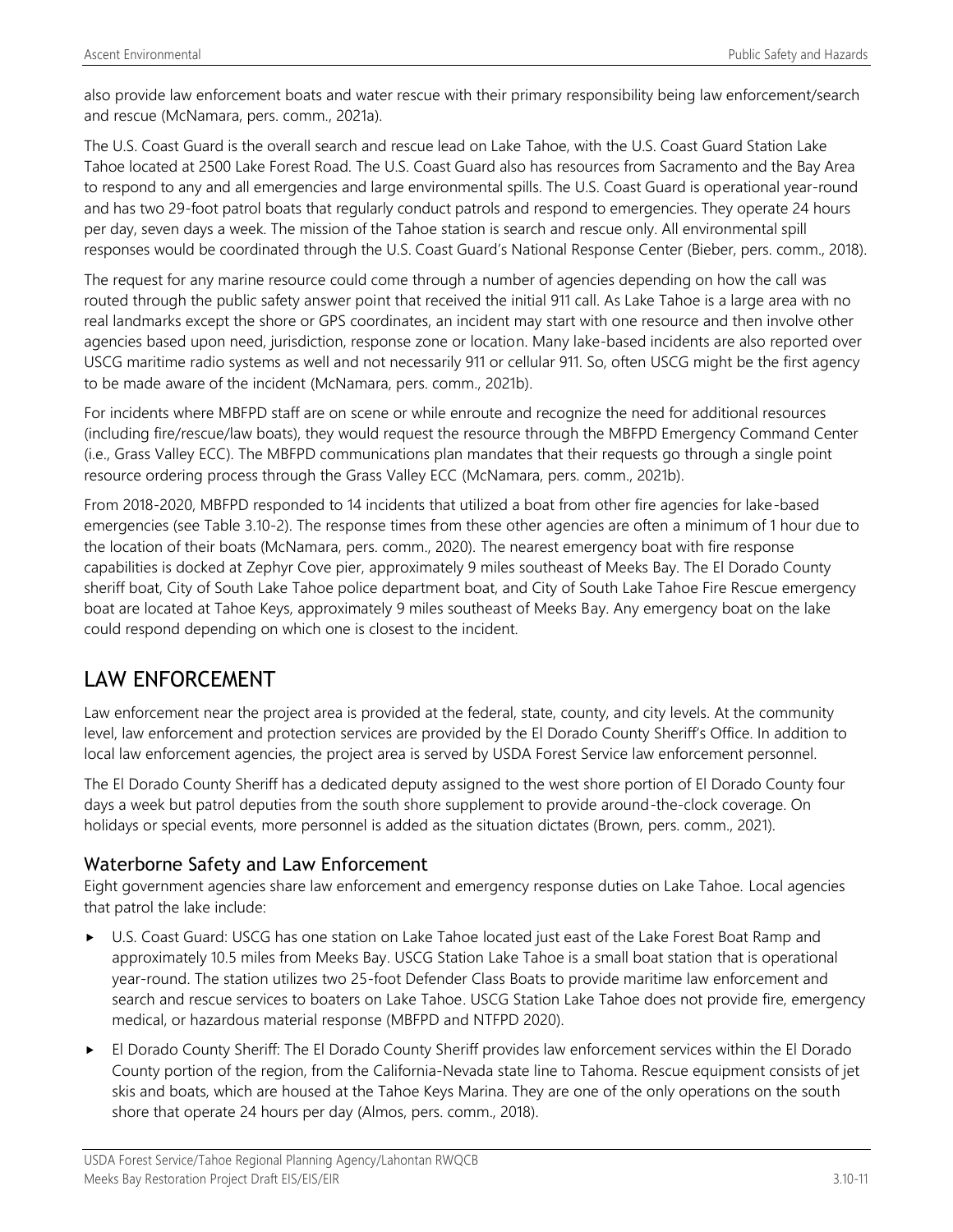- Placer County Sheriff: The Placer County Sheriff provides law enforcement services on the northwest corner of the lake, from Stateline Point south to Tahoma. They have a patrol boat on the lake that is staffed from mid-May through mid-September (Thursday-Sunday). The boat operates out of the Sierra Boat Company (Baxter, pers. comm., 2018).
- South Lake Tahoe Police Department: The South Lake Tahoe Police Department provides law enforcement services in the City of South Lake Tahoe, from Stateline on the east to Emerald Bay on the west. They have one boat for use during lake-related emergencies (Dougherty, pers. comm., 2018).
- Douglas County Sheriff: The Douglas County Sheriff provides law enforcement services in Douglas County, from Stateline on the south to Glenbrook on the north. They operate one boat out of a slip in the Tahoe Keys during the months of May through October. In the offseason, the boat is stored in a warehouse off of the water (Skibinski, pers. comm., 2018).
- Washoe County Sheriff: The Washoe County Sheriff provides law enforcement services in Washoe County, from Stateline Point south to Glenbrook. They have one boat for use during lake-related emergencies, which is manned on weekends from Memorial Day through October 1. The boat operates out of the Thunderbird Lodge Bello, pers. comm., 2018).
- Lahontan Regional Water Quality Control Board (Lahontan RWQCB): Lahontan RWQCB is responsible for investigating the release of hazardous materials on the California side of Lake Tahoe.

The Sheriff's Offices also have other resources to respond to emergencies such as County Search and Rescue Teams and Air Search and Rescue.

## WILDLAND FIRE HAZARDS

The California Department of Forestry and Fire Protection (CAL FIRE) has mapped fire hazard severity zones (FHSZs) for the entire state, including the Tahoe region. FHSZ delineations are based on an evaluation of fuels, fire history, terrain, housing density, and occurrence of severe fire weather. They are intended to identify areas where urban conflagrations could result in catastrophic losses. FHSZs are categorized as: Moderate, High, and Very High, which are defined as follows (CAL FIRE 2007):

- Moderate: Wildland areas supporting areas of typically low fire frequency and relatively modest fire behavior or developed/urbanized areas with a very high density of non-burnable surfaces including roadways, irrigated lawn/parks, and low total vegetation cover (greater than 30 percent) that is highly fragmented and low in flammability (e.g., irrigated, manicured, managed vegetation).
- High: Wildland areas that support medium to high hazard fire behavior and roughly average burn probabilities or developed/urban areas typically with moderate vegetation cover and more limited non-burnable cover. Vegetation cover typically ranges from 30 to 50 percent and is only partially fragmented.
- Very High: Wildland areas that support high to extreme fire behavior or developed/urban areas with high vegetation density (greater than 70 percent cover) and associated high fuel continuity.

The majority of the project area, excluding the beach area and area containing the marina, is located within a Very High FHSZ (CAL FIRE 2009).

## Ongoing Forest Management

The isolated nature of the project area and surrounding communities with limited access could present challenges to fire suppression efforts when they are needed. Land management and fire protection agencies are addressing this problem by completing fuels reduction projects around most of the at-risk communities and by assisting with the creation of defensible space. Other efforts to reduce fire hazards include defensible space evaluations required as part of the building permit process, residential curbside chipping programs, and private property fuels reduction projects (TFFT 2015). The *Multi-Jurisdictional Fuel Reduction and Wildfire Prevention Strategy* (Fuel Reduction Strategy) identifies ongoing forest management planning and implementation of fuel reduction projects.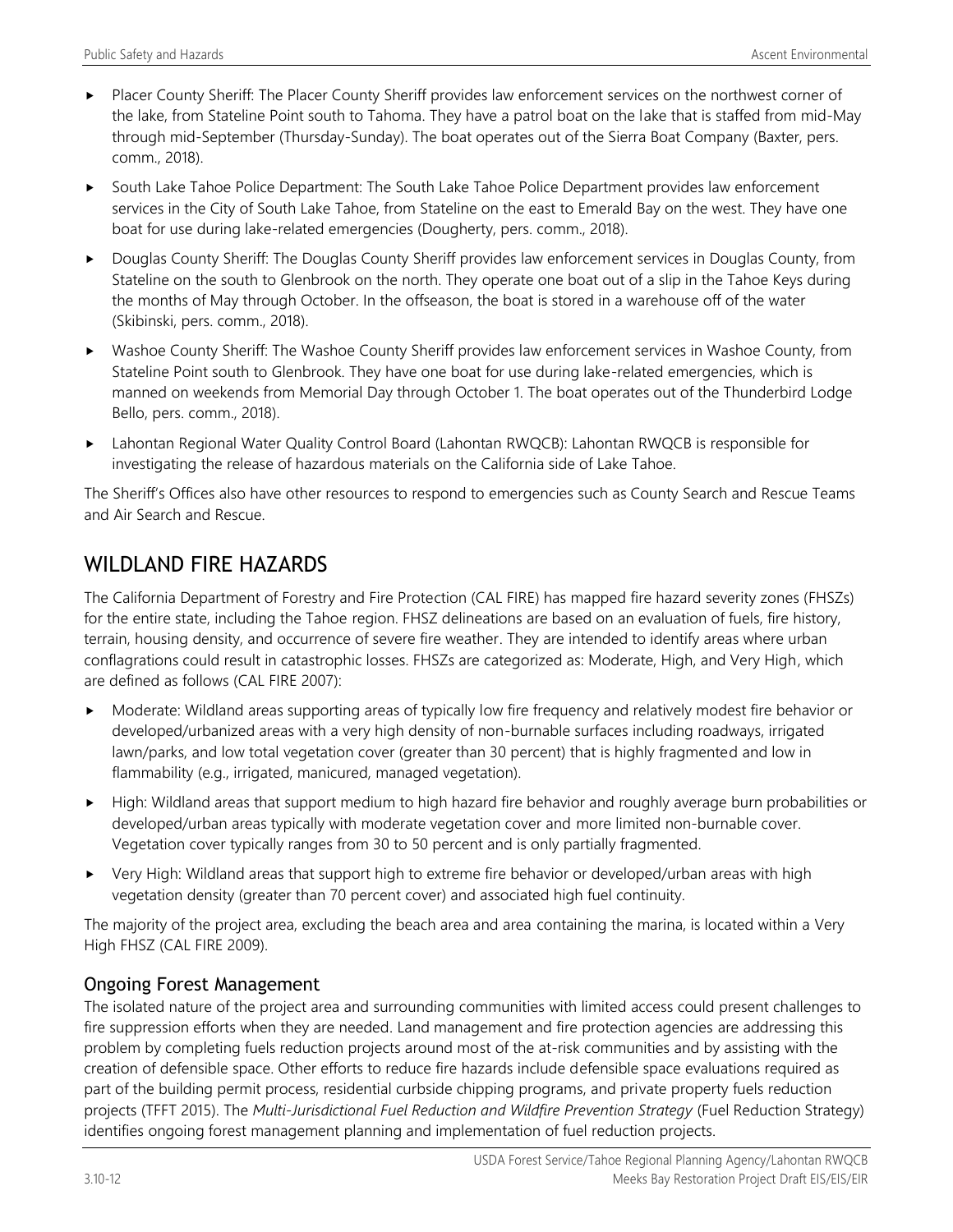#### Multi-Jurisdictional Fuel Reduction and Wildfire Prevention Strategy for the Lake Tahoe Region

Sixteen local, state, and federal agencies collaboratively plan and implement fuels reduction treatments to protect Lake Tahoe's California and Nevada communities and environment. In 2007, the Fuel Reduction Strategy was developed from combining all existing fire plans for the various agencies that had been developed within the Tahoe Basin, incorporating by reference the Community Wildfire Protection Plan (CWPP) for the California portion of the Lake Tahoe Basin. The Fuel Reduction Strategy facilitates the strategic decisions that must be made by land management, fire, and regulatory agencies to reduce the probability of a catastrophic fire in the Basin.

The Tahoe Fire and Fuels Team (TFFT) was formed in 2008 to implement the Fuel Reduction Strategy and consists of representatives from 22 fire districts, land management agencies, universities, and regulatory agencies with a role in managing wildfire fuel in the Lake Tahoe Basin. The TFFT partners have worked for years to create fire-adapted communities, restore forest resilience, and achieve other objectives consistent with the Fuel Reduction Strategy (CAL FIRE et al. 2014, 2017) and the CWPP. TFFT partners have treated 57,000 acres in the WUI since 2008. These multiplebenefit thinning and prescribed fire treatments connect to form continuous areas where fire behavior is reduced and forest health is improved (California Tahoe Conservancy 2019). The 2017 update to the Fuel Reduction Strategy included incorporating landscape-scale fuels reduction and restoration plans into the 2014 Strategy (CAL FIRE et al. 2017). The USDA Forest Service, California Department of Parks and Recreation (State Parks), California Tahoe Conservancy, and Liberty Utilities have ongoing and planned fuels reduction and defensible space projects and programs in the vicinity of the project area. These projects and programs include:

- California State Parks WUI Fuel Reduction and Prescribed Fire Program,
- Urban Forest Defense Zone Fuels Reduction and Healthy Forest Project,
- Lake Tahoe West Restoration Project,
- **Liberty Utilities Resilience Corridors Project,**
- Meeks Creek Meadow Ecosystem Restoration Project,
- ▶ Tahoe Program Timberland EIR, and
- West Shore Wildland Urban Interface (WUI) Hazardous Fuels Reduction and Forest Health Project.

# 3.10.3 Environmental Impacts and Mitigation Measures

## METHODOLOGY

Methods for the impact analysis included a review of applicable laws and regulations pertaining to public safety, hazards, and hazardous materials generally, wildfire risk, and as applicable to the action alternatives and the project area. Within this framework, potential for navigational hazards, emergency response capacity, known locations of hazardous materials, and the potential for other safety or hazardous conditions were reviewed based on regulations, planning documents, goals, and policies. The impact analysis considered potential for changes in the nature, extent, or presence of hazardous conditions to occur as a result of construction and operation of the project alternatives, including increased potential for exposure to hazardous materials and conditions and increased boating accidents due to increased boating activity and navigation hazards. Compliance with applicable federal, state, and local health and safety laws and regulations would generally protect the health and safety of the public.

Potential effects associated with the project alternatives would be temporary or permanent. Temporary impacts generally include effects associated with construction activities, including the transport, storage, and use of potentially hazardous chemicals and the potential to encounter hazardous wastes during construction. Permanent impacts generally include effects associated with increased navigational hazards in the bay, which could lead to increased accidents and a corresponding need for emergency services and access to the lake.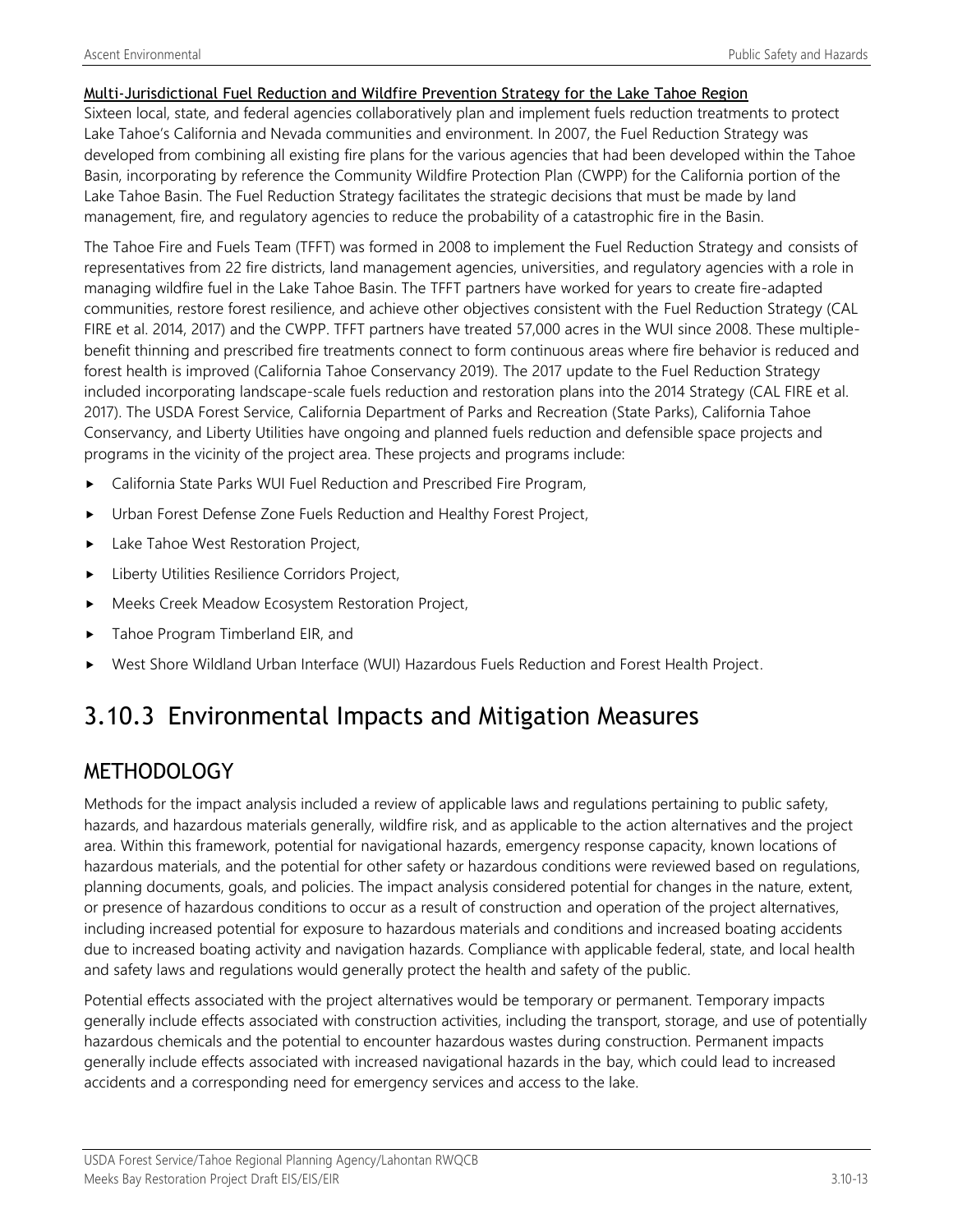# THRESHOLDS OF SIGNIFICANCE

The thresholds of significance were developed in consideration of the State CEQA Guidelines, TRPA Thresholds, TRPA Initial Environmental Checklist, LTBMU Forest Plan, and other applicable policies and regulations. Under NEPA the significance of an effect must consider the context and intensity of the environmental effect. The factors that are considered under NEPA to determine the context and intensity of its effects are encompassed by the thresholds of significance. An alternative would have a significant effect on public safety and hazards if it would:

- impair implementation of or physically interfere with an adopted emergency response plan or emergency evacuation plan;
- impair or result in a decrease in emergency access to the shoreline;
- create a substantial need within the region for new or altered public services related to fire protection, law enforcement and protection, or other emergency response services;
- result in a substantial increase in the risk for watercraft accidents;
- generate new human health and safety risks;
- involve a risk of the accidental release of hazardous substances;
- expose people or structures, either directly or indirectly, to a significant risk of loss, injury or death involving wildland fires;
- due to slope, prevailing winds, and other factors, exacerbate wildfire risks and thereby expose project occupants to pollutant concentrations from a wildfire or the uncontrolled spread of a wildfire; or
- expose people or structures to significant risks, including downslope or downstream flooding or landslides, as a result of runoff, post-fire slope instability, or drainage changes.

## ISSUES NOT DISCUSSED FURTHER

The alternatives are not located within one-quarter mile of an existing or proposed school. The closest school to the project area is Tahoe Lake Elementary School, located over 9 miles to the north in Tahoe City. Implementation of the action alternatives would not emit or handle hazardous materials, substances, or wastes within one-quarter mile of an existing or proposed school.

The alternatives are not located close enough to a public airport or a private airstrip to create a conflict or safety hazard. The South Lake Tahoe Airport is located over 11 miles southeast of the project area. The project area is not within the designated approach or departure routes of any airports or airstrips. The location of the project area so far from the nearest public airstrip would not result in a safety hazard for people visiting or working at the project area.

These issues have been dismissed from further consideration in this EIS/EIS/EIR.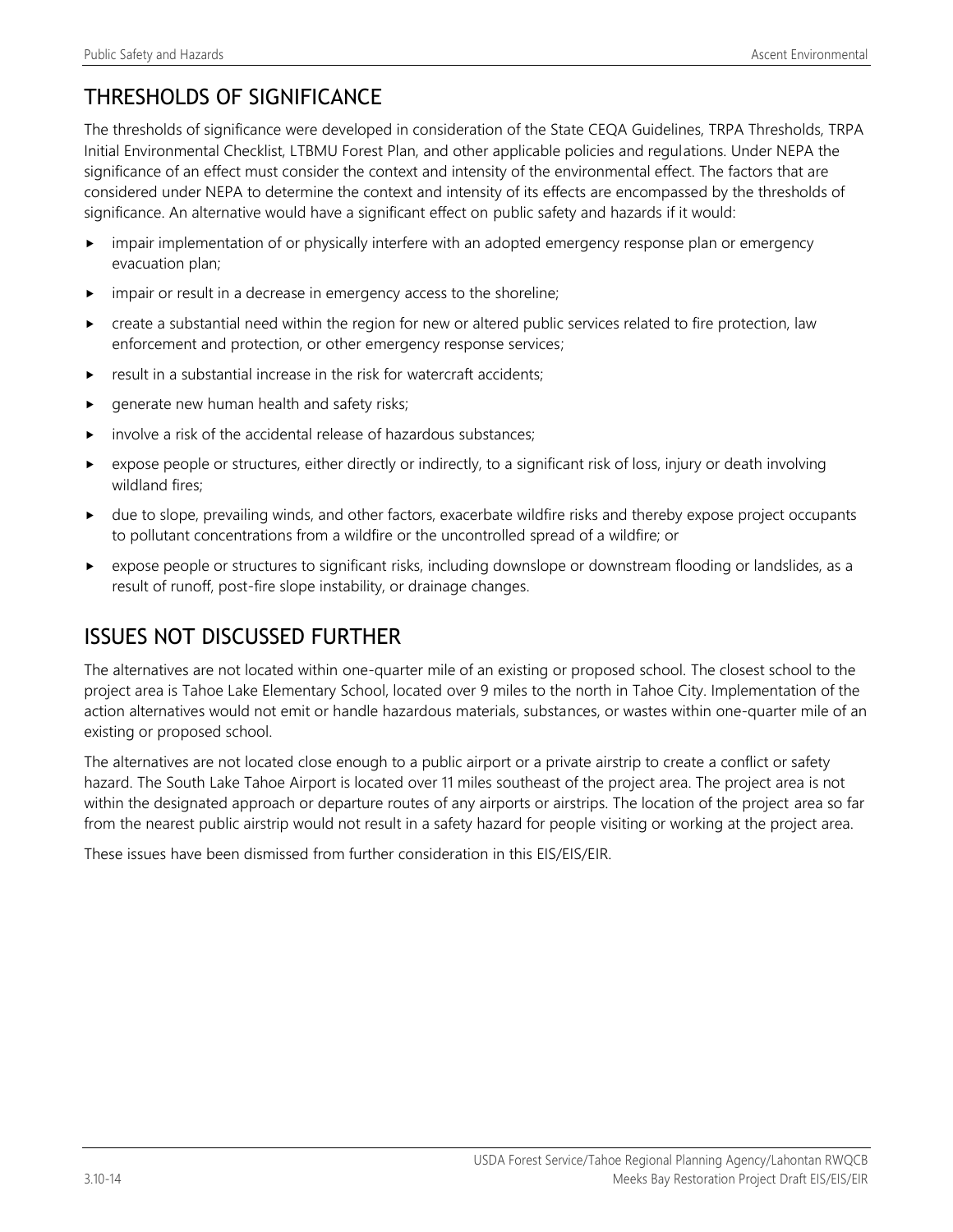## ENVIRONMENTAL IMPACTS AND MITIGATION MEASURES

## Impact 3.10-1: Interfere with Implementation of an Adopted Emergency Response Plan or Emergency Evacuation Plan

Alternatives 1, 2, 3, and 4 would not include construction activities or any new facilities that would interfere with implementation of an adopted emergency response plan or emergency evacuation plan. Development and implementation of a traffic management plan would include measures to minimize traffic disruption and maintain emergency and evacuation access across Meeks Creek. Implementation of Alternatives 1 and 2 would not result in an increase in visitor capacity. Alternatives 3 and 4 would result in an increase in parking and Alternative 3 would increase the number of campsites. This increase in vehicles needing evacuation would not substantially reduce emergency evacuation times. The potential impact on interference with implementation of an adopted emergency response plan or emergency evacuation plan from implementation of Alternatives 1, 2, and 3 would be less than significant.

The No Action Alternative would result in no change to access, visitor capacity, or land uses in the project area. Emergency evacuation and implementation of emergency plans would continue as they do under existing conditions. This would be a less-than-significant impact related to interference with implementation of an adopted emergency response plan or emergency evacuation plan.

#### No Action Alternative

With the No Action Alternative, there would be no change to the project area and therefore no conflict with emergency plans would result. Demand for emergency response and response operations would continue as they do under existing conditions. This impact would be less than significant.

#### Alternative 1: Restoration with Boating Pier

Implementation of Alternative 1 would require access by workers and heavy equipment, delivery and stockpiling of materials, demolition and removal of debris, removal and reconstruction of the SR 89 bridge, and other operations that, depending on the exact timing and nature of construction activities, could limit vehicular access on roads adjacent to the project area. However, most construction activities and staging areas would be located within the project area and would not be substantial (e.g., would not require substantial numbers of large earthmovers or excavators); thus, impairment of emergency routes, traffic delays, or potentially preventing access to calls for service or delays in evacuation via routes identified in the Placer Operational Area Eastside Emergency Evacuation Plan would be minimal.

Replacement of the SR 89 bridge would involve demolition of the existing approximately 40-foot-long bridge, however access for emergency vehicles or evacuation of vehicles would be maintained during construction to comply with the resource protection measures established for the project, and a traffic management plan would be developed and implemented to minimize traffic disruption during construction and maintain continual emergency access across Meeks Creek (see Appendix A, "Resource Protection Measures"). The traffic management plan would identify strategies to maintain access across the bridge such as constructing the trail bridge prior to any potential closure of the SR 89 bridge and diverting emergency vehicles across the trail bridge, requiring construction work (including demolition) to only occur along one lane of the bridge at one time, or constructing a temporary bridge upstream or downstream of the existing bridge (see Section 2.5.2, "State Route 89 Bridge Replacement"). Although the construction duration for the bridge replacement is unknown at this time, the bridge is relatively short (approximately 40 feet long, which is roughly equal to the length of three or four vehicles) resulting in only a short section of SR 89 being closed at one time. Emergency response and evacuation capacity across the bridge would be diminished during construction of the bridge replacement; however, because the length of the section of one lane of the roadway that would be closed would be approximately 40 feet, the bridge replacement construction would not result in interference with emergency response and evacuation that would result in a substantial delay. Because of the short-term nature of the construction activities and access near the project area would be maintained during construction, construction activities would not interfere with use of evacuation centers identified in the Placer Operational Area Eastside Emergency Evacuation Plan and City of South Lake Tahoe evacuation plans, with use of SR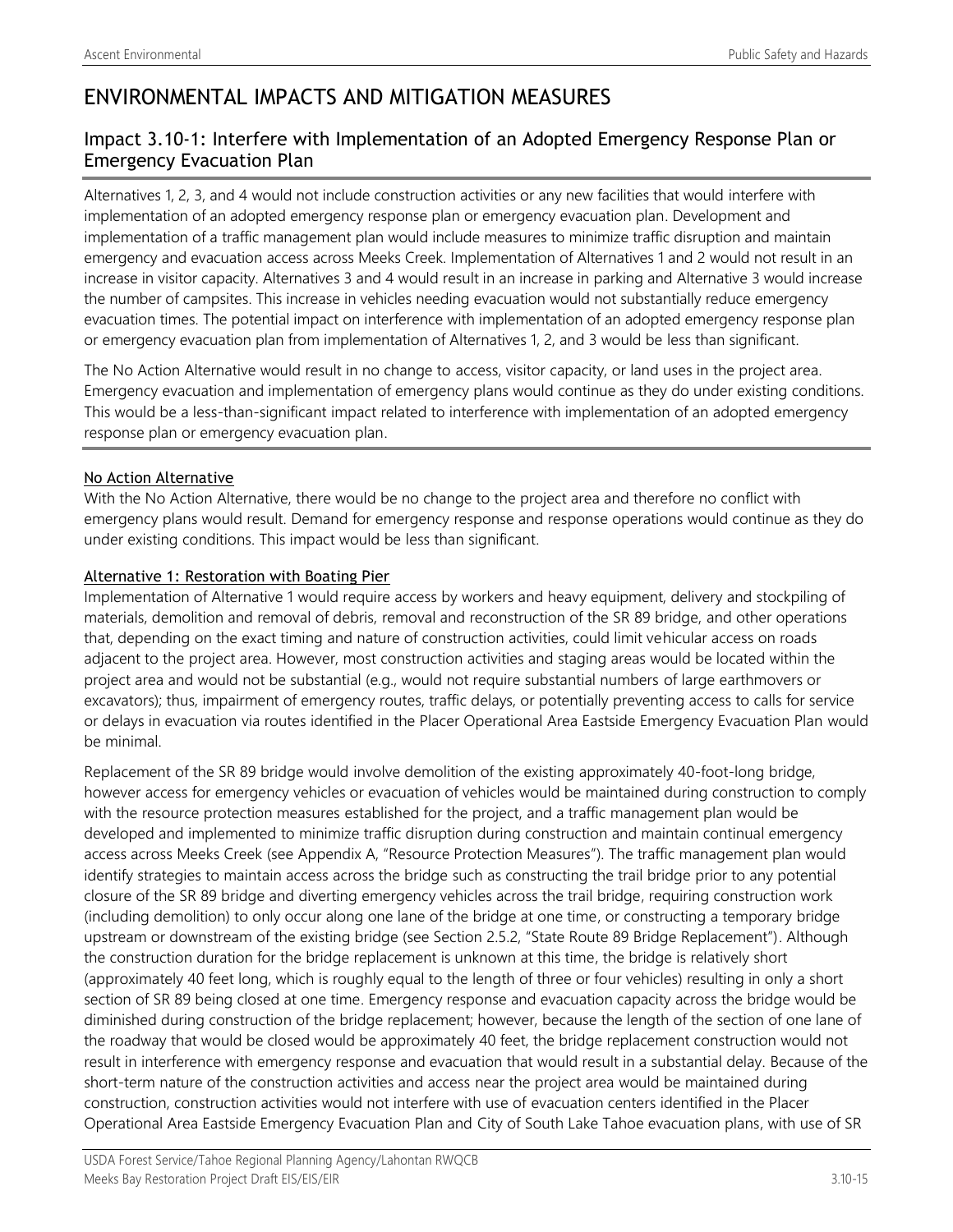89 as an evacuation route, or implementation of evacuation communication procedures and systems. Additionally, the project would support implementation of components of the SR 89 Corridor Management Plan (i.e., multi-use paths through the project area and support for transit), which addresses corridor issues, like emergency access and evacuation, through administering visitor management strategies that would help improve traffic flow for evacuation needs and minimize delays for emergency response.

Within the project area, circulation patterns would change on the site, but would not be substantially different from existing circulation and in some ways circulation throughout the project area would be improved and more efficient. Upland features would comport with existing plans during final planning stages. As discussed under Impact 3.1-1 in Section 3.1, "Recreation," implementation of this alternative would not result in an increase in visitor capacity, thus, there would not be an anticipated change in people traveling to the project area as a result of Alternative 1. Thus, Alternative 1 would have a less-than-significant impact related to interference with implementation of an adopted emergency response plan or emergency evacuation plan.

#### Alternative 2: Restoration with Pedestrian Pier

Implementation of Alternative 2 would result in similar construction activities as Alternative 1. For the reasons described above, construction of this alternative would not interfere with implementation of an adopted emergency response plan or emergency evacuation plan. Alternative 2 would result in similar improvements in circulation patterns within the project area as Alternative 1 and would not result in an increase in visitor capacity and, therefore, there would be no change in the number people traveling to the project area as a result of this alternative. For the reasons described above for Alternative 1, the impact related to interference with implementation of an adopted emergency response plan or emergency evacuation plan from implementation of Alternative 2 would be less than significant.

#### Alternative 3: Restoration with No Pier

Implementation of Alternative 3 would result in similar construction activities as Alternative 1, which would not interfere with implementation of an adopted emergency response plan or emergency evacuation plan for the reasons described above. Alternative 3 would result in similar improvements in circulation patterns within the project area as Alternative 1. Implementation of Alternative 3 would result in an increase in visitor capacity allowing an increase in the number of vehicles traveling to the project area. Alternative 3 would result in an increase of up to 14 parking spaces and up to 22 campsites in the project area and would result in additional vehicles that would require evacuation from the project area in the event of an emergency. As described in the *SR 89 Corridor Management Plan Existing Conditions Summary Report*, annual visitors to the portion of the corridor from Sugar Pine Point State Park to Emerald Bay was estimated at approximately 962,430 visitors (note that this number represents 2016 visitation data for the Sugar Pine Point State Park segment of the SR 89 corridor and 2017 visitation data for the Emerald Bay through Meeks Bay portion of the corridor) (TRPA et al. 2019). The increase in visitors associated with 14 parking spaces and 22 campsites associated with Alternative 3 would be a very small proportion of the existing visitors traveling near the project area.

The evacuation routes in the vicinity of the project area are limited to two routes; however, because the increase in vehicles under Alternative 3 needing evacuation would be very small (estimated to be 36 vehicles; an 8 percent increase in the number of vehicles at the project area at one time under existing conditions during peak periods), Alternative 3 would not substantially reduce emergency evacuation times or interfere with implementation of an emergency evacuation plan over existing conditions. For these reasons, and those described above for Alternative 1 related to construction activities and circulation, the impact related to interference with implementation of an adopted emergency response plan or emergency evacuation plan from implementation of Alternative 3 would be less than significant.

### Alternative 4: Preferred Alternative

Alternative 4 would result in similar construction activities as Alternative 1, which would not interfere with implementation of an adopted emergency response plan or emergency evacuation plan for the reasons described above. Alternative 4 would also result in similar improvements in circulation patterns within the project area as Alternative 1. The expanded parking area proposed in Alternative 4 would result in an increase in visitor capacity of 14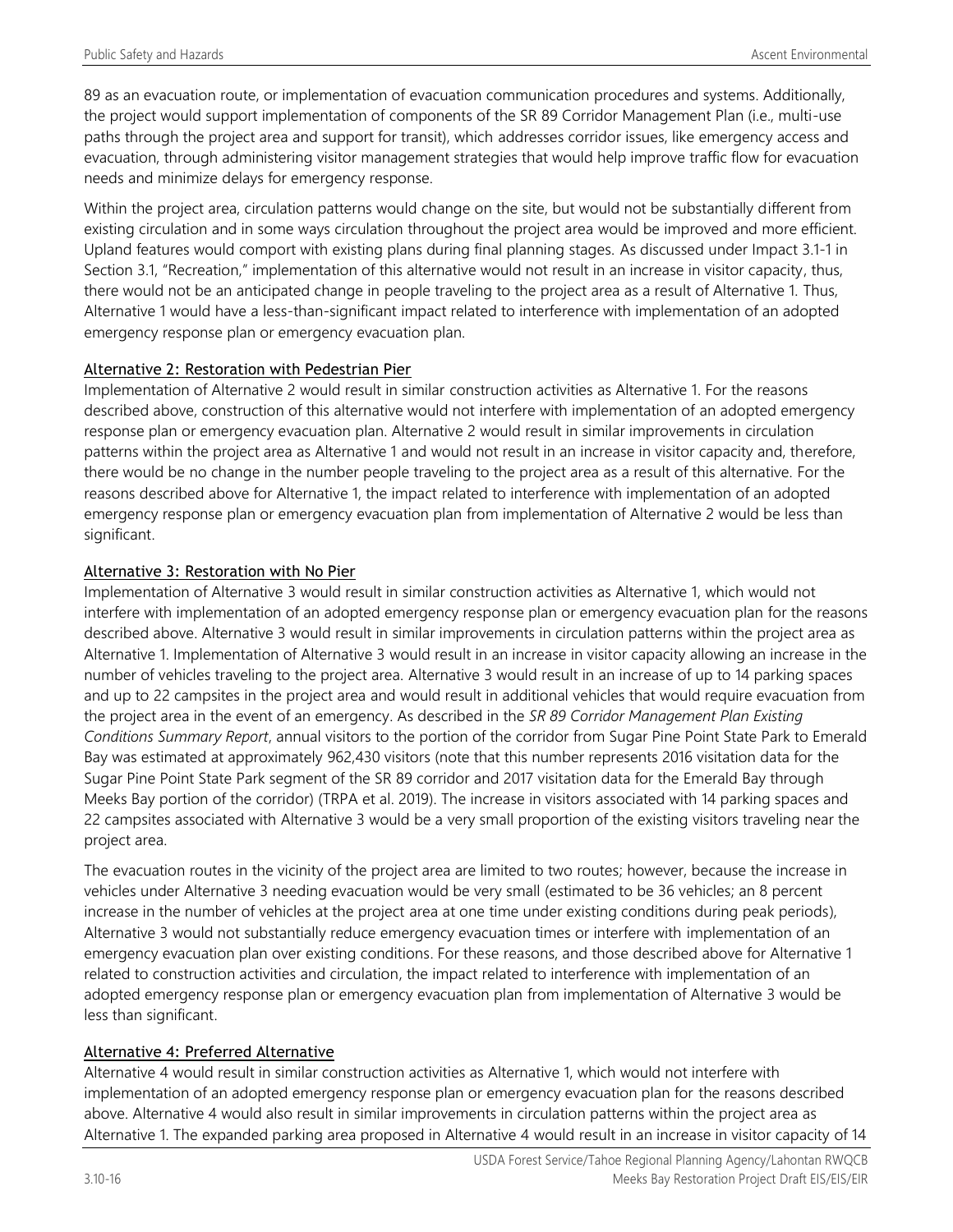parking spaces, allowing an increase in the number of vehicles traveling to the project area. The increase in visitors associated with 14 parking spaces (i.e., up to 14 vehicles) would be a very small proportion of the existing visitors traveling near the project area (see discussion of corridor visitation under Alternative 3).

The evacuation routes in the vicinity of the project area are limited to two routes. Because the increase in vehicles under Alternative 4 needing evacuation is very small (estimated to be 14 vehicles; a 3 percent increase in the number of vehicles at the project area at one time compared to existing conditions during peak periods), this alternative would not substantially reduce emergency evacuation times or interfere with implementation of an emergency evacuation plan as compared to existing conditions. For these reasons, and those described above for Alternative 1 related to construction activities and circulation, the impact related to interference with implementation of an adopted emergency response plan or emergency evacuation plan from implementation of Alternative 4 would be less than significant.

## Mitigation Measures

No mitigation is required for this impact.

## Impact 3.10-2: Emergency Access to and from Lake Tahoe

The boating pier included in Alternative 1 would include a mooring location for an emergency services boat that would retain emergency access to and from the lake similar to existing conditions under which an emergency services boat could be launched at the boat ramp. Alternative 1 would also improve circulation in the project area. For all action alternatives, removal of the marina and boat ramp would reduce emergency access to and from the lake during periods of high lake levels. However, due to its protected location, Meeks Bay would continue to provide a safe harbor from wind or storm conditions. During emergencies, boats could beach directly on the shore to unload passengers. Implementation of Alternatives 2, 3, and 4 would result in similar circulation improvements that would enhance emergency access through the project area to and from the lake. Because of improved upland circulation, the impact on emergency access to and from the lake from Alternatives 1, 2, 3, and 4 would be less than significant.

Because the No Action Alternative would result in no changes to the project area. Emergency access to and from the lake could continue to function as it does under existing conditions. This would be a less-than-significant impact related to emergency access to and from Lake Tahoe.

#### No Action Alternative

With the No Action Alternative, there would be no change to the project area. Emergency access to and from Lake Tahoe would remain the same as existing conditions. This impact would be less than significant.

#### Alternative 1: Restoration with Boating Pier

Alternative 1 would involve removal of the marina and boat ramp as part of restoration of Meeks Creek. The marina and boat ramp provide an opportunity for emergency responders to easily access the lake from the shoreline or for responders to easily access the shoreline from the lake. However, in recent years the marina and boat ramp were only open in 2010-2015, during periods of high lake levels. Removal of the marina could reduce emergency access (by removing the boat launch), but this would only be the case for years when the marina is operational. Also, the marina could provide a safe harbor for motorized boaters in the event of sudden storm events; however, these are typically during winter when there are fewer boaters on the lake. Access to safe harbor would also only be a benefit during operational years (i.e., high lake level) and could prove problematic if boaters are not aware of the marina's closure in a given year. There have been no documented incidents of boats accessing the Meeks Marina as a safe harbor during a sudden storm. Meeks Bay, due to its protected location, would continue to provide a safe harbor from wind or storm conditions. During emergencies, boats could beach directly on the shore to unload passengers. For these reasons, the importance of the marina as a safe harbor is limited.

Implementation of Alternative 1 would result in circulation improvements by reducing the number of internal roadways near the entrance and day-use area at Meeks Bay Resort. Existing roadways may also be realigned and/or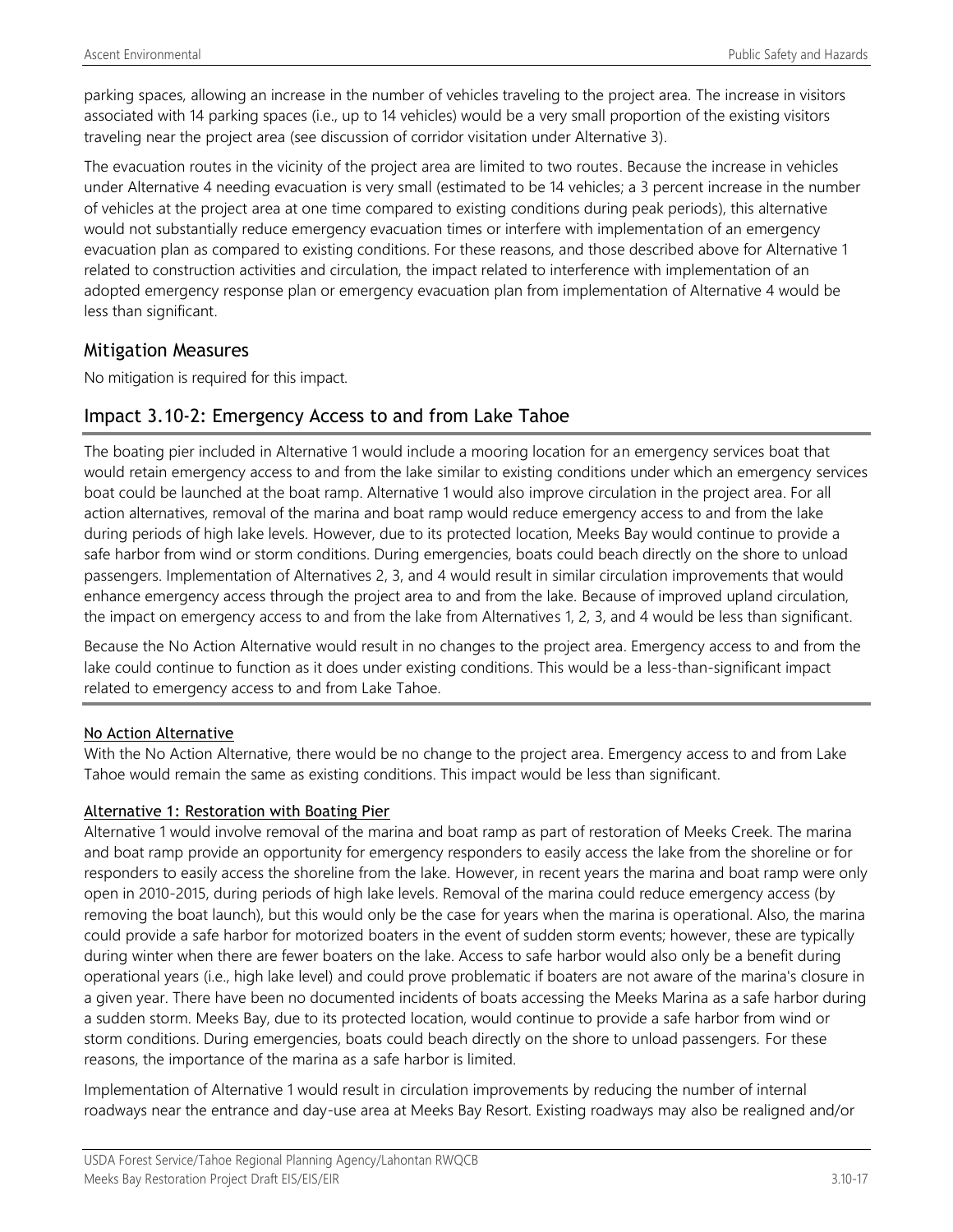widened in select locations to improve access for transit. These changes in the project area would result in more efficient access in the project area for emergency responders to access the lake.

In addition, TRPA and emergency service providers along the west shore have initiated a planning process to identify a public safety boat access point on the west shore of Lake Tahoe. Through this process, emergency service providers are considering opportunities and constraints for various locations to identify an ideal site to provide a public safety pier along the west shore, which would further improve emergency access to and from the lake in the vicinity of Meeks Bay.

The boating pier included in Alternative 1 would include a mooring location to dock an emergency services boat. Although this alternative would result in removal of the marina and boat ramp, a potential access point to and from the lake for emergency responders during high lake levels, the addition of a boating pier with the emergency services boat would retain emergency access to and from the lake by providing a readily available emergency boat that could be launched anytime during the year, even during periods of low lake levels. Thus, this alternative would result in a less-than-significant impact related to emergency access to and from the lake.

#### Alternative 2: Restoration with Pedestrian Pier

Alternative 2 would involve removal of the marina and boat ramp as part of restoration of Meeks Creek, resulting in similar loss of access to and from the lake for emergency responders to that described above for Alternative 1. Additionally, like under Alternative 1, this alternative would result in removal of an area that could provide safe harbor to motorized boaters during sudden storm events. However, as described for Alternative 1, above, the marina provides limited benefit as a safe harbor.

Implementation of Alternative 2 would result in similar circulation improvements that would improve emergency access through the project area to and from the lake similar to that described above for Alternative 1. Alternative 2 would result in a 100-foot-long pedestrian pier.

Although removal of the marina and boat ramp would reduce emergency access to and from the lake, it is currently only accessible during periods of high lake levels. Meeks Bay, due to its protected location, would continue to provide a safe harbor from wind or storm conditions. During emergencies, boats could beach directly on the shore to unload passengers.

Emergency access to the lake would be maintained on the west shore, including the planning process described above under Alternative 1 for a public safety boat access point on the west shore, and because of upland circulation improvements, the impact on emergency access to and from the lake from Alternative 2 would be less than significant.

### Alternative 3: Restoration with No Pier

Alternative 3 would result in the same changes related to removal of the marina and boat ramp and associated loss of a ramp that could be used by emergency providers similar to Alternatives 1 and 2. Additionally, Alternative 3 would result in similar circulation improvements that would improve emergency access through the project area to and from the lake similar to that described above for Alternative 1. For the same reasons described above for Alternatives 1 and 2, emergency access to the lake would be maintained on the west shore, and because of upland circulation improvements, the impact on emergency access to and from the lake from Alternative 3 would be less than significant.

### Alternative 4: Preferred Alternative

Alternative 4 would result in the same changes related to removal of the marina and boat ramp and associated loss of a ramp that could be used by emergency providers similar to Alternatives 1 and 2. Alternative 4 would result in circulation improvements that would improve emergency access through the project area to and from the lake. For the same reasons described above for Alternatives 1 and 2, emergency access to the lake would be maintained on the west shore, and because of upland circulation improvements, the impact on emergency access to and from the lake from Alternative 4 would be less than significant.

## Mitigation Measures

No mitigation is required for this impact.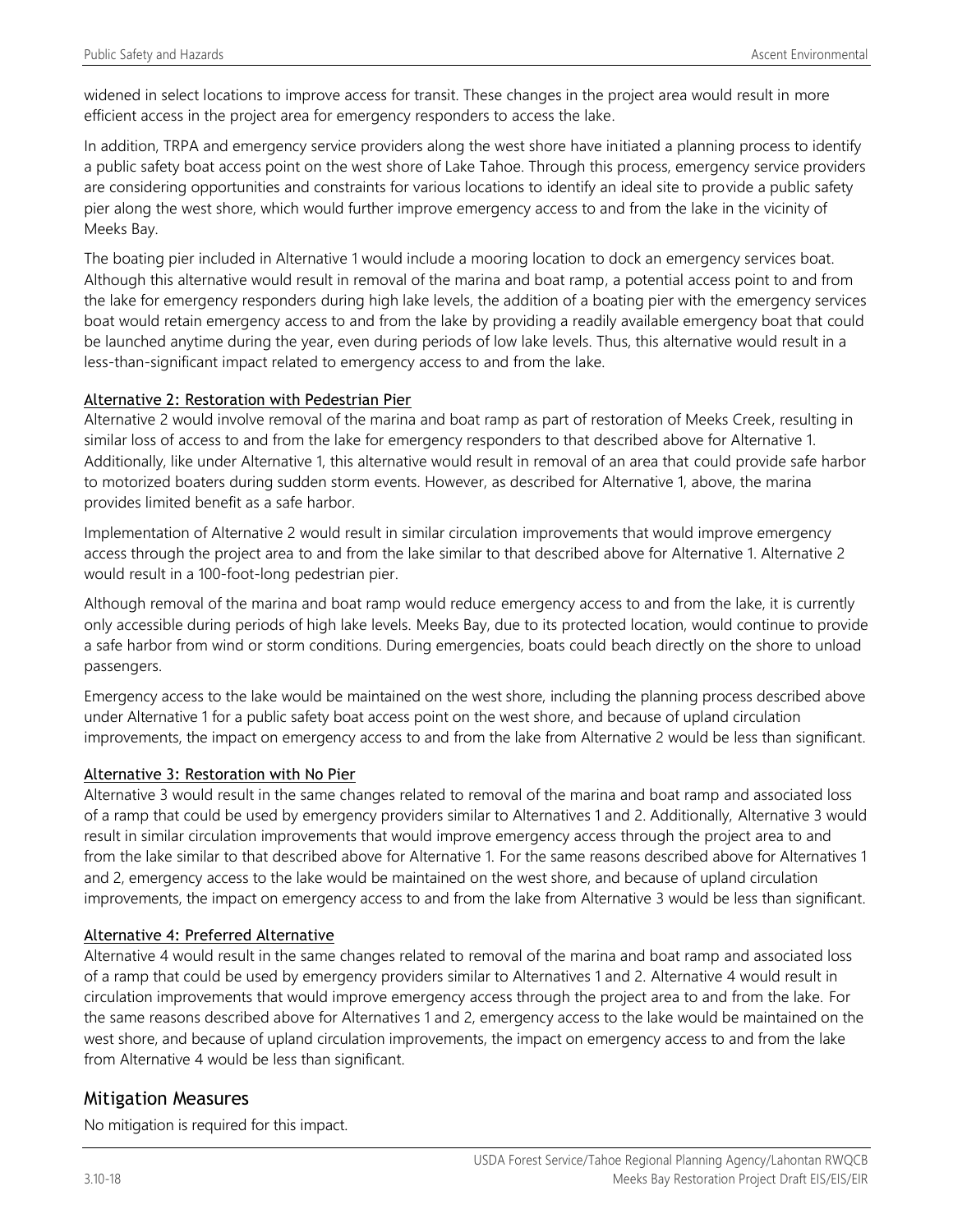## Impact 3.10-3: Increased Demand for Emergency Response Resources

The action alternatives would include a number of enhancements to safety (e.g., additional designated swim area, removal of grills in the day-use areas). Alternatives 1 and 2 would not increase visitor capacity that could potentially increase demand for emergency services. Alternatives 3 and 4 would result in a minor increase in visitor capacity that could be serviced by existing emergency service resources. Alternatives 1, 2, 3, and 4would result in a less-thansignificant impact related to demand for emergency services.

Because the No Action Alternative would result in no changes to the project area, there would be no change in demand for emergency response resources and no impact related to demand for emergency resources.

#### No Action Alternative

With the No Action Alternative, there would be no change to the project area; therefore, there would be no change in demand for emergency resources. Thus, there would be no impact.

#### Alternative 1: Restoration with Boating Pier

Alternative 1 would result in changes in the project area that would include removal of the marina and boat ramp and restoration of Meeks Creek, circulation improvements, campground improvements, expanding the day-use areas and removing grills from these areas, utility improvements (including potentially undergrounding electric lines, if feasible), and a boating pier. Capacity for recreational fires would not change and would be subject to seasonal fire restrictions during periods of high fire risk. Because the number of parking spaces in the project area would be retained and the number of campsites could decrease by four sites or increase up to two sites (up to eight visitors could be accommodated), implementation of this alternative would result in a minimal increase in capacity for visitors or an associated increase in visitors to the project area.

Although the boating pier would attract boats to Meeks Bay, this alternative would remove the marina and boat ramp. The increases in motorized boating associated with the boating pier would generally be offset by a reduction in motorized boats and personal watercraft devices resulting from removal of the marina and boat ramp. As described in Table 3.1-4 in Section 3.1, "Recreation," approximately 1,970 boats are launched from the Meeks Bay Marina per year, which equates to approximately 3,940 boat trips through Meeks Bay per year, assuming two trips per launch (i.e., one trip leaving the marina and one returning). Under this alternative, a boat pier would be constructed. Even though it is not possible to know how many boats would access the new boating pier, based on anecdotal observations at other public piers around Lake Tahoe, it is assumed that an average of five to 10 boats would access the pier per day during the approximately 100-day boating season that generally lasts from Memorial Day weekend through Labor Day weekend (California State Parks et al. 2018). This would result in approximately 500– 1,000 boats accessing the pier over the season and a total of 1,000–2,000 boat trips (assuming one trip to the pier and one trip from the pier for each boat accessing the pier). Compared to baseline conditions, implementing Alternative 1 would reduce boat trips by approximately 1,940–2,940 boat trips per year. To be conservative, this analysis assumes that implementing Alternative 1 would result in approximately 2,000 boat trips per year, which is 1,500 fewer trips than under baseline conditions with the operation of the marina. Other incidental boat trips, such as boats beaching outside of swim areas or boat anchoring in Meeks Bay, would be unchanged under all the alternatives. Thus, the pier would not substantially increase boating activity at Meeks Bay.

Alternative 1 would continue to include designated swim areas that would be demarcated by buoys, and motorized boats would not be allowed to access the swim area. This alternative would not result in a substantial change in conflicts between these recreation users because of reductions in motorized boating in Meeks Bay and protections for swimmers and non-motorized watercraft would be in place (e.g., removal of the marina and boat ramp, designated swim areas, no-wake zone requirements). Thus, there would not be an increase in demand for emergency response resources related to the proposed boating pier.

The MBFPD and El Dorado County Sheriff's Office have limited capacity. However, as described above under the "Fire Protection and Emergency Services" and "Law Enforcement" sections, these emergency response providers operate under mutual aid agreements and coordinate closely so that sufficient emergency response capabilities are provided during emergencies, including fire and law enforcement boats on the lake. Because implementation of Alternative 1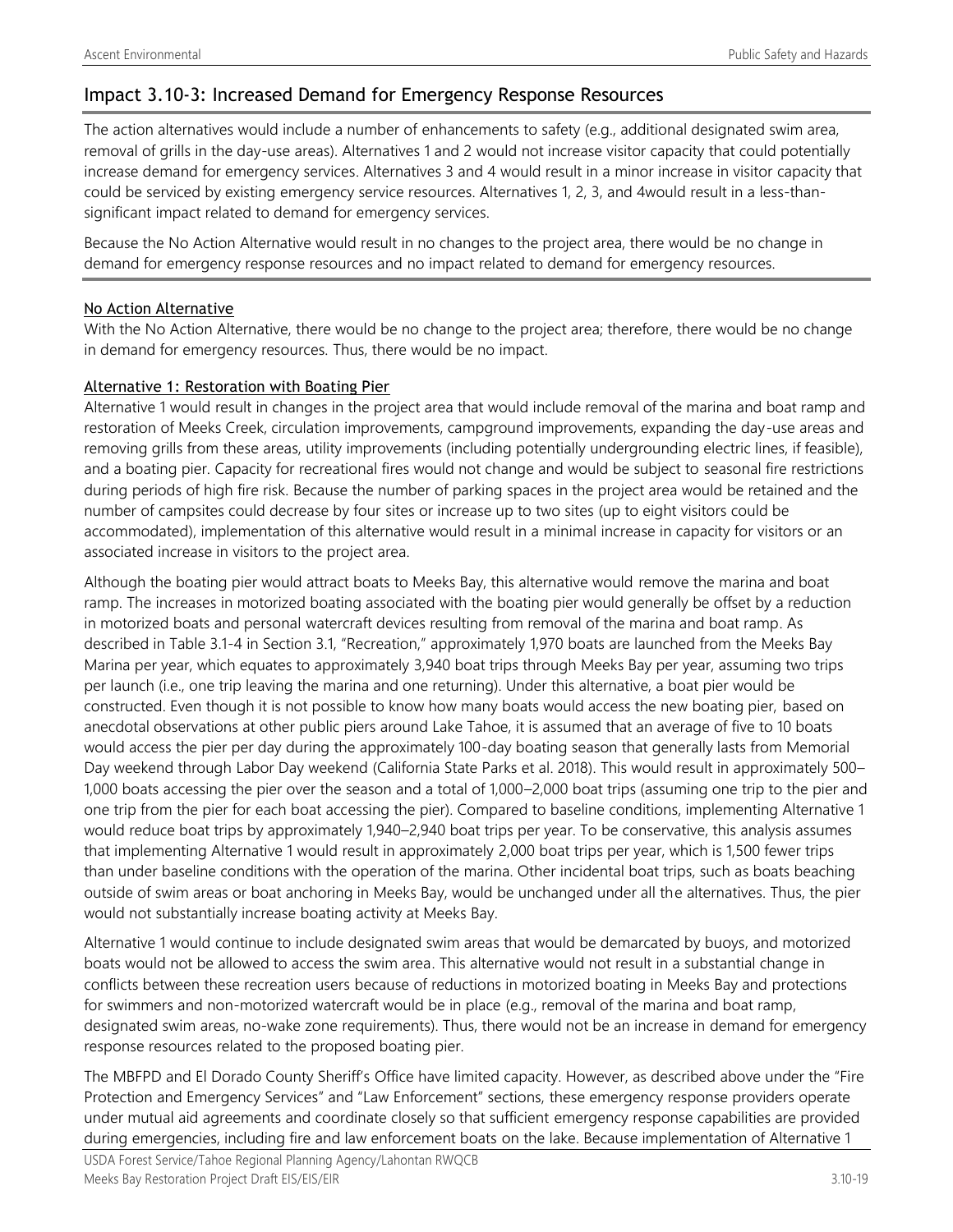would not substantially increase visitor capacity resulting in a minimal increase in visitation (up to eight visitors per day) to the area, this alternative would result in a less-than-significant impact related to demand for emergency response resources.

#### Alternative 2: Restoration with Pedestrian Pier

Alternative 2 would result in similar construction activities and project area improvements, including those related to circulation, utilities, the day-use areas, and a pier as Alternative 1. Capacity for recreational fires would not change and would be subject to seasonal fire restrictions during periods of high fire risk. However, because the number of parking spaces and campsites in the project area would be retained, implementation of this alternative would not result in an increase in capacity for visitors or an associated increase in visitors to the project area.

Alternative 2 would remove the marina and boat ramp and would not provide any additional facilities that would attract boaters to Meeks Bay. Thus, there would be an overall reduction in motorized boating in Meeks Bay. Most of the bay is located within the 600-foot no-wake zone and designated swim areas demarcated by buoys would continue to be implemented with this alternative. The no-wake zone and designated swim areas further minimize potential conflicts between swimmers and motorized boats. Because of the designated swim area, requirements of the no-wake zone, and because the removal of the marina and boat ramp would reduce motorized boating activity in Meeks Bay, this alternative would reduce the potential for conflicts between motorized boaters and nonmotorized watercraft and swimmers.

The MBFPD and El Dorado County Sheriff's Office have limited capacity. However, as described above under the "Fire Protection and Emergency Services" and "Law Enforcement" sections, these emergency response providers operate under mutual aid agreements and coordinate closely so that sufficient emergency response capabilities are provided during emergencies, including fire and law enforcement boats on the lake.

Because implementation of Alternative 2 would not increase visitor capacity resulting in an associated increase in visitation to the area, and because there would continue to be designated swim areas, and motorized boating activity would decrease in Meeks Bay, this alternative would not increase demand for emergency response resources. This impact would be less than significant.

#### Alternative 3: Restoration with No Pier

Alternative 3 would result in similar construction activities and project area improvements, including those related to circulation, utilities, and the day-use areas as Alternative 1. This alternative would also expand the campgrounds, adding up to 22 campsites, and would expand parking capacity, adding up to 14 spaces. These proposed changes would result in an estimated increase in up to 280 visitors per day during the busiest periods of the summer. Although capacity for recreational fires would slightly increase, recreational fires would be subject to seasonal fire restrictions during periods of high fire risk.

Based on the increase in daily visitors estimated in Table 3.1-9 in Section 3.1, "Recreation," the estimated annual increase in visitors to the project area would be approximately 27,910 visitors, which would be approximately 3 percent of the estimated annual visitors to the corridor (see Alternative 3 discussion under Impact 3.10-1). The calls for emergency services in the shoreline area containing the project area is relatively low (i.e., 2 to 6 calls per year from 2017-2020 in zip code 96142) and the average annual number of emergency incidents responded to by MBFPD in their service area from 2017-2019 was 227 incidents (an average of 76 incidents per year) (MBFPD and NTFPD 2020).

Based on visitation to the corridor as described above under Impact 3.10-1 and the average annual number of emergency incidents, the rate of incidents requiring emergency response per 1,000 visitors is estimated to be 0.08 incidents. Thus, the addition of an estimated 27,910 visitors for Alternative 3 would result in an estimated additional 2.2 incidents per year.

The Meeks Bay Fire Protection District indicated that an increase in the number of visitors at Meeks Bay would increase the potential for emergencies and call volume (McNamara, pers. comm., 2021a). The annual increase in visitors to the project area would be a small increase over the number of existing annual visitors to the corridor, the associated increase in demand for emergency response resources would not be substantial (estimated to be an additional 2.2 incidents per year) and would not render the current services inadequate.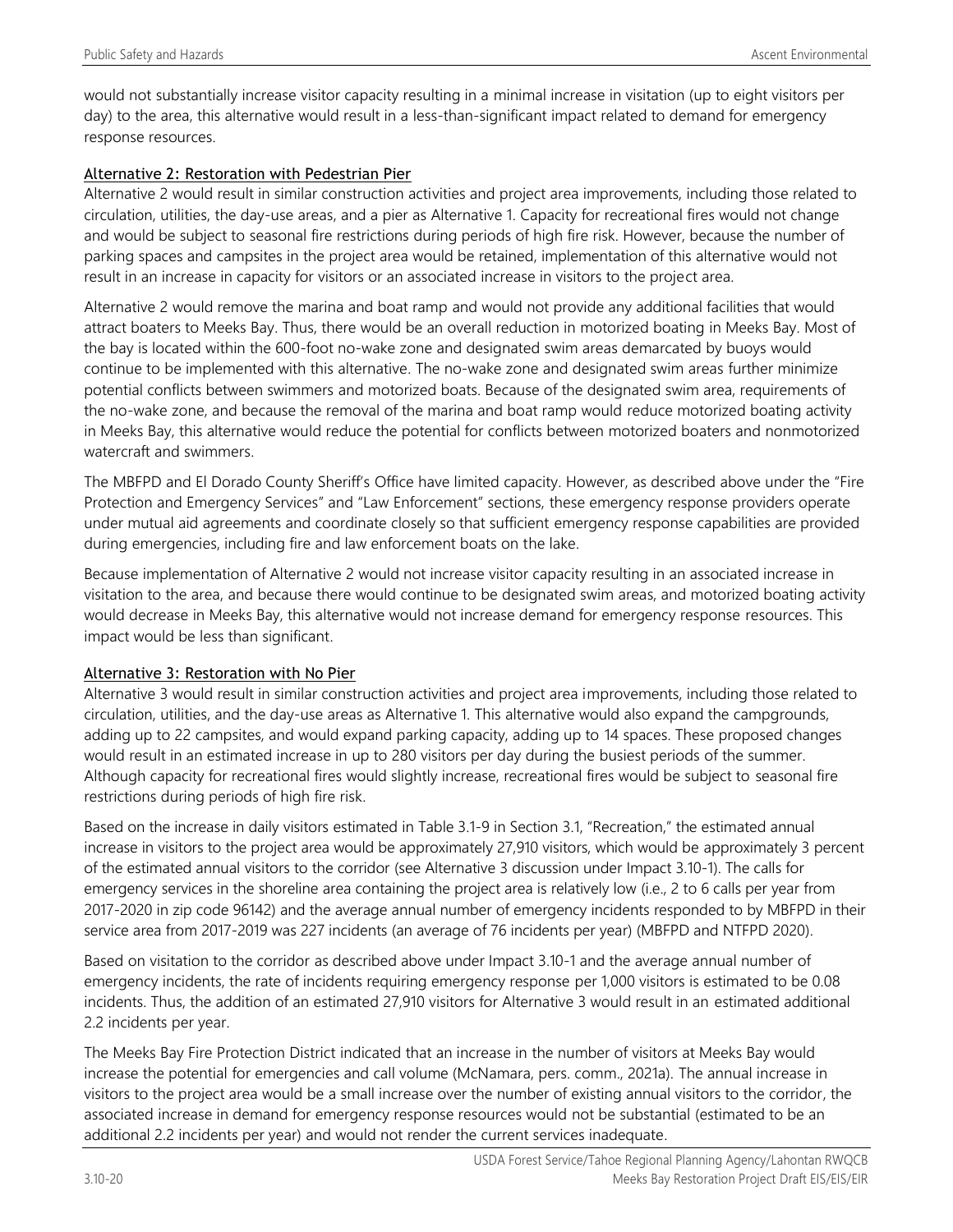The El Dorado County Sheriff's Office also indicated that the potential increase in the number of campsites in the project area would not result in an increase in demand such that additional patrol resources would be needed (Brown, pers. comm., 2021). This impact would be less than significant.

#### Alternative 4: Preferred Alternative

Alternative 4 would result in similar construction activities and project area improvements, including those related to circulation, utilities, and the day-use areas as Alternative 1. This alternative would also expand parking capacity, adding up to 14 spaces, resulting in an estimated increase in up to 190 visitors per day during the busiest periods of the summer.

Based on the increase in daily visitors estimated in Table 3.1-7 in Section 3.1, "Recreation," the estimated annual increase in visitors to the project area would be approximately 17,030 visitors, which would be approximately 2 percent of the estimated annual visitors to the corridor (see Alternative 3 discussion under Impact 3.10-1). As described in the discussion of Alternative 3 above, based on visitation to the corridor in 2016 and the average annual number of emergency incidents, the rate of incidents requiring emergency response per 1,000 visitors is estimated to be 0.08 incidents. Thus, the addition of an estimated 17,030 visitors for Alternative 4 would result in an estimated additional 1.4 incidents per year. The annual increase in visitors to the project area would be a small increase over the number of existing annual visitors to the corridor, the associated increase in demand for emergency response resources would not be substantial and would not render the current services inadequate. This impact would be less than significant.

#### Mitigation Measures

No mitigation is required for this impact.

## Impact 3.10-4: Navigational Hazards to Motorized and Nonmotorized Recreation

All action alternatives would decrease motorized boating traffic in Meeks Bay. The designated swim areas would continue to be included in all action alternatives, which would affect navigation for nonmotorized watercraft; however, these are a continuation of existing conditions. Alternatives 1 and 2 would include piers that could affect navigation, but because the piers would be located within the no-wake zone, there would not be a substantial change in navigation hazards or conflicts between recreation users. The impact from implementing Alternatives 1, 2, 3, and 4 on navigational hazards to motorized and nonmotorized boaters would be less than significant.

Because the No Action Alternative would result in no change to the project area, existing hazards associated with marina boat traffic would continue. There would be less-than-significant impact related to navigational hazards.

#### No Action Alternative

With the No Action Alternative, there would be no change to the project area; therefore, there would be no change in navigational hazards. Existing navigational hazards related to boat traffic associated with the marina would continue as it does under existing conditions. This impact would be less than significant.

#### Alternative 1: Restoration with Boating Pier

Implementation of Alternative 1 would result in removal of the marina and boat ramp and construction of a boating pier. The proposed 300-foot-long boating pier would be a new structure north of the Meeks Creek outlet that would attract boats to Meeks Bay.

Although the boating pier would attract boats to Meeks Bay, removal of the marina and boat ramp would reduce the number of boats traveling to and from the marina and boat ramp (the general travel route for boats going to and from the marina is shown on Figure 3.1-3 in Section 3.1, "Recreation"); thus, boating traffic in the bay would be shifted to the pier instead of the marina. The new pier would require nonmotorized watercraft to navigate around the end of the pier as they travel along the shoreline in Meeks Bay. Although there may be periods when nonmotorized watercraft could travel under the pier, the presence of motorized boats docked on the pier may limit this access. Nonmotorized watercraft may encounter motorized boats as they navigate around the pier; however, the 600-foot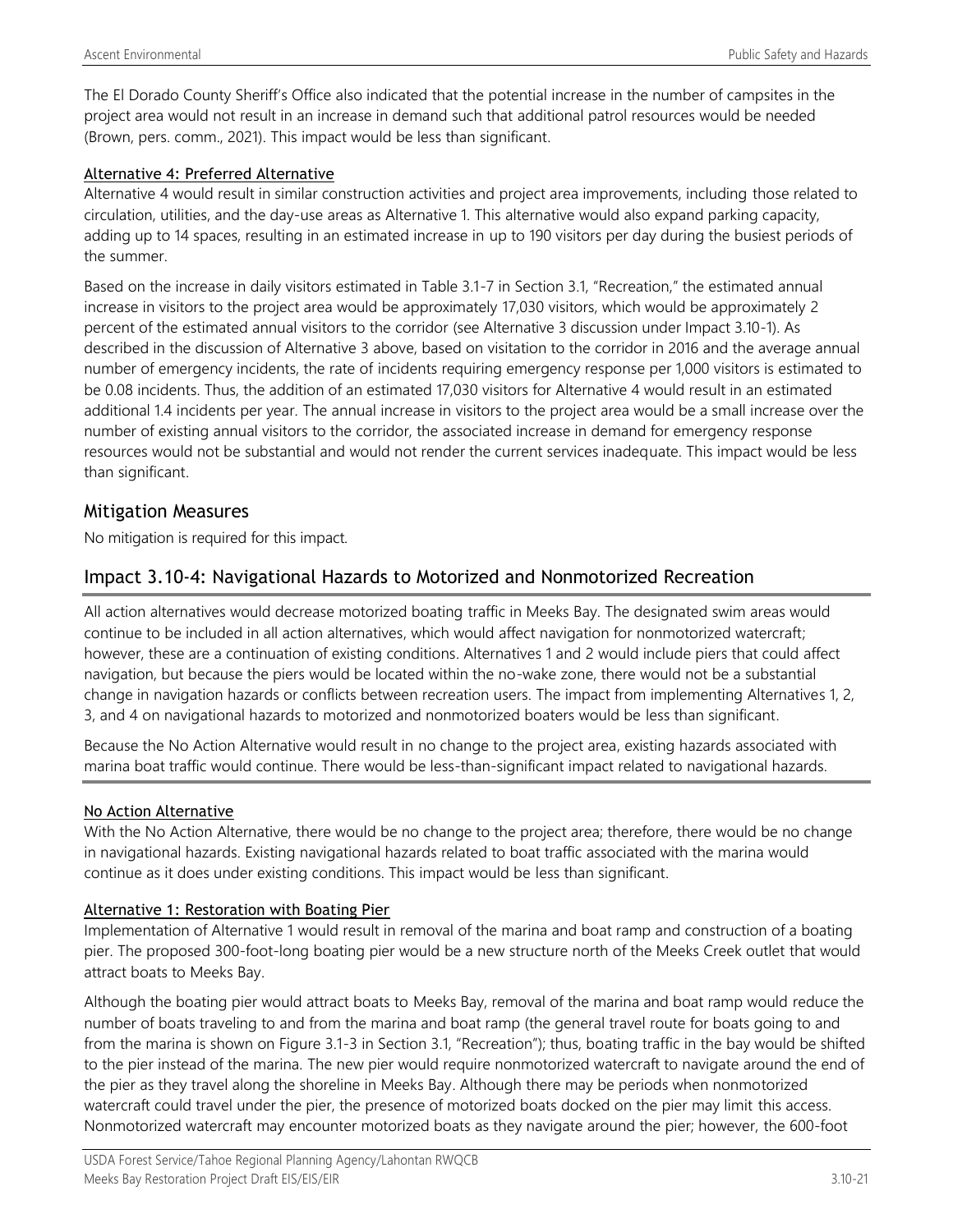no-wake zone is located approximately 260-390 feet beyond the end of the pier (depending on lake levels; see Figure 3.1-4) and motorized boats would be required to travel at 5 mph. By traveling at slow speeds, motorized boaters would have the ability to more easily see and travel around nonmotorized watercraft users and swimmers and would reduce wake, which would help to maintain the safety of swimmers and nonmotorized watercraft users.

Nonmotorized watercraft users would also be required to travel outside of the swim areas to the north and south of the new pier. The designated swim areas would be demarcated by buoys, and nonmotorized watercraft (e.g., kayaks and paddleboards) would not be allowed access to the swim area. The designated swim areas would not encompass the entire beach areas so that there would be sufficient room for paddlecraft to launch onto the lake outside of the swim areas. As described above for navigation around the pier, there would be ample space around the swim buoy areas within the no-wake zone allowing for safe navigation in the bay for nonmotorized watercraft.

Because the boating pier and designated swim area would be well within the no-wake zone that essentially encompass the entire bay and because the pier would not increase overall boating levels, the changes in navigation for nonmotorized watercraft and motorized watercraft would not result a substantial change in conflicts between these recreation users or substantially increase hazards for these recreation users. Thus, the impact from implementing Alternative 1 on navigational hazards to motorized and nonmotorized boaters would be less than significant.

#### Alternative 2: Restoration with Pedestrian Pier

As described in Alternative 1, a new pier and additional designated swim area would represent a potential new navigational hazard for motorized and nonmotorized boaters. However, with implementation of Alternative 2, the new pier would be 100 feet long and could not be used by motorized boaters; thus nonmotorized boaters would have more space to travel around the pier between the end of the pier and the no-wake zone boundary. The pedestrian pier would also not be an attractant for motorized boaters to Meeks Bay. With Alternative 2, the removal of the marina and installation of a pedestrian pier would reduce the number of motorized boats in the bay, removing navigational hazards between motorized and nonmotorized boaters. Alternative 2 would result in similar navigational hazards to nonmotorized watercraft users from the additional designated swim area as described above for Alternative 1.

For these reasons, Alternative 2 would result in a less-than-significant impact related to navigational hazards to motorized and nonmotorized boaters.

#### Alternative 3: Restoration with No Pier

Alternative 3 would result in a 30-foot-long paddlecraft launch at the south end of the project area. Because of the short length of the launch facility and location at the south end of the project area, the launch facility would not obstruct navigation or introduce a structure that would require navigation around it as nonmotorized watercraft travel around the bay. As described for Alternative 1, removal of the marina and boat ramp would reduce the number of boats traveling to and from the marina and boat ramp, thus removing navigational hazards between motorized and nonmotorized boaters. Alternative 3 would result in similar navigational hazards to nonmotorized watercraft users from the additional designated swim area as described above for Alternative 1. Alternative 3 would result in a less-than-significant impact related to navigational hazards to motorized and nonmotorized boaters.

#### Alternative 4: Preferred Alternative

As with Alternative 3, Alternative 4 would result in a 30-foot-long paddlecraft launch at the south end of the project area. Because of the short length of the launch facility and location at the south end of the project area, the launch facility would not obstruct navigation or introduce a structure that would require navigation around it as nonmotorized watercraft travel around the bay. As described for Alternative 1, removal of the marina and boat ramp would reduce the number of boats traveling to and from the marina and boat ramp, thus removing navigational hazards between motorized and nonmotorized boaters. Alternative 4 would result in similar navigational hazards to nonmotorized watercraft users from the additional designated swim area as described above for Alternative 1. Alternative 4 would result in a less-than-significant impact related to navigational hazards to motorized and nonmotorized boaters.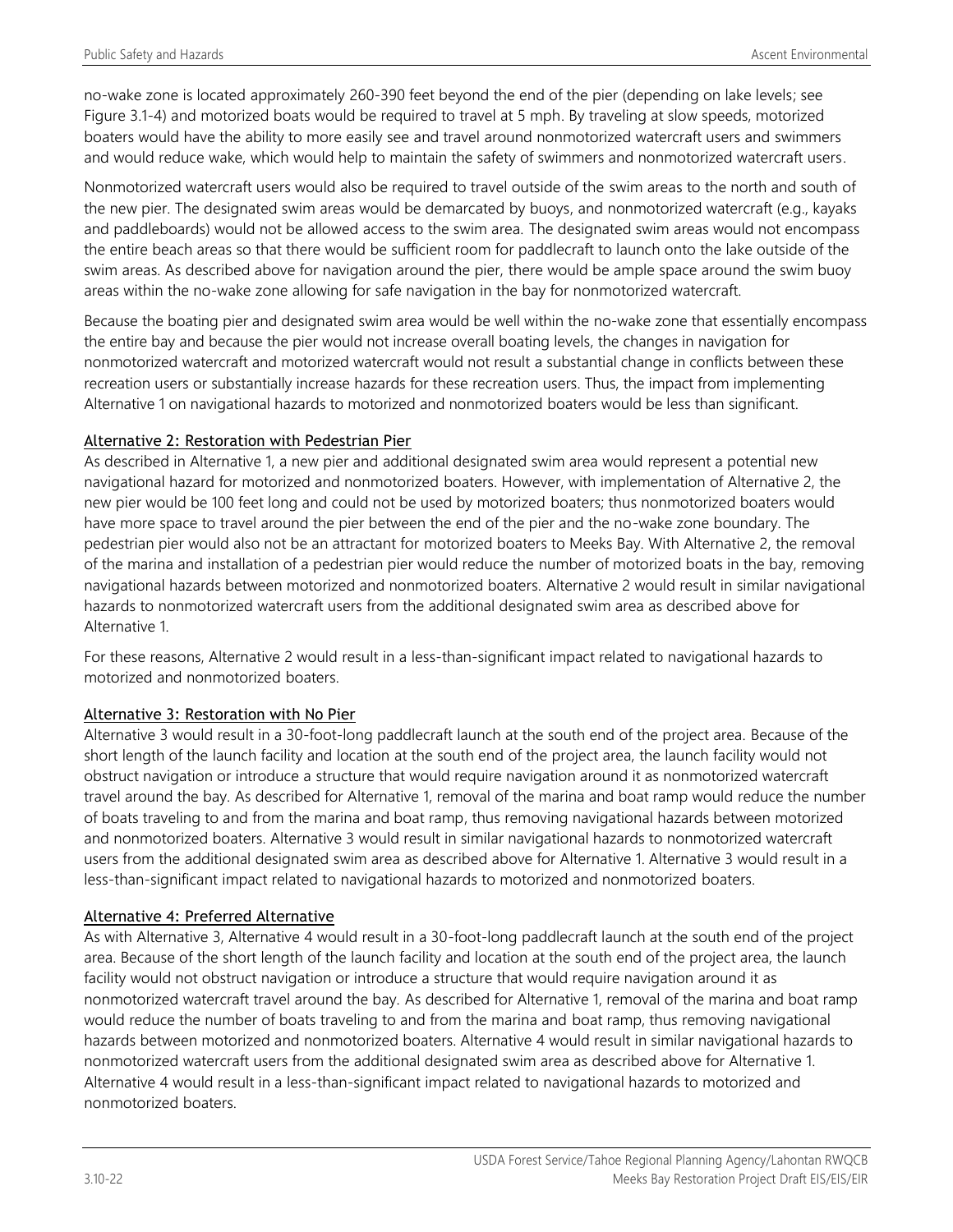### Mitigation Measures

No mitigation is required for this impact.

## Impact 3.10-5: Accidental Release of Hazardous Substances

Alternatives 1, 2, 3, and 4 would temporarily increase the regional transportation, use, storage and disposal of hazardous materials and petroleum products commonly used at construction sites (such as diesel fuel, lubricants, paints and solvents, and cement products), which could result in accidents or upset conditions in the project area that could create hazards to people and the environment. Operation and maintenance of these alternatives would result in continued use of the same types of hazardous materials that are currently used in the project area. With mandatory compliance with federal, state, and local regulatory requirements related to hazardous materials, implementation of BMPs, and testing of soils for hazardous materials prior to excavation, the potential for exposure of the public or environment to hazards resulting from routine use, storage, or transport of hazardous materials or from accidental release or upset would be reduced. This impact for Alternatives 1, 2, 3, and 4 would be less than significant.

Because the No Action Alternative would result in no change to the project area, there would be no impact related to the potential for new or different accidental release of hazardous substances.

#### No Action Alternative

With the No Action Alternative there would be no change to the project area; therefore, there would be no change in the potential for new or different accidental release of hazardous substances. Thus, there would be no impact.

#### Alternative 1: Restoration with Boating Pier

Alternative 1 would result in a number of improvements throughout the project area, including restoration of Meeks Creek; removal of the marina, boat ramp, and marina office; construction of a boating pier; circulation improvements; multi-use paths; expansion of day use facilities; campground improvements; parking improvements; upgrading or relocating utilities infrastructure; relocation and replacement of motel units along the shoreline in the northern portion of the project area; and replacement of the SR 89 bridge. Construction and operation of these improvements could pose a risk for accidental release of hazardous materials during construction and operation of these facilities.

#### Construction

Construction of upland improvements, marina and boat ramp removal and creek restoration, removal of the SR 89 bridge, and the boating pier would temporarily increase the transportation, use, storage, and disposal of hazardous materials and petroleum products commonly used at construction sites (e.g., diesel fuel, lubricants, paints and solvents, and cement products containing strong basic or acidic chemicals), which could result in accidents or upset conditions that could create hazards to people and the environment. Accidental spills and leakage from construction equipment may involve fuel, lubricants, hydraulic fluids and coolants. These are typical construction activities requiring the use of hazardous materials that are typical of such activities and would be required to handle hazardous materials in accordance with applicable federal, state, and local laws. Excavation activities, in particular near the marina and boat ramp where fueling activities may have occurred or previously unknown release of petroleum products could have been released, could result in accidental exposure to construction workers to hazardous materials. As described in Section 2.5.1, "Restoration of Meeks Creek and Lagoon," anthropogenic fill would be removed from the marina area and tested for soil chemical contamination and the presence of invasive vegetation and, if contamination is present, disposed of in an appropriately licensed facility.

Impact 3.6-1 in Section 3.6, "Hydrology and Water Quality," provides a detailed discussion of the water quality protection requirements the project would be required to comply with and how they would minimize or avoid potential impacts on water quality that could occur with accidental release of hazardous materials during construction. Some of these requirements and measures that would be implemented include installation of temporary construction BMPs as a condition of project approval as required by TRPA Code Chapters 33 and 60 and identified in the TRPA Best Management Practices Handbook (TRPA 2014), which are summarized in Section 3.6.1, "Regulatory Setting," of Section 3.6, "Hydrology and Water Quality." Applicable BMPs would include removal of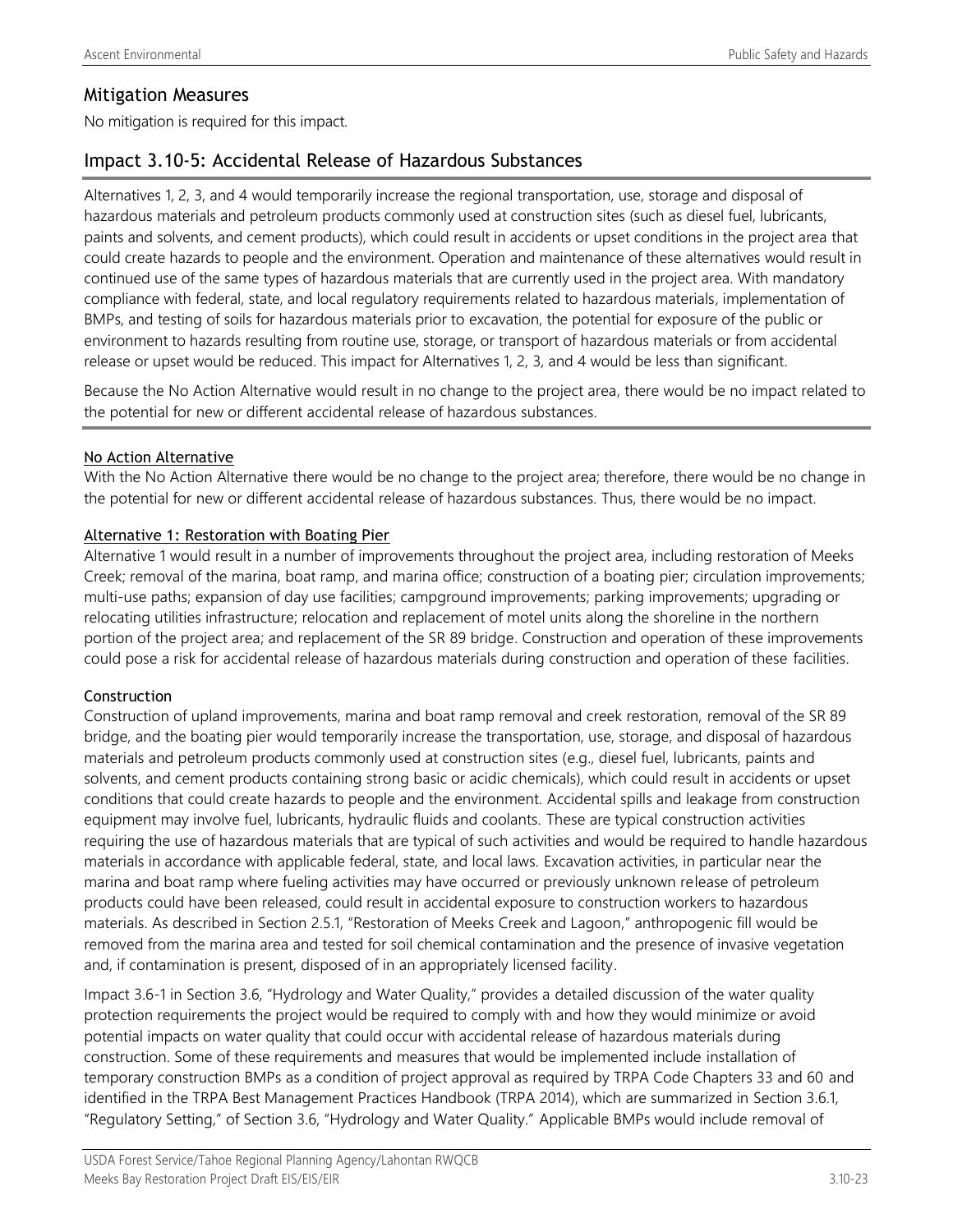surplus or waste earthen materials from the project area, limiting the area and extent of all excavation to avoid unnecessary soil disturbance, stabilizing and protecting stockpiled material, implementation of spill prevention plans to capture and contain pollutants from fueling operations, designated fuel storage areas, and regular inspection and maintenance of temporary BMPs. Lahontan RWQCB also requires the development and implementation of a projectspecific stormwater pollution prevention plan (SWPPP), which would address the means of waste disposal, management controls for potential pollutant sources other than stormwater runoff, and hazardous materials spill response plan (see "NPDES Construction General Permit for Stormwater Discharges Associated with Construction Activity in the Lake Tahoe Hydrologic Unit" in Section 3.6.1). Project construction and operation would also be required to implement and comply with standards and guidelines contained in the LTBMU Forest Plan, state and TRPA regulatory requirements (see Section 3.10.1, "Regulatory Setting"), and manufacturer's instructions related to hazardous materials to reduce the potential for exposure of the public or environment to hazards resulting from routine use, storage, or transport of hazardous materials or from accidental release or upset.

Hazards and hazardous materials are also regulated by a number of federal, state, and local agencies that address hazards related to transportation of hazardous materials and potential hazards to employees. These include the regulations of the agencies summarized above in Section 3.10.1, "Regulatory Setting," including for OSHA, USDOT, Cal/OSHA, DTSC, SWRCB, CHP, Caltrans, and EDCEMD. Additionally, project construction would comply with USDA Forest Service Land Management Plan Standard SG5 and Guideline SG7 listed above under the "LTBMU Land Management Plan" section, which are related to implementation of BMPs and storage of fuel and other hazardous materials.

As described above under the "Hazardous Materials in the Project Area" section, given the completion of roadway stormwater drainage improvements along SR 89 through 2015, ADL is not likely to remain along SR 89 at the bridge over Meeks Creek; thus, implementation of the SR 89 bridge replacement would not expose construction workers to ADL during construction.

#### Boating Pier

The pier would be constructed by a floating or amphibious barge. Amphibious barges can be driven out of the lake to refuel equipment. If a floating barge is used, fuel would be transferred in containers for refueling. Construction of the boating pier would be required to prepare and implement a SWPPP that would identify all spill prevention plans, means of waste disposal, and other BMPs (as described above and in Impact 3.6-1) that would reduce the potential of directly and indirectly effecting water quality through construction-related hazardous material spills. The SWPPP would also identify measures for maintaining a spill kit that would minimize the extent of any accidental release of hazardous materials in the lake.

If drilling is required for pile installation, a caisson would be used to isolate the drilling site and protect water quality (see Impact 3.6-1). (A caisson is a BMP that is defined as a retaining structure in which the water can be pumped out to create a dry work environment.) Turbidity curtains would only be used if necessary during installation of pier piles to minimize water quality impacts from suspended sediment, but are not typically required for pile driving in coarse sediment. Turbidity curtains are a standard BMP requirement for construction or operational activity conducted in the backshore, foreshore, and some nearshore areas of Lake Tahoe. Marine BMPs would be incorporated into the project design and would be enforced through the CWA Section 401 certification process. These BMPs would minimize the potential for the release of hazardous substances.

### Removal of the Marina Office Building and Motel Unit Buildings

To expand the useable beach space on the north end of the bay, implementation of Alternative 1 would remove the two motel style cabin units in the Meeks Bay Resort and replace them with three smaller cabin units farther inland. These existing cabin units were constructed in 1962. Removal of the marina and boat ramp and restoration of the creek would include removal of the marina office, which was built between 1962 and 1969. As described above under the "Hazardous Materials in the Project Area" section, buildings constructed prior to 1979 may contain asbestos and buildings constructed prior to 1978 may contain lead-based paint and the motel units and marina building to be demolished could contain lead-based paint or asbestos-containing material. Thus, if not handled properly,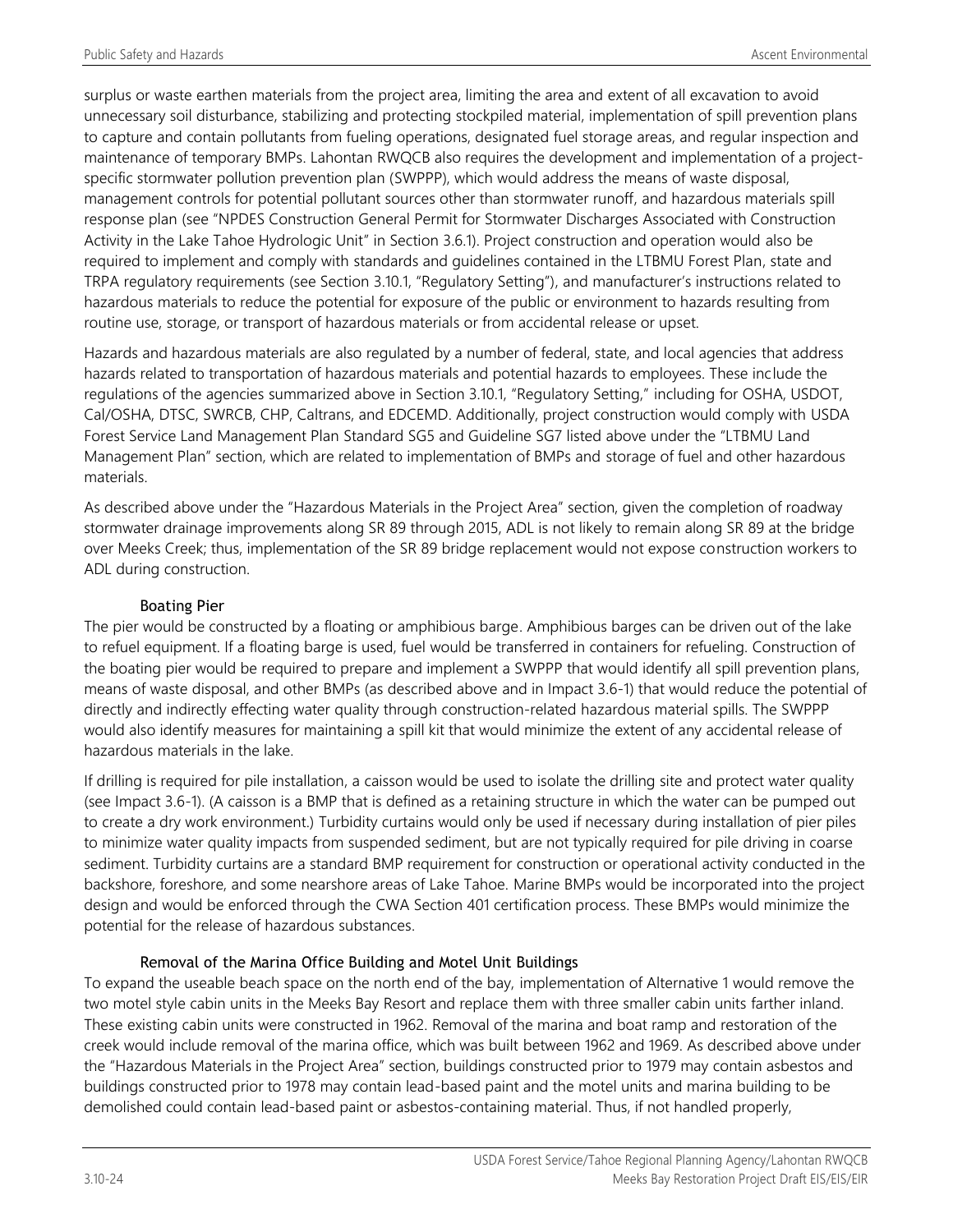construction workers could be exposed to lead-based paint or asbestos-containing material when these buildings are demolished.

Federal and state regulations govern the renovation and demolition of structures where materials containing lead and asbestos could be present. Asbestos and lead abatement must be performed and monitored by contractors with appropriate certifications from the California Department of Health Services. Demolition of structures containing asbestos would be a NESHAP Regulated Facility subject to a thorough asbestos inspection and testing of materials to determine whether asbestos is present.

Section 1532.1 in Title 8 of the CCR addresses construction work where an employee may be occupationally exposed to lead. In compliance with Cal/OSHA regulations, surveys for indicators of lead-based coatings, and flakes in soil, would be conducted before demolition of the buildings under Alternative 1 to further characterize the presence of lead in the project area. Loose or peeling paint may be classified as a hazardous waste if concentrations exceed total threshold limits. Cal/OSHA regulations require air monitoring, special work practices, and respiratory protection during demolition and paint removal where even small amounts of lead have been detected. Agency notification and compliance with California Department of Health Services and Cal/OSHA regulations would require that the presence of these materials be verified and remediated, which would eliminate potential health risks associated with exposure to asbestos or lead during building demolition associated with Alternative 1.

#### Meeks Creek Restoration and Removal of the Marina and Boat Ramp

The marina in the project area has been in operation since the early 1960s. Past uses have included a fueling dock and recent operations at the marina included fueling rental boats from a fuel tank in the back of a truck. Additionally, past boat repair and maintenance activities that could have occurred at or adjacent to the marina could have resulted in accidental release of hazardous materials or waste. Thus, excavation activities associated with the creek restoration or removal of the marina and boat ramp could result in inadvertently exposing workers to hazardous materials. However, as described in Section 2.5.1, "Restoration of Meeks Creek and Lagoon," in Chapter 2, the soils in these areas would be sampled and evaluated for the presence of hazardous materials and, if contamination is found then the soils would be removed in accordance with all applicable federal, state, and local regulations and disposed of at a permitted hazardous waste disposal facility, which would minimize the potential for release of hazardous substances.

#### Operations and Maintenance

Hazardous materials similar to those used during construction could also be used periodically as part of operation, maintenance, and repair of infrastructure, equipment, and facilities under Alternative 1. Implementation of Alternative 1 would not introduce new types of uses to the project area such that new types of hazardous materials are introduced. Thus, operation of Alternative 1 would continue to use and store hazardous materials, such as household cleaners and fertilizers and pesticides, similar to that which occurs under existing conditions. Overall, although the boating pier would attract motorized boaters to the bay, because the marina and boat ramp would be removed and thereby reducing that source of motorized boaters, there would be reduced potential for accidental release of hazardous materials associated with motorized boats (e.g., oil, grease, diesel fuel, and oily bilge water).

Operations and maintenance under Alternative 1 would be required to implement and comply with the federal, state, and local regulatory requirements described above in Section 3.10.1 and use hazardous materials consistent with manufacturer's instructions related to hazardous materials to reduce the potential for exposure of the public or environment to hazards resulting from routine use, storage, or transport of hazardous materials or from accidental release or upset.

#### Conclusion

Alternative 1 would temporarily increase the regional transportation, use, storage and disposal of hazardous materials and petroleum products commonly used at construction sites, which could result in accidents or upset conditions in the project area, including during construction of the boating pier, that could create hazards to people and the environment.

Construction of some project components could result in inadvertent exposure of construction workers to hazardous materials contamination or hazardous building materials (e.g., asbestos, lead). However, prior to soil disturbance for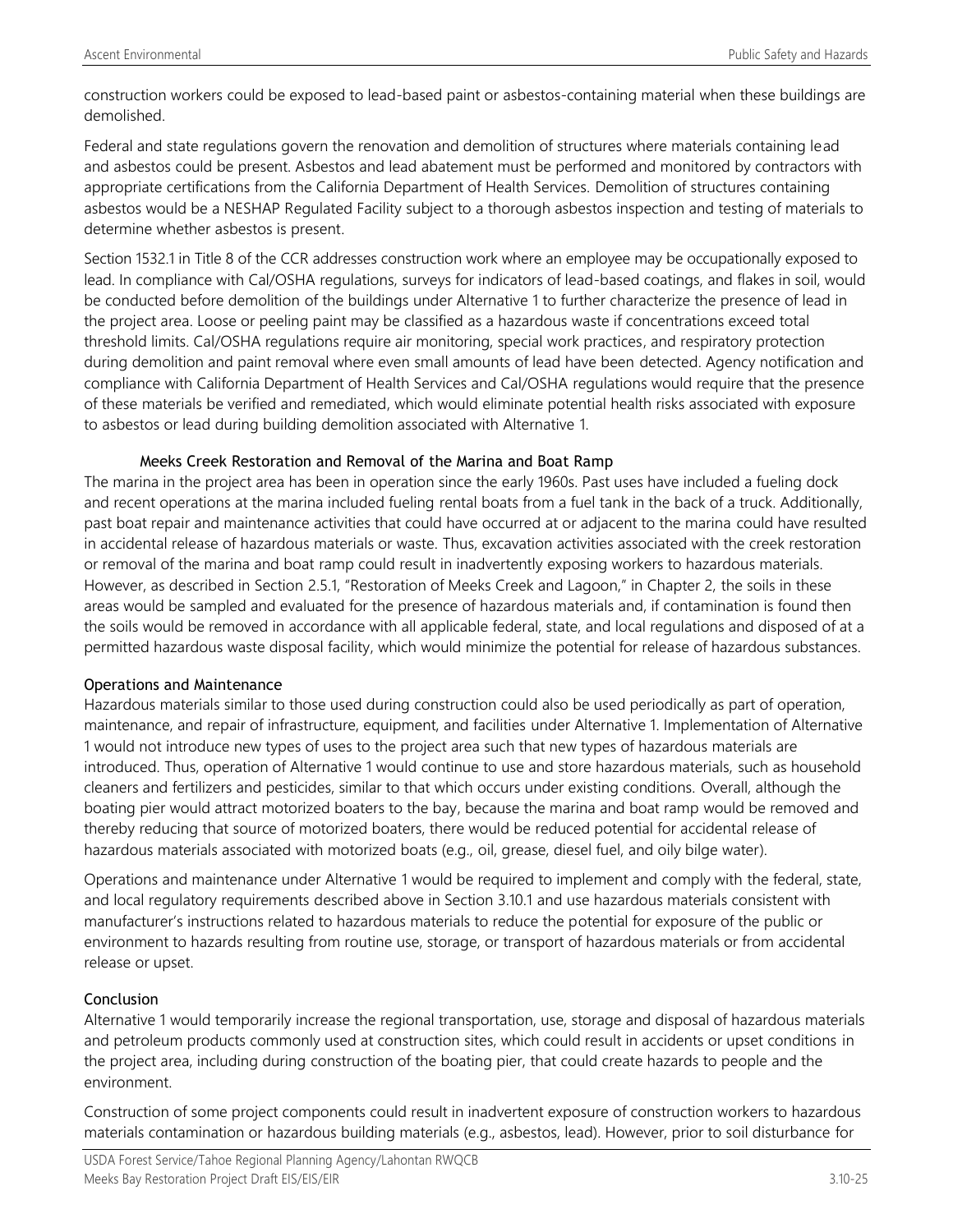the creek restoration and marina and boat ramp removal, soils would be tested and, if found to be contaminated, would be properly handled and disposed. Demolition of the marina office and motel unit buildings would occur after testing for asbestos-containing materials and lead-based paint in accordance with federal and state laws.

Operation of the project would result in continued use of hazardous materials in the project area that are typically used for household cleaning and landscaping activities.

The project's compliance with federal, state, and local regulatory requirements related to hazardous materials would reduce or avoid the potential for exposure of the public or environment to hazards resulting from routine use, storage, or transport of hazardous materials or from accidental release or upset. This impact would be less than significant.

#### Alternative 2: Restoration with Pedestrian Pier

Implementation of Alternative 2 would result in a number of improvements throughout the project area, including restoration of Meeks Creek; removal of the marina, boat ramp, and marina office; construction of a pedestrian pier; circulation improvements; multi-use paths; expansion of day use facilities; campground improvements; parking improvements; upgrading or relocating utilities infrastructure; and replacement of the SR 89 bridge. Construction and operation of these improvements could pose a risk for accidental release of hazardous materials during construction and operation of these facilities.

As discussed above for Alternative 1, construction of Alternative 2 would include soils testing and proper removal and disposal of any contaminated soils encountered. Implementation of Alternative 2 would not introduce new types of uses to the project area such that new types of hazardous materials are introduced. Alternative 2 would comply with federal, state, and local regulatory requirements related to hazardous materials that would reduce or avoid the potential for exposure of the public or environment to hazards resulting from routine use, storage, or transport of hazardous materials or from accidental release or upset. This impact would be less than significant.

#### Alternative 3: Restoration with No Pier

Implementation of Alternative 3 would result in a number of improvements throughout the project area, including restoration of Meeks Creek; removal of the marina, boat ramp, and marina office; construction of a paddlecraft launch; circulation improvements; multi-use paths; expansion of day use facilities; campground expansion; parking improvements; upgrading or relocating utilities infrastructure; and replacement of the SR 89 bridge. Construction and operation of these improvements could pose a risk for accidental release of hazardous materials during construction and operation of these facilities.

As discussed above for Alternative 1, construction of Alternative 3 would also include soils testing and proper removal and disposal of any contaminated soils encountered. Although implementation of this alternative would add parking spaces and campsites, these are the same as existing uses in the project area, and implementation of Alternative 3 would not introduce any new types of uses to the project area such that new types of hazardous materials are introduced. Alternative 3 would comply with federal, state, and local regulatory requirements related to hazardous materials that would reduce or avoid the potential for exposure of the public or environment to hazards resulting from routine use, storage, or transport of hazardous materials or from accidental release or upset. This impact would be less than significant.

#### Alternative 4: Preferred Alternative

Alternative 4 would result in a number of improvements throughout the project area, including restoration of Meeks Creek; removal of the marina, boat ramp, and marina office; construction of a paddlecraft launch; circulation improvements; multi-use paths; expansion of day use facilities; campground reconfiguration; parking improvements; upgrading or relocating utilities infrastructure; and replacement of the SR 89 bridge. Construction and operation of these improvements could pose a risk for accidental release of hazardous materials during construction and operation of these facilities.

As discussed above for Alternative 1, construction of Alternative 4 would also include soils testing and proper removal and disposal of any contaminated soils encountered. Although implementation of this alternative would add parking spaces, these are the same as existing uses in the project area, and implementation of Alternative 4 would not introduce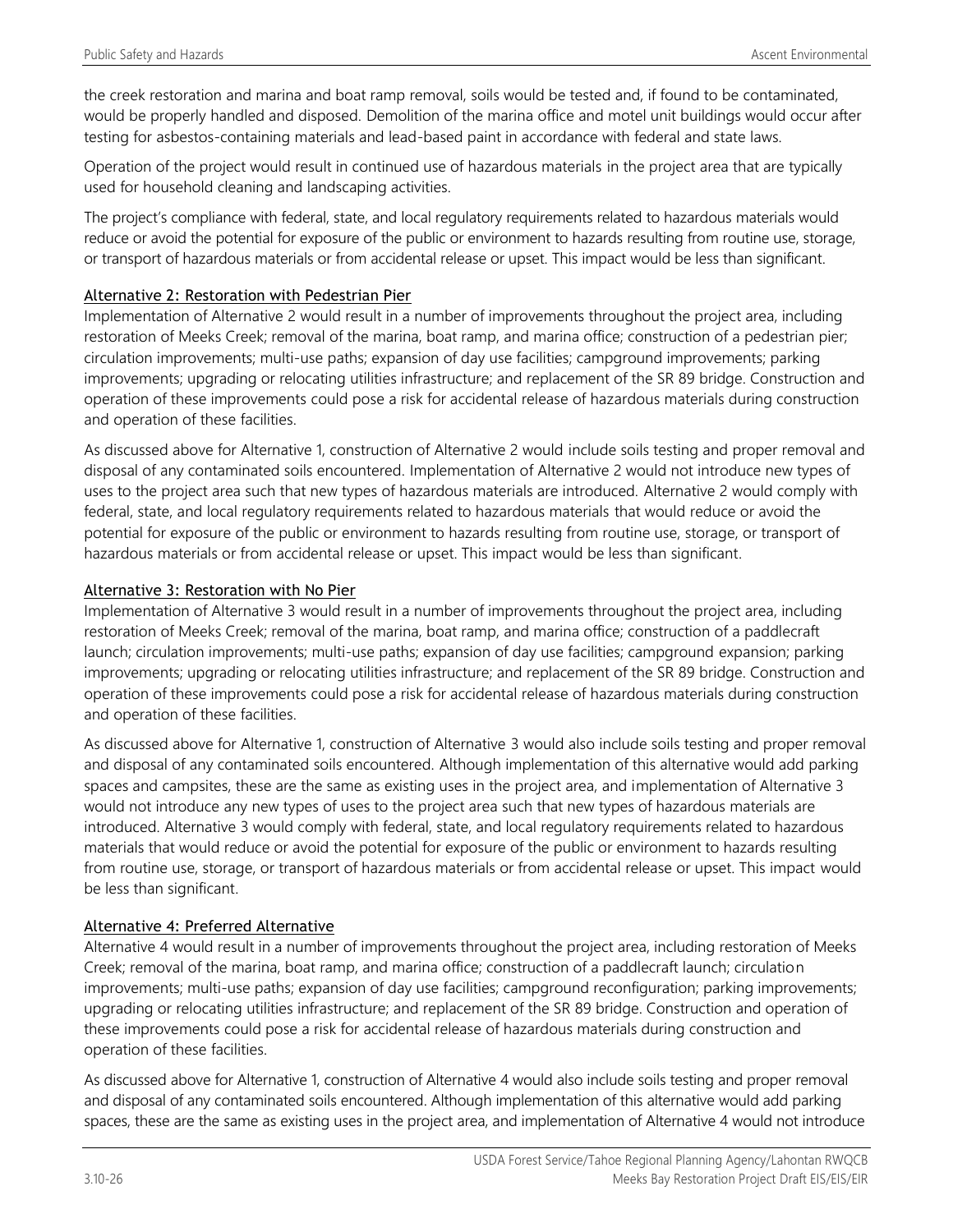any new types of uses to the project area such that new types of hazardous materials are introduced. Alternative 4 would comply with federal, state, and local regulatory requirements related to hazardous materials that would reduce or avoid the potential for exposure of the public or environment to hazards resulting from routine use, storage, or transport of hazardous materials or from accidental release or upset. This impact would be less than significant.

### Mitigation Measures

No mitigation is required for this impact.

## Impact 3.10-6: Potential Changes in Wildfire Risk

Implementation of Alternatives 1, 2, 3, and 4 would not exacerbate wildfire risks because capacity for recreational fires would not substantially change and would be subject to seasonal fire restrictions during periods of high fire risk. Additionally, grills in the day-use areas would be removed, defensible space would be maintained in the project area, and construction would comply with all applicable fire-related codes and regulations. Alternative 1 would retain emergency response access with construction of the boating pier with dock space for an emergency services boat. Although Alternatives 3 and 4 would slightly increase visitor capacity, the number of visitors that could cause or be exposed to wildfire risk would not be a substantial increase over existing conditions and use of recreational fires would continue to be carefully managed as described above. Additionally, fuels management projects and programs near the project area would help to reduce forest fuels in surrounding areas, reducing the potential wildfire risk and risk of catastrophic wildfires. For these reasons, implementation of Alternatives 1, 2, 3, and 4 would result in a lessthan-significant impact related to potential changes to wildfire risk.

Because the No Action Alternative would result in no change to the project area, there would be no change in wildfire risk or in the number of people exposed to such risks. The project areas would continue to be exposed to the same level of wildfire risk as under existing conditions. This would be a less-than-significant impact.

#### No Action Alternative

With the No Action Alternative, there would be no change to the project area. Facilities would continue to operate as they do under existing conditions and there would be no change in wildfire risk or exposure as a result of the project. Continued exposure to existing wildfire risk would be a less-than-significant impact.

#### Alternative 1: Restoration with Boating Pier

#### Exposure to Wildland Fires

As described above, the project area is located within a Very High FHSZ as designated by CAL FIRE. Implementation of Alternative 1 would result in changes in the project area that would include removal of the marina and boat ramp and restoration of Meeks Creek, circulation improvements, reconstruction of the SR 89 bridge, campground improvements, expanding the day-use areas and removing grills from these areas, utility improvements (including potentially undergrounding electric lines, if feasible), and construction of a boating pier with a lift for an emergency services boat. This alternative would also relocate the motel style cabin units in the Meeks Bay Resort farther inland and replace them with three cabin units. Alternative 1 would not increase capacity for visitors, and thus would not increase the potential number of visitors that could cause a wildfire or be exposed to wildfire risk.

Consistent with guidelines in the Forest Plan, Alternative 1 would provide a 100-foot radius of defensible space around all USFS structures and would ensure that facilities comply with health and safety codes (Guidelines SG22 and SG138). Construction of the new cabin units and utilities improvements would be built to meet the standards of the Uniform Fire Code, California Fire Code, and MBFPD Fire Code, including standards for building construction related to fire hazards, automatic interior fire sprinklers, onsite fire hydrants, and adequate emergency and fire apparatus access. The project area would also maintain defensible space of at least 100 feet. As described under "Ongoing Forest Management," above, the wildfire risk in the surrounding forested areas is actively managed by land management agencies with ongoing fuel management being conducted and a number of fuel management projects and programs are being implemented; thus, the potential wildfire risk and risk of catastrophic wildfires is being reduced.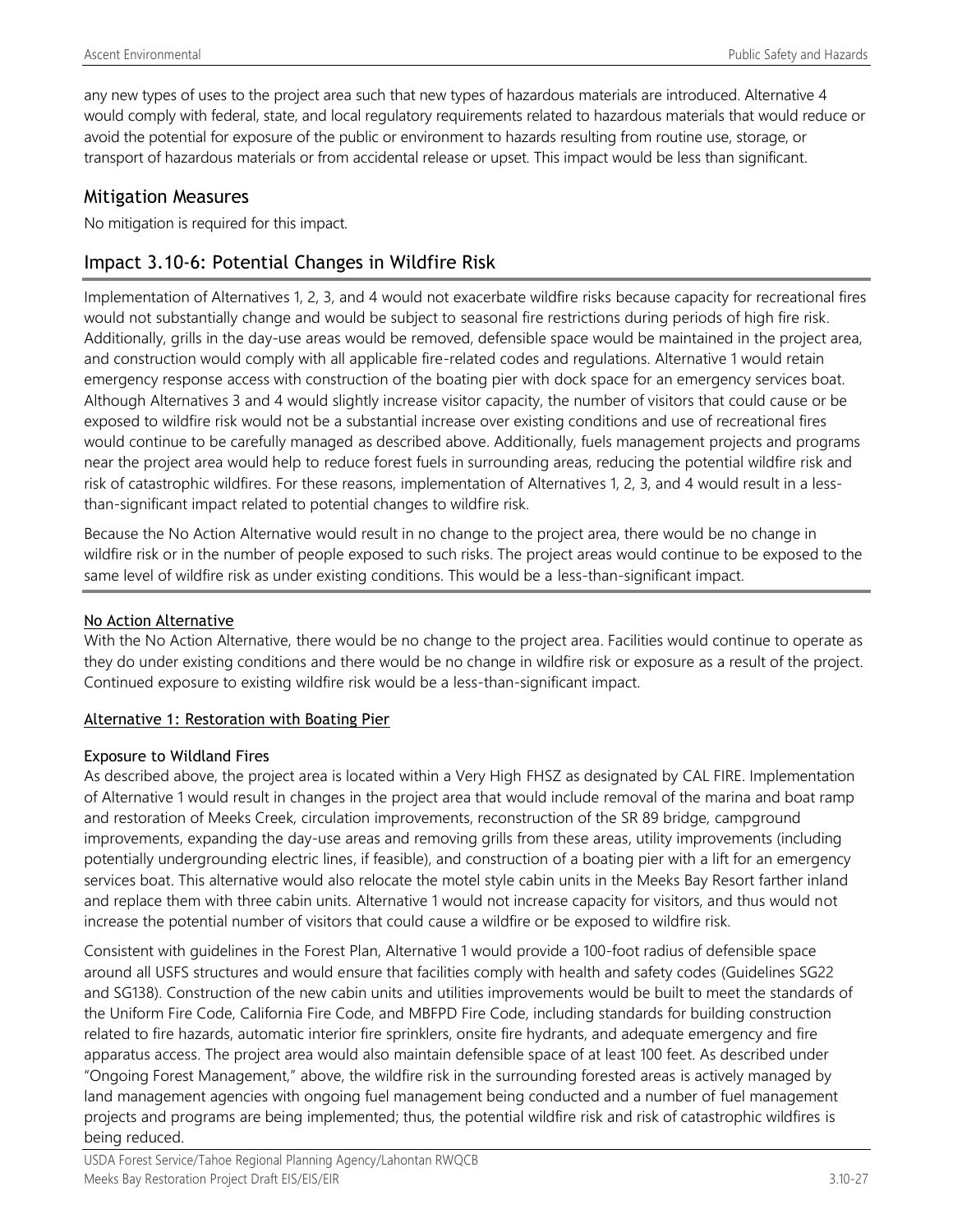Large group grills would be provided that could be used for events, but no additional small individual grills would be included, and existing grills would be removed to reduce wildfire risk and associated litter. Existing metal fire rings would be retained in the campsites and visitors would continue to be prohibited from building their own fire rings (e.g., rock fire rings). The USDA Forest Service would continue to ban campfires during periods of high fire risk. Because the number of campsites (and associated metal fire rings) would not change with this alternative and the number of grills reduced, there would be a slight reduction in risk of fire.

Because construction would comply with all applicable fire-related codes and regulations and no feature of the alternative would render it fire prone, Alternative 1 would not increase potential exposure to wildland fires.

#### Fire Risks Associated with Installation or Maintenance of Project Infrastructure

Alternative 1 would include improvements to existing utility services within the project area. If feasible, electric lines would be moved underground. Thus, wildfire risks associated with project infrastructure would be the same as or slightly reduced under existing conditions or the No Action Alternative.

#### Downslope or Downstream Risks Associated with Wildfires

The analyses discussed in Sections 3.6, "Hydrology and Water Quality," and 3.7, "Geology and Soils," do not indicate that substantial flooding or landslide events would occur in the project area (see Impacts 3.6-4 and 3.7-3). The project area and adjacent areas have not been subject to wildfire such that the people or structures within the project area or in downslope areas would be exposed to significant risks (e.g., downslope or downstream flooding or landslides) as a result of runoff, post-fire slope instability, or drainage changes.

#### Conclusion

Alternative 1 would not exacerbate wildfire risks because capacity for recreational fires would not change and would be subject to seasonal fire restrictions during periods of high fire risk and the grills in the day-use areas would be removed, defensible space would be maintained in the project area, construction would comply with all applicable fire-related codes and regulations. This alternative would not increase capacity for visitors, and thus would not increase the potential number of visitors that could cause a wildfire or be exposed to wildfire risk. This alternative would result in retaining emergency response access with construction of the boating pier with an emergency services boat. Because this alternative would not result in substantial flooding or landslide events and the project area and adjacent areas have not been subject to wildfire, Alternative 1 would not expose people or structures within the project area or in downslope areas to significant risks (e.g., downslope or downstream flooding or landslides) as a result of runoff, post-fire slope instability, or drainage changes. Additionally, there are separate projects and activities that are reducing forest fuels in the areas surrounding the project area. For these reasons, implementation of Alternative 1 would result in a less-than-significant impact related to potential changes to wildfire risk.

#### Alternative 2: Restoration with Pedestrian Pier

Implementation of Alternative 2 would result in similar construction activities and project area improvements, including those related to circulation and utilities, as Alternative 1; however, this alternative would only include a pedestrian pier. This alternative would not remove the motel units along the beach and construct new cabin units farther inland. For the reasons described above for Alternative 1, Alternative 2 would not expose people or structures within the project area or in downslope areas to significant risks (e.g., downslope or downstream flooding or landslides) as a result of runoff, post-fire slope instability, or drainage changes and, thus, implementation of Alternative 2 would result in a less-than-significant impact related to potential changes to wildfire risk.

#### Alternative 3: Restoration with No Pier

Alternative 3 would result in similar construction activities and project area improvements, including those related to circulation and utilities, as Alternative 1; however, this alternative would only include a paddlecraft launch. This alternative would not remove the motel units along the beach and construct new cabin units farther inland.

This alternative would result in adding up to 22 new campsites that would include metal fire rings, which would increase visitor capacity in the project area and increase opportunities for recreational fires. Like Alternatives 1 and 2, this alternative would remove individual grills in the day-use areas and instead provide large grills for special events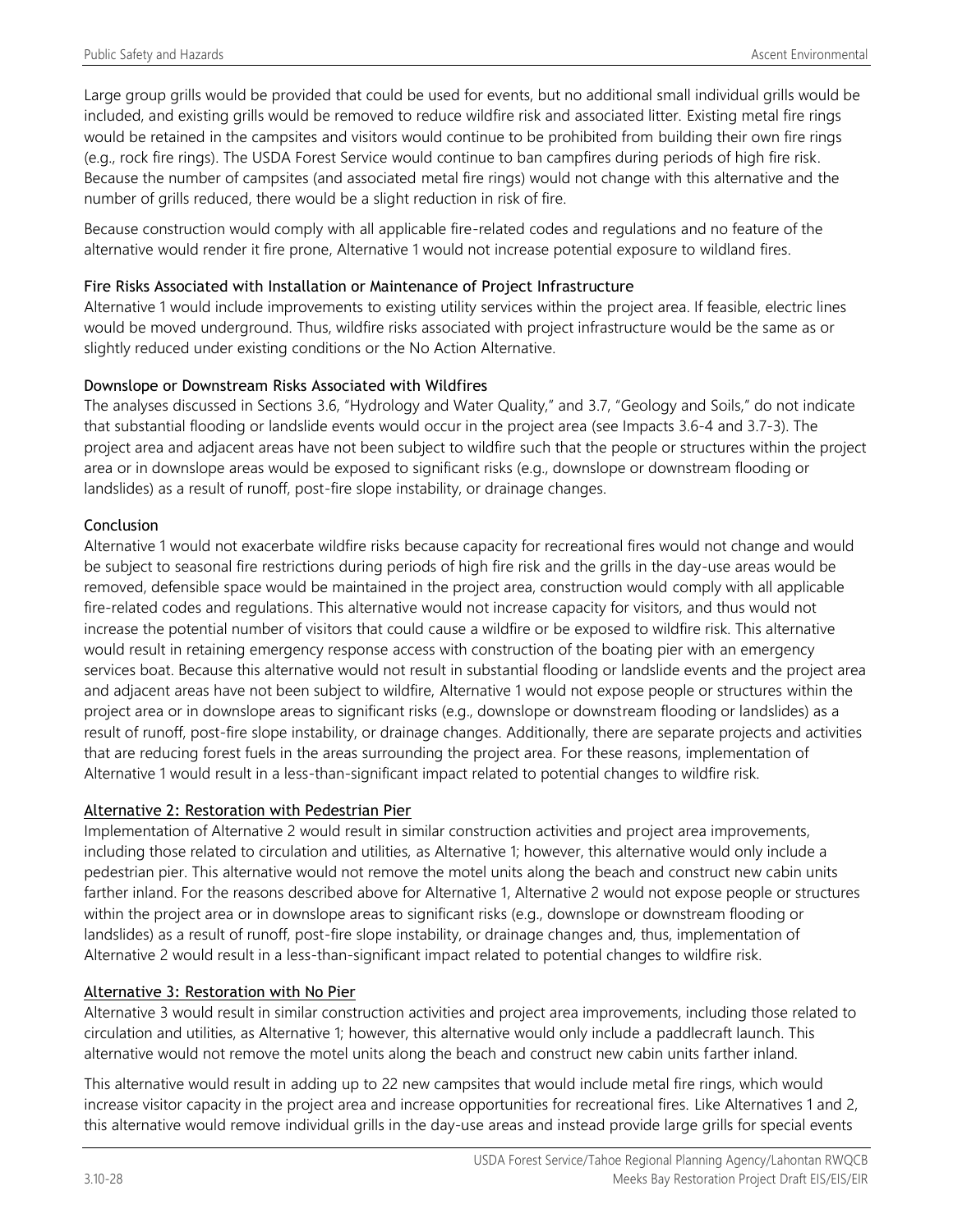and the project area would continue to be subject to seasonal fire restrictions during periods of high fire risk. Visitor capacity and the number of metal fire rings in the campgrounds would increase and visitors would be prohibited from building their own fire rings. The average number of day-use and overnight visitors per day that could cause a wildfire or be exposed to wildfire risk would increase by 5-8 percent with an approximately 2-4 percent increase associated with additional overnight visitors, which would not be a substantial increase over existing conditions (see Table 3.1-9 under Impact 3.1-1 in Section 3.1, "Recreation"). The Meeks Bay Campground would continue to provide a campground host that is on-site 24 hours per day and Meeks Bay Resort would also continue to have staff on-site 24 hours per day; thus, the use of recreational fires would continue to be carefully managed. For these reasons in addition to those described above for Alternative 1, implementation of Alternative 3 would not expose people or structures within the project area or in downslope areas to significant risks (e.g., downslope or downstream flooding or landslides) as a result of runoff, post-fire slope instability, or drainage changes. Thus, this alternative would result in a less-than-significant impact related to potential changes to wildfire risk.

#### Alternative 4: Preferred Alternative

Alternative 4 would result in similar construction activities and project area improvements as Alternative 1, including those related to circulation and utilities, and relocation of cabins. However, like Alternative 3, this alternative would only include a paddlecraft launch. This alternative would not include the campsite expansion proposed under Alternative 3 and would not increase the number of metal fire rings for recreational fires. The approximately 3-5 percent increase in day-use visitors (see Table 3.1-10 under Impact 3.1-1 in Section 3.1, "Recreation") that could cause a wildfire or be exposed to wildfire risk would not be a substantial increase over existing conditions and use of recreational fires would continue to be carefully managed. For these reasons in addition to those described above for Alternative 1, Alternative 4 would not expose people or structures within the project area or in downslope areas to significant risks (e.g., downslope or downstream flooding or landslides) as a result of runoff, post-fire slope instability, or drainage changes. This alternative would result in a less-than-significant impact related to potential changes to wildfire risk.

## Mitigation Measures

No mitigation is required for this impact.

# 3.10.4 Cumulative Impacts

The geographic area considered for assessing cumulative impacts related to public health and safety is the west shore area of Lake Tahoe. The cumulative effects of each aspect of public safety and hazards are discussed below.

## Interfere with Implementation of an Adopted Emergency Response Plan or Emergency Evacuation Plan

In the west shore area, SR 89 is the primary evacuation route, providing two routes for emergency access and evacuation (northbound SR 89 and southbound SR 89). Emergency response along the west shore is guided by the *El Dorado County Local Hazard Mitigation Plan* and the *Placer Operational East Side Emergency Evacuation Plan*, which provide details regarding evacuation alerts, evacuation emergency medical services and public information, traffic control, transportation, communication, and animal services.

The cumulative projects listed in Section 3.2.3, "Related Projects and Plans," include forest fuel reduction projects, a multi-use path project (Tahoe Trail from Meeks Bay to Emerald Bay), and the CMP. Implementation of forest fuel reduction treatments would temporarily introduce work vehicles and trucks carrying equipment or biomass that could add to vehicles and people that need to evacuate along SR 89; however, with completion of the treatments, the risk of wildfire would be reduced thereby reducing the potential for catastrophic wildfire and need for evacuation. The CMP identifies a list of projects that would achieve a number of goals including the following goal related to emergency access and evacuation and managing congestion:

 Advance Safety. Enhance facilities and utilize management strategies that reduce the potential for traffic incidents and enhance emergency access and evacuation routes.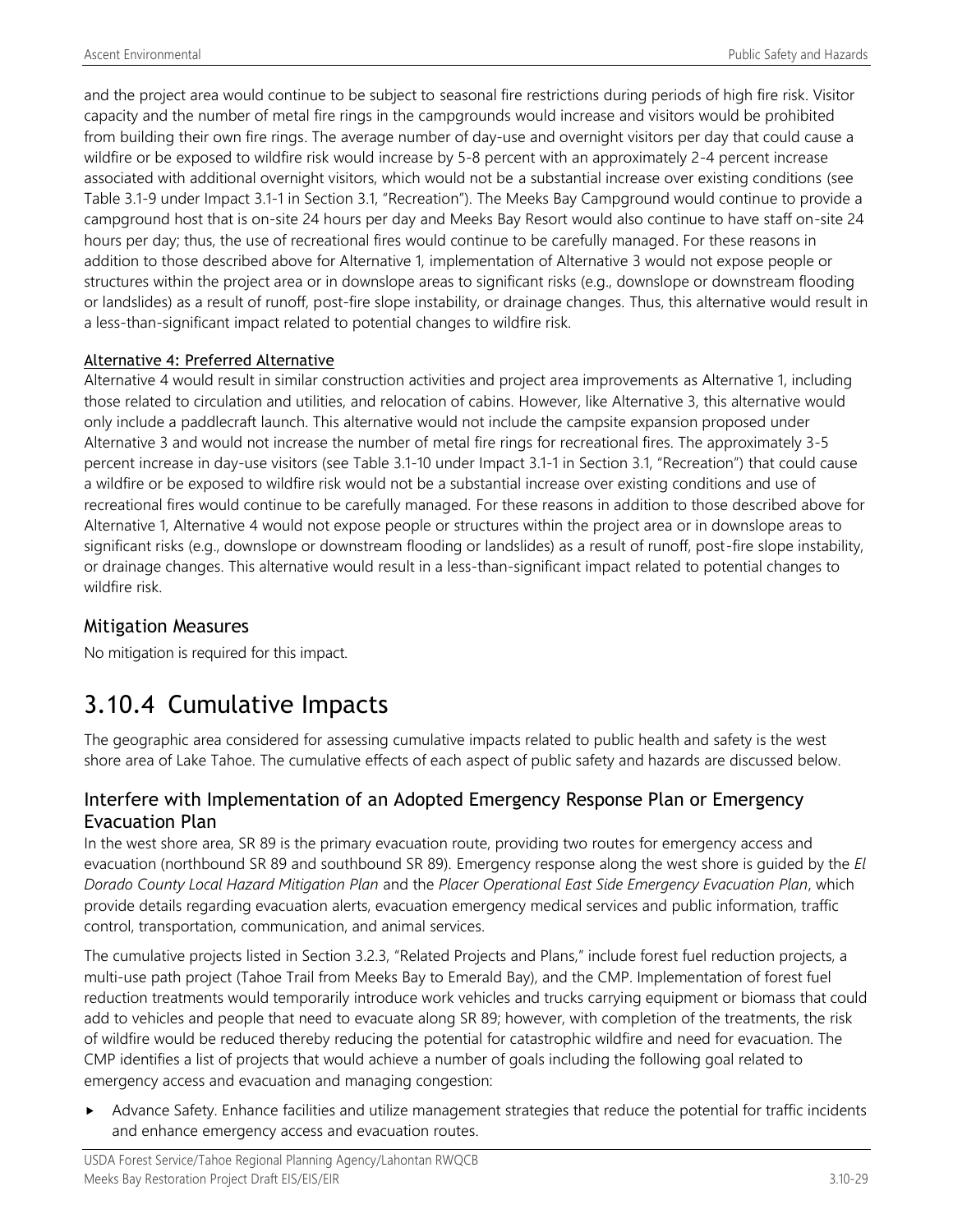During construction of projects identified in the CMP, such as bike lanes, the Tahoe Trail, widening shoulders, utility undergrounding, transit stops, and emergency turnouts, there would be additional construction equipment and workers along the highway that would add to congestion along SR 89, including during evacuation. However, it is unlikely that all of the fuel treatment activities and construction of cumulative projects would occur simultaneously. Undergrounding of utilities could result in temporary, short stretches of single-lane road closures that could reduce traffic flow, including for emergency access and evacuation, but this analysis of cumulative projects assumes there would not be any total road closures for emergency access or evacuation. The additional vehicles associated with construction of a few of these projects at one time would not result in a substantial number of vehicles that would result in physical interference with implementation of an emergency response plan or evacuation plan or substantially increase the time it takes to evacuate the area because none of these projects would involve road closures hauling a substantial amount of materials over a short period of time such that a sudden influx of haul truck traffic would occur.

As described in Impact 3.10-1, Alternatives 1 and 2 would not result in an increase in visitation to the project area and would not contribute additional vehicles that could interfere with emergency response or an emergency evacuation plan during operations. Replacement of the SR 89 bridge for all action alternatives would interfere with vehicle travel across the bridge during construction activities, including emergency vehicle access and evacuation access. As described in Section 2.10.2, "State Route 89 Bridge Replacement," a traffic management plan would be developed and implemented to minimize traffic disruption during construction and maintain continual emergency access across Meeks Creek by either constructing the trail bridge first and diverting emergency vehicles and evacuating vehicles across the trail bridge, 2) cutting the bridge in half with one lane in operation at all times, or 3) constructing a temporary bridge on the upstream or downstream side of the existing bridge to provide continuous access. Because of the short-term nature of the construction activities and access near the project area would be maintained during construction, construction activities would not interfere with use of evacuation centers and would not interfere with use of SR 89 as an evacuation route. Other construction activities for the action alternatives would occur within the project area and, while such activities would add vehicle traffic associated with equipment and workers, none of the cumulative projects envision construction of major new facilities or the import or export of substantial volumes of material such that they would result in a substantial number of vehicles that would result in physical interference with implementation of an emergency response plan or evacuation plan or substantially increase the time it takes to evacuate the area.

Implementation of Alternatives 3 and 4 would result in an increase in parking by up to 14 spaces and Alternative 3 would also increase campsites by up to 22 sites, which would increase the number of visitors to the project area. Alternative 3 would result in an estimated 27,910 total visitors to the project area annually, which would be approximately 3 percent of the estimated annual visitors to the corridor. This alternative would also result in an estimated additional 280 visitors per day during the busiest months. The change in visitation for Alternative 3 would result in an increase of up to an estimated 5-8 percent increase in the average number of daily vehicles at the project area at one time compared to existing conditions during peak periods. Alternative 4 would result in fewer additional visitors than Alternative 3, but more than Alternatives 1 and 2. The increase in visitors to the project area during the busiest months would not physically interfere with emergency response or implementation of an emergency evacuation plan for the reasons described above. Implementation of projects in the CMP would achieve the CMP's goals to enhance emergency access and evacuation routes and reduce congestion. For this reason and because the cumulative projects would not result in full road closures, the temporary reduction in access across the SR 89 bridge that may occur during construction of any of the action alternatives would not combine with the cumulative projects to result in a significant cumulative impact on implementation of an adopted emergency response plan or emergency evacuation plan.

## Emergency Access to and from Lake Tahoe

The west shore contains existing impediments to lake access for emergency response providers from upland areas and impediments to shore access for emergency responders from the lake. The forest fuel reduction and restoration projects would not impede emergency access to and from the lake because they consist of temporary activities that thin heavily vegetated areas that are generally not adjacent to the lake. Although the Shoreline Plan could result in increased activity in the nearshore, foreshore, and backshore, which could hinder emergency responders' ability to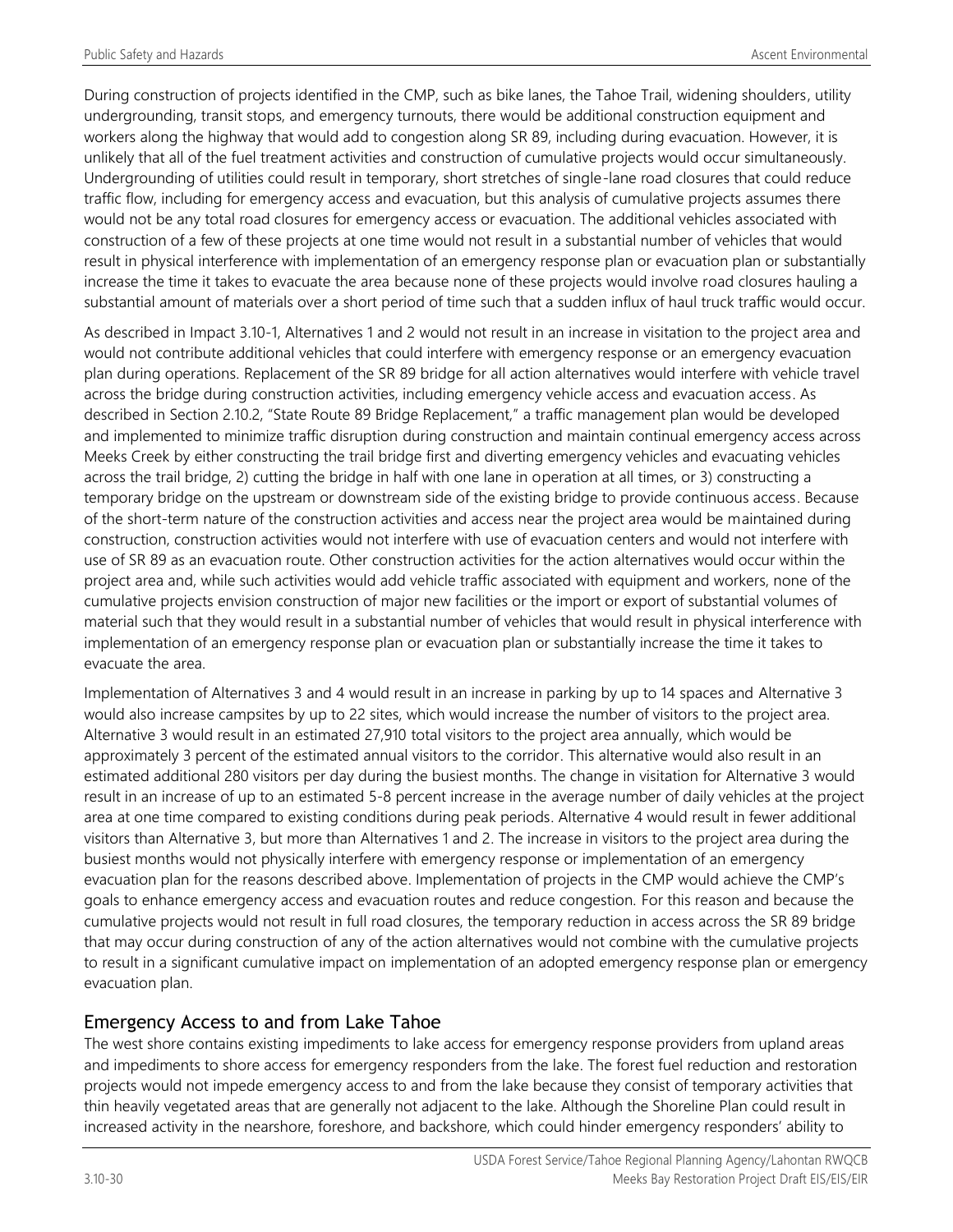access boaters and swimmers in the water and some existing lake access points are unavailable during low water conditions, the plan would implement low lake level adaptation strategies that would ensure sufficient shoreline emergency access during low water conditions. The CMP would not hinder emergency access to the lake because its goals include those for improving congestion and emergency access in the SR 89 recreation corridor near the lake. The Tahoe Trail would improve access along SR 89 for pedestrians and bicyclists and would not include facilities that would obstruct emergency access to adjacent areas.

As described in Impact 3.10-3, although this alternative would result in removal of the marina and boat ramp, a potential access point to and from the lake for emergency responders during high lake levels, the addition of a boating pier with the capacity to dock an emergency services boat would retain emergency access to and from the lake.

Implementation of Alternatives 2, 3 and 4 would also result in circulation improvements in the project area that would improve emergency access through the project area to and from the lake. These alternatives would remove the marina and boat ramp and would not provide any additional facilities for motorized boating access, including for emergency responders, in the project area. Although removal of the marina and boat ramp would reduce emergency access to and from the lake, it is currently only accessible during periods of high lake levels and an alternate site for emergency access on the west shore is being planned by TRPA and public safety agencies. The effects of the project on emergency access would be less than significant and would not combine with the effects of the cumulative projects to result in a significant cumulative impact related to emergency access to and from the lake.

## Increased Demand for Emergency Response Resources

As described under the "Fire Protection and Emergency Services" section above, from 2017-2019, MBFPD responded to an annual average of 227 emergency incidents and NTFPD responded to an annual average of 2,241 incidents (MBFPD and NTFPD 2020). From 2017-2020, MBFPD and NTFPD have responded to 154 emergency incidents in the shoreline area of their respective districts that could have dispatched or utilized an emergency or emergency services boat present on the west shore (McNamara, pers. comm., 2020). Additionally, in this time frame MBFPD and NTFPD have responded to 12 incidents that utilized a boat from other fire agencies, which resulted in a minimum of an hour response time.

Many of the cumulative projects or plans include forest fuels reduction activities that would reduce the threat of catastrophic wildfire in the west shore (see Table 3-2), thus reducing the potential demand for emergency resources. As described above, the CMP identifies a list of projects that would achieve a number of goals including managing congestion, which would include managing the timing of visitation to the SR 89 recreation corridor. The cumulative projects would not generate capacity for more visitors in the west shore such that there would be a significant cumulative impact on demand for emergency response resources.

As described in Impact 3.10-3, the action alternatives would continue to implement or enhance existing safety measures in the project area, including retaining the designated swim areas demarcated with buoys in the bay, campfires would continue to be banned during periods of high fire risk, and the number of grills in the day-use area would be reduced. There would be no new types of uses in the project area that would result in new types of emergencies.

Alternatives 1 and 2 would not increase visitation to the project area and Alternatives 3 and 4 would result in modest increases in visitors to the project area that would be a small proportional increase in visitors to the project area. For these reasons that are further discussed under Impact 3.10-3, the action alternatives would not substantially affect demand for emergency response resources and would not combine with the effects of the cumulative projects to result in a significant cumulative impact related to demand for emergency services.

### Navigational Hazards to Motorized and Nonmotorized Recreation

Because nonmotorized watercraft generally do not travel far from where they are launched (e.g., kayaks and paddleboards launched at the project area would be unlikely to travel outside of the bay), it would be unlikely that nonmotorized watercraft users in Meeks Bay would experience navigational hazards that may be posed by cumulative projects, in particular implementation of the Shoreline Plan, in addition to those they could experience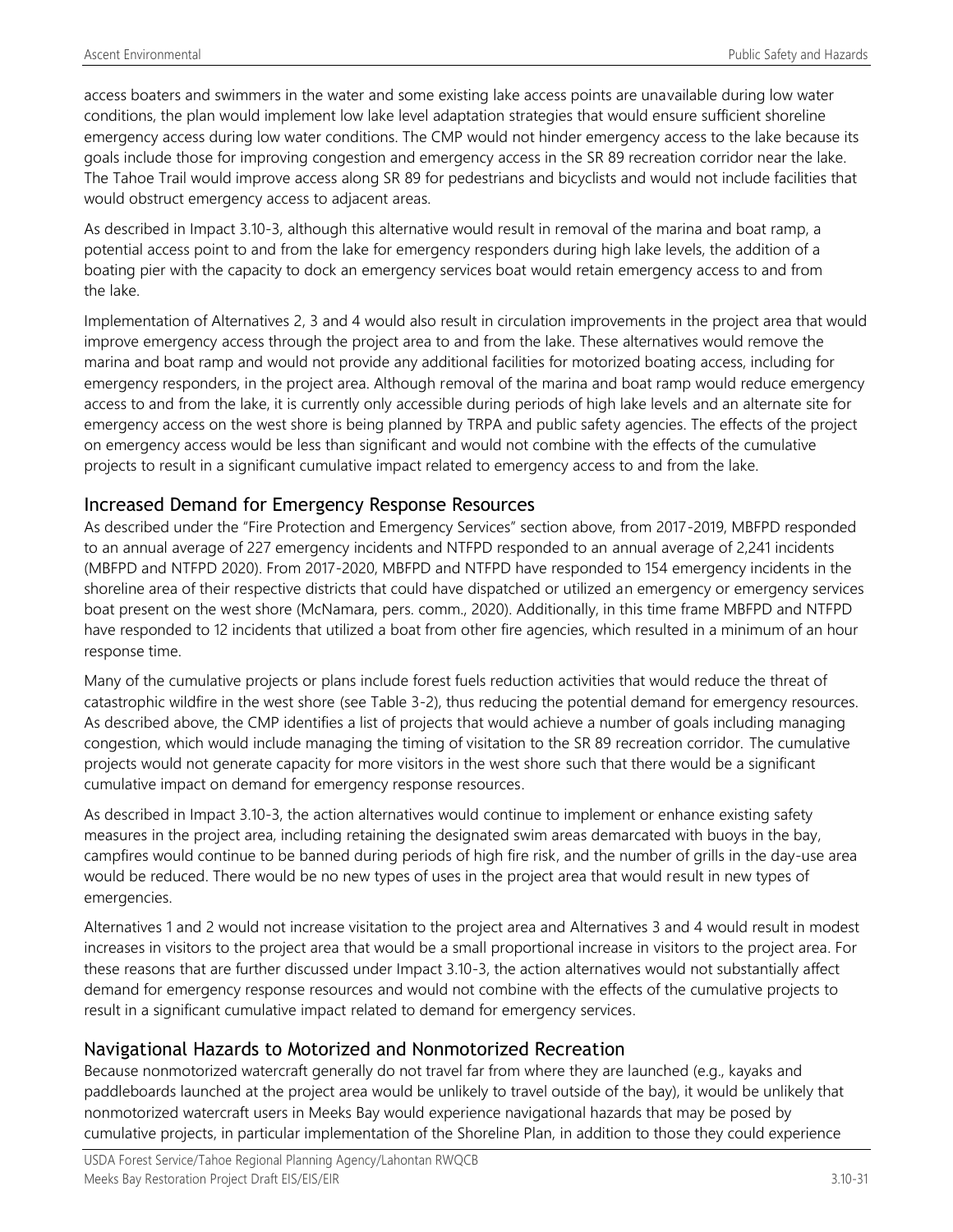with the piers under Alternatives 1 and 2 and with the additional designated swim area under all four action alternatives. Removal of the marina and boat ramp in the project area under Alternatives 1, 2, 3, and 4 would generally reduce the amount of motorized boating in the bay and would reduce the potential for motorized boaters to experience navigational hazards. The effects of the action alternatives would not combine with the effects of the cumulative projects to result in a significant cumulative impact related to navigational hazards.

## Accidental Release of Hazardous Substances

Although some hazardous materials releases can cover a large area and interact with other releases (e.g., atmospheric contamination, contamination of groundwater aquifers), incidents of hazardous materials contamination are more typically isolated to a small geographic area. These relatively isolated areas of contamination typically do not combine in a cumulative manner with other sites of hazardous materials contamination. The geographic area for cumulative impacts related to accidental release of hazardous substances would be limited to the project area and areas immediately adjacent to the project area. There are no identified incidents of widespread hazardous materials contamination with different sources of contamination on the project area or in its vicinity that would combine to create a cumulative impact (SWRCB 2021). Thus, there is not an existing significant cumulative impact related to accidental release of hazardous materials. Adjacent cumulative projects that may use hazardous materials include the Meeks Meadow Restoration Project, Lake Tahoe West, Tahoe Program Timberland EIR, and Tahoe Trail (Meeks Bay to Emerald Bay). All of these projects would be implemented in compliance with federal, state, and local hazardous materials regulations, limiting the potential for releases and contamination and requiring clean-up when such events occurred. Given these conditions, the cumulative projects would not result in a significant cumulative impact related to hazardous materials.

As described in Impact 3.10-5, the action alternatives would temporarily increase the regional transportation, use, storage and disposal of hazardous materials and petroleum products commonly used at construction sites (such as diesel fuel, lubricants, paints and solvents, and cement products), which could result in accidents or upset conditions in the project area, including during construction of the boating or pedestrian pier, that could create hazards to people and the environment. Operation and maintenance of any of the action alternatives would result in continued use of the same types of hazardous materials that are currently used in the project area. The project's compliance with federal, state, and local regulatory requirements related to hazardous materials, implementation of BMPs, and testing of soils for hazardous materials prior to excavation, the potential for exposure of the public or environment to hazards resulting from routine use, storage, or transport of hazardous materials or from accidental release or upset would be reduced. For these reasons, the effects of the action alternatives would not combine with the effects of the cumulative projects to result in a significant cumulative impact related to accidental release of hazardous substances.

### Potential Changes in Wildfire Risk

Table 3-2 under the "Approach to the Environmental Analysis" section, lists past, present, and reasonably foreseeable projects that have and likely will use internal combustion engines or include other construction-related types of activities and use of heavy machinery within the WUI, which have the potential to create sparks and subsequent fire and employ prescribed burning within the west shore area. These projects and plans are the Meeks Meadow Restoration Project, Lake Tahoe West, California State Parks Fuels Reduction and Understory Burning, West Shore WUI Hazardous Fuel Reduction Project, Tahoe Program Timberland EIR, and Tahoe Trail (Meeks Bay to Emerald Bay). However, most of these projects or plans include forest fuels reduction activities that would reduce the threat of catastrophic wildfire in the west shore. These projects and construction of the Tahoe Trail project would utilize best management practices typically implemented with fuel reduction and construction activities related to use of mechanized tools or equipment that have federal- or state-approved spark arresters, carrying fire extinguishers, and smoking would only be permitted in designated smoking areas. Therefore, it is unlikely that the presence and use of vehicles and equipment needed to implement the treatment and construction activities would substantially exacerbate fire risk resulting in the uncontrolled spread of wildfire. In addition, given all of the planning requirements (e.g., Smoke Management Plan and Burn Plan), ongoing monitoring and maintenance, and safety protocols, prescribed burning would not substantially exacerbate fire risk or result in the uncontrolled spread of wildfire. Thus, these cumulative projects would not result in a significant cumulative impact relative to wildfire risk and some of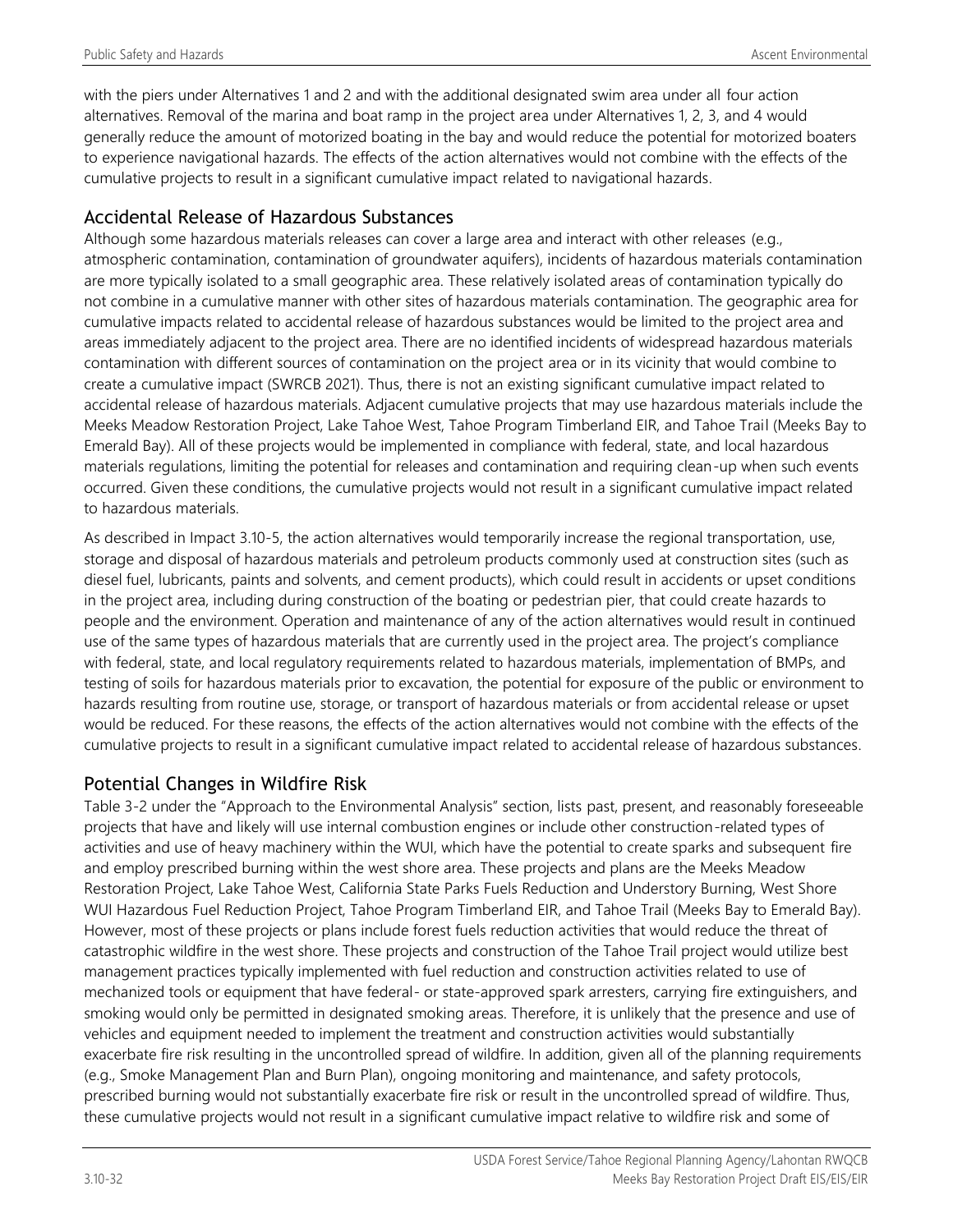these projects would reduce the potential for wildfire in the west shore area, including the area surrounding the project area.

As described in Impact 3.10-6, implementation of any of the action alternatives would not exacerbate wildfire risks because capacity for recreational fires would not substantially change and would be subject to seasonal fire restrictions during periods of high fire risk. Additionally, grills in the day-use areas would be removed, defensible space would be maintained in the project area, and construction would comply with all applicable fire-related codes and regulations. Thus, the effects of the action alternatives would not combine with the effects of the cumulative projects to result in a significant cumulative impact related to wildfire risk.

For the reasons described above, the alternatives would have a less than cumulatively considerable impact related to public safety and hazards.